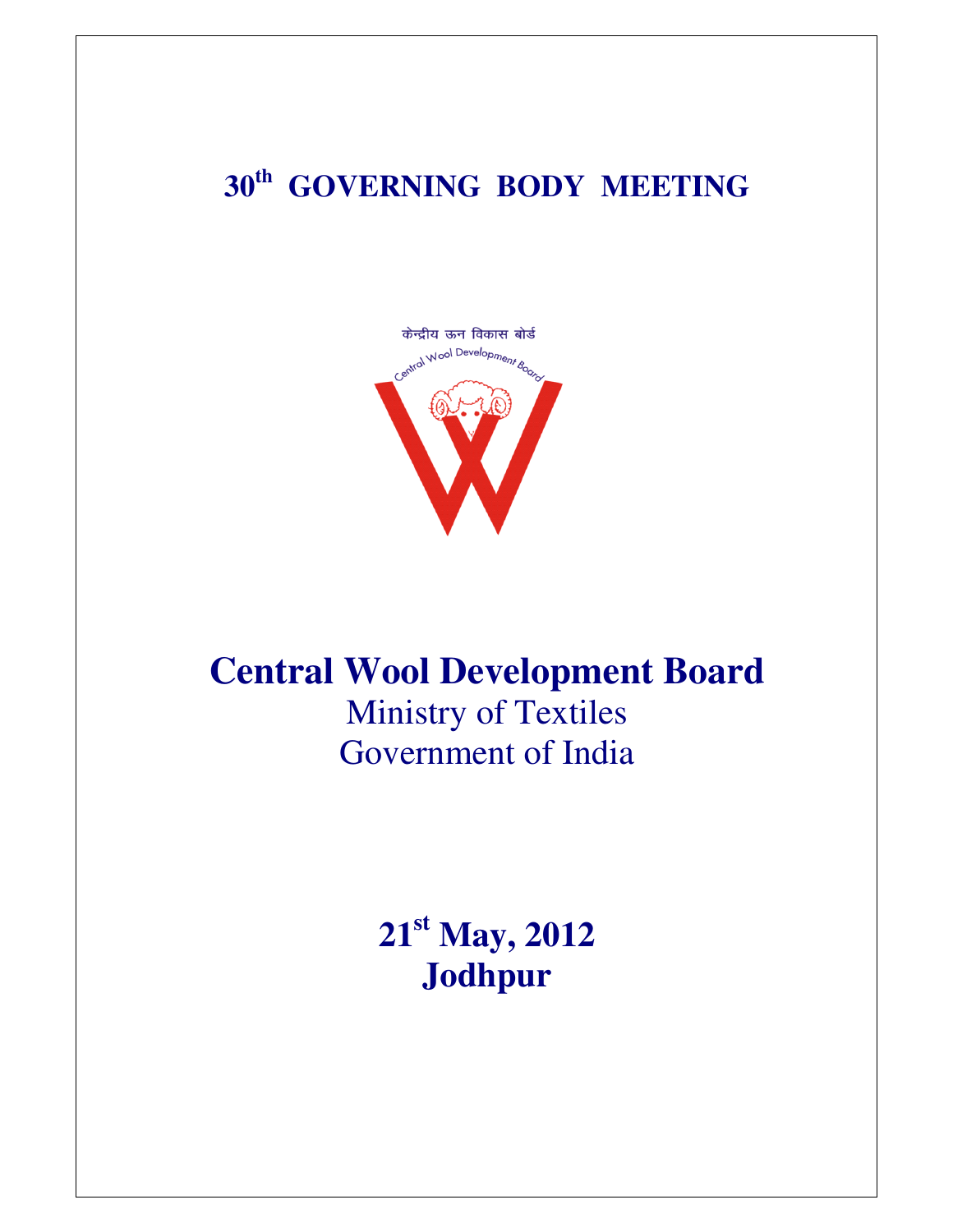#### **AGENDA POINTS FOR 30th GOVERNING BODY MEETING OF CENTRAL WOOL DEVELOPMENT BOARD TO BE HELD ON 21-05-2012 AT 10.30 A.M. AT JODHPUR.**

| SN             | Agenda item                                                                                                                                                          | Page           |
|----------------|----------------------------------------------------------------------------------------------------------------------------------------------------------------------|----------------|
|                |                                                                                                                                                                      | No.            |
| $\mathbf{1}$   | Confirmation of the minutes of the $29th$ meeting of the Governing                                                                                                   | 2              |
|                | Body of the CWDB held on 21 <sup>st</sup> April, 2011 at New Delhi.                                                                                                  |                |
| $\overline{2}$ | Action Taken Report on the decisions of the $29th$ meeting of the<br>Board.                                                                                          | $\overline{2}$ |
| 3              | To note decisions of the $38th$ & $39th$ meetings of the Executive<br>Committee of the CWDB held on $16^{th}$ August, 2011 and $7^{th}$ Feb., 2012,<br>respectively. | $\overline{3}$ |
| $\overline{4}$ | To apprise physical and financial achievements under implementation                                                                                                  | 3              |
|                | of Annual Plan 2011-12 and approve Annual Report and Audited<br>Accounts of the Board for the year 2011-12.                                                          |                |
|                |                                                                                                                                                                      |                |
| 5              | Discussion on report of Accountant General (Audit) of the CWDB for                                                                                                   | $\overline{4}$ |
|                | the year 2008-09 and its compliance report.                                                                                                                          |                |
| 6              | Discussion and approval to open a Regional Office-Cum-Wool<br>Testing laboratory at Ludhiana.                                                                        | 4              |
|                |                                                                                                                                                                      |                |
| 7              | Discussion and approval for starting a Carpet Weaving Training                                                                                                       | 6              |
|                | Centre at Jaipur & a Shawl Weaving Training Centre at Leh (J. & K.)                                                                                                  |                |
| 8              | Discussion and approval for providing Sheep Shearing Machines<br>under Common Facility Centre (CFC) of Quality Processing of Wool                                    | 8              |
|                | scheme.                                                                                                                                                              |                |
| 9.             | Discussion and approval to conduct survey of Woollen Industry under                                                                                                  | 10             |
|                | HRD & Promotional Activities of Board.                                                                                                                               |                |
|                | Any other item with the permission of the Chair.                                                                                                                     |                |

#### List of Annexure

| Annex./Agenda No. | Page No.   |
|-------------------|------------|
|                   | $12 - 23$  |
|                   | $24 - 29$  |
| Ш                 | $30 - 34$  |
|                   | $35 - 65$  |
|                   | $66 - 108$ |
|                   |            |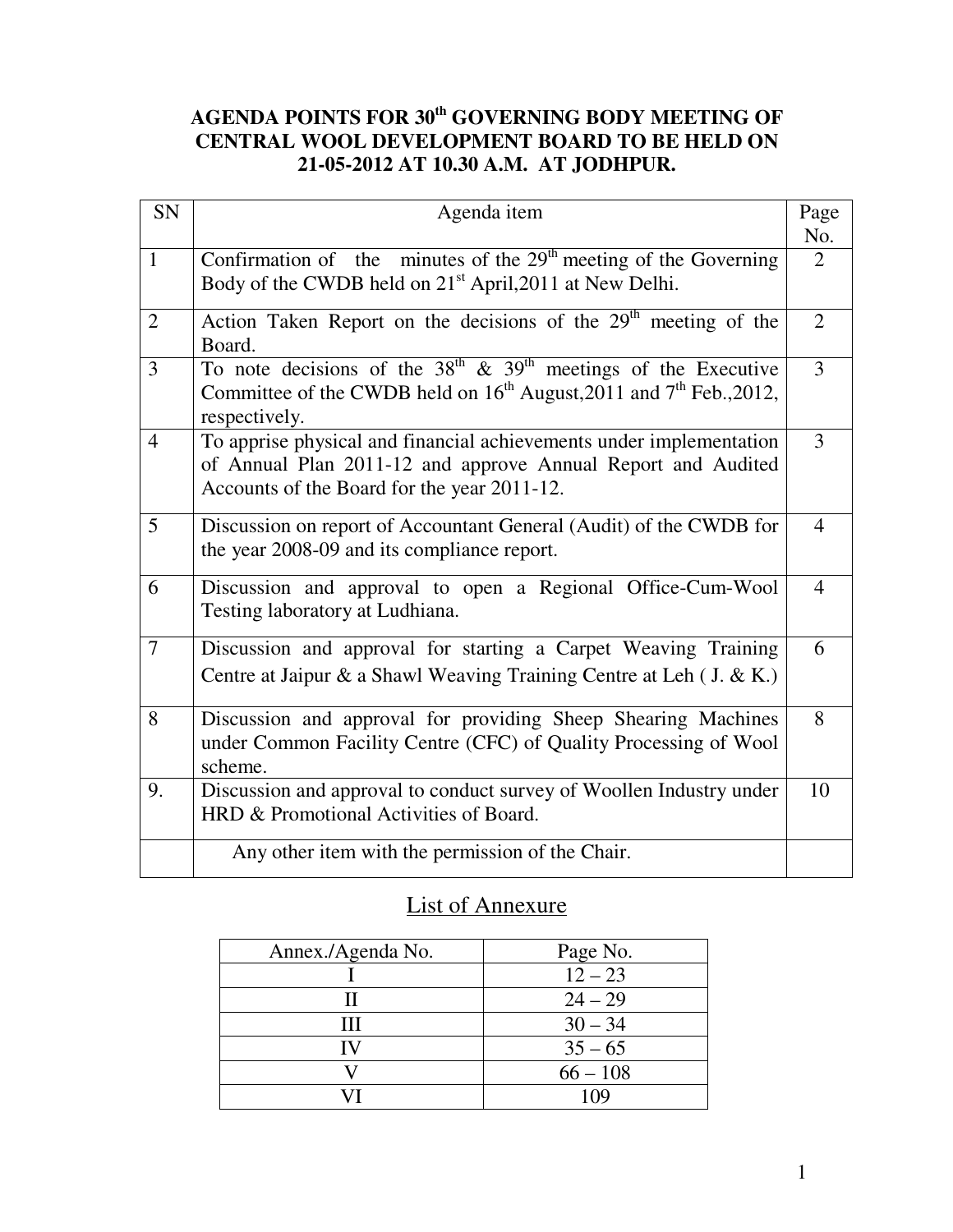#### **AGENDA ITEM FOR 30th GOVERNING BODY MEETING OF CWDB TO BE HELD ON 21st MAY,2012 AT JODHPUR.**

#### **1. CONFIRMATION OF THE MINUTES OF THE 29TH MEETING OF THE GOVERNING BODY OF THE C.W.D.B. HELD ON 21st APRIL,2011 AT NEW DELHI.**

The 29<sup>th</sup> meeting of the Governing Body of the Central Wool Development Board (CWDB) was presided over by Shri V. Srinivas, Joint Secretary, MOT and the then Chairman, CWDB. The minutes of the meeting is enclosed as **Annexure**- **I** for confirmation. (Page no 12 to 23)

#### **2. ACTION TAKEN REPORT ON THE DECISIONS OF THE 29TH MEETING OF THE BOARD.**

 A statement showing Action Taken Report on the decisions of the 29<sup>th</sup> meeting of the Governing Body of the CWDB held on 21-04-2011 at New Delhi is as under:

| SN             | Decisions                                                                                                                                                                                                                                               | Follow up action taken                                                                                                                                                                                                               |
|----------------|---------------------------------------------------------------------------------------------------------------------------------------------------------------------------------------------------------------------------------------------------------|--------------------------------------------------------------------------------------------------------------------------------------------------------------------------------------------------------------------------------------|
| $\mathbf{1}$   | To submit a status report on Social The Board has already submitted a<br>Security Scheme to the Chairman,<br>CWDB along with problems being Scheme to the then Chairman/<br>faced during Implementation of<br>insurance scheme.                         | status report on Social Security<br>CWDB Shri V. Srinivas, Joint<br>Secretary, MOT.                                                                                                                                                  |
| $\overline{2}$ | To monitor the progress of all<br>projects closely with Implementing<br>Agencies and may write State<br>agencies to close the project and<br>refund the money where projects are<br>not progressing even after repeated<br>reminders under all schemes. | The Board informed<br>all<br>implementing agencies for speedy<br>utilization of grants and requested to<br>submit timely Utilization Certificate<br>along with Progress Report being the<br>terminal year of the $11th$ Plan period. |
| 3              | To explore possibility for marketing<br>of raw wool in Rajasthan State<br>though Gujarat State Sheep $&$ Wool<br>Fed. Ltd., Ahmedabad<br>Mkt.<br>(GUSHEEL).                                                                                             | GUSHEEL, Ahmedabad<br>has<br>expressed their inability to procure<br>wool in Rajasthan State due to<br>various reasons as found in their<br>survey report.                                                                           |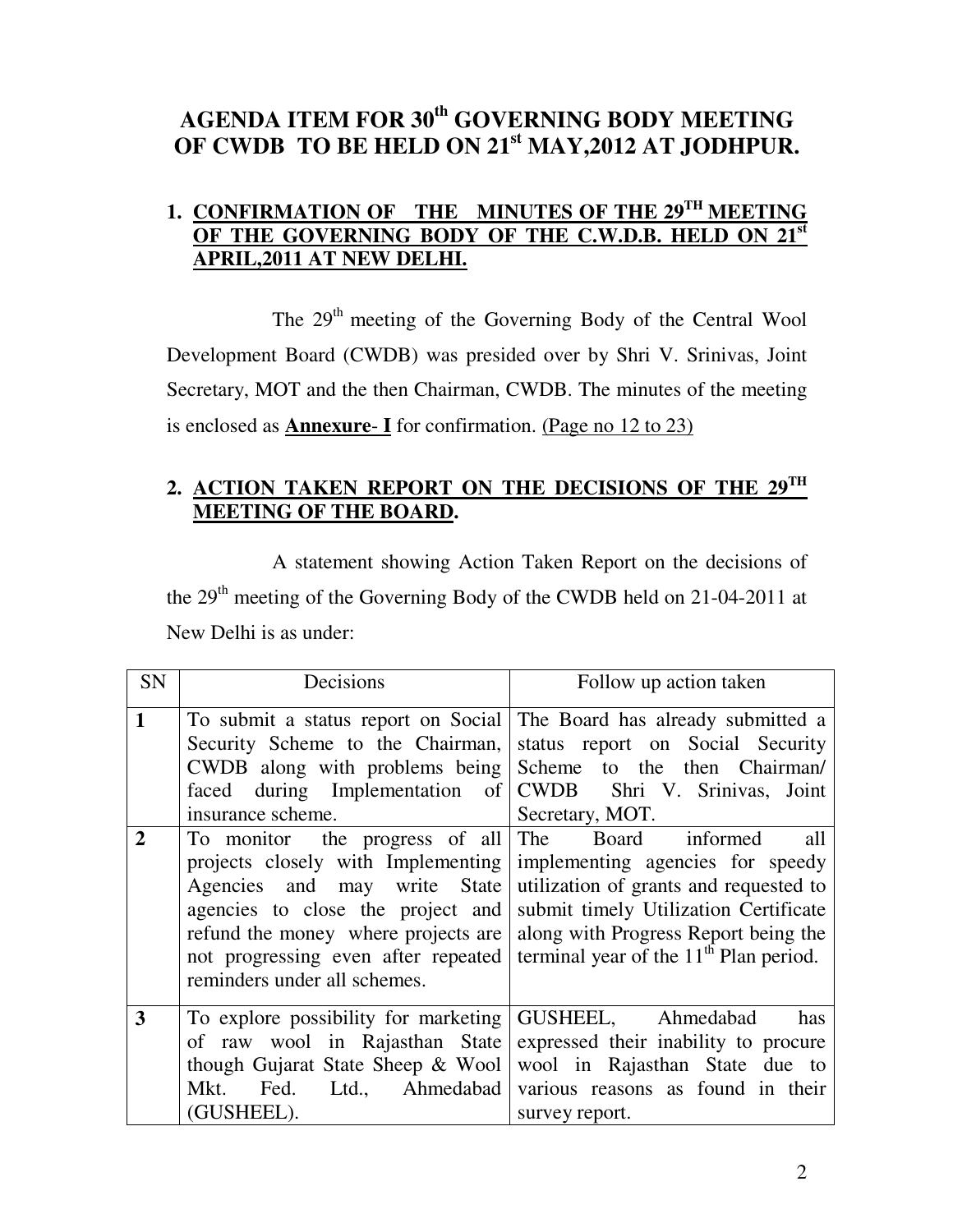| $\overline{\mathbf{4}}$ | To prepare detailed project proposal The Board intends to set up a Carpet<br>for setting up a Carpet Weaving   Weaving Training Centre at Jaipur in<br>Training Centre at Jaipur under $12th$ Five Year Plan as per the<br>Integrated Skill Development Scheme   requirment of Jaipur Carpet Industry.<br>(ISDS) and submit to MOT for                                                                                                                                |          |
|-------------------------|-----------------------------------------------------------------------------------------------------------------------------------------------------------------------------------------------------------------------------------------------------------------------------------------------------------------------------------------------------------------------------------------------------------------------------------------------------------------------|----------|
|                         | approval.                                                                                                                                                                                                                                                                                                                                                                                                                                                             |          |
| 5                       | To visit Department of Animal   Shri V. Srinivas, Jt. Secretary, MOT<br>Husbandry, Govt. of Andhra Pradesh   has visited and discussed the matter<br>by CWDB to examine and interact to with Addl. Chief Secretary and<br>overcome the problems of the wool Director, Animal Husbandry Deptt.,<br>growers of Deccani wool and Govt. of Andhra<br>formulate line of action and to initiate   Hyderabad.<br>action to overcome the problem of<br>coarse varieties wool. | Pradesh, |

#### **3. TO NOTE DECISIONS OF THE 38th & 39th MEETINGS OF THE EXECUTIVE COMMITTEE OF THE CWDB**.

The  $38<sup>th</sup>$  and  $39<sup>th</sup>$  meetings of the Executive Committee of the CWDB were held on **16th August,2011 and 7th Feb.,2012, respectively** under the Chairmanship of the Joint Secretary (Wool), MOT at New Delhi. The minutes of above both meetings are placed as **Annexure II** (Page no. 24 to 29) **& Annex. III** (Page no. 30 to 34), respectively for perusal and approval.

#### **4. TO APPRISE PHYSICAL AND FINANCIAL ACHIEVEMENTS UNDER IMPLEMENTATION OF ANNUAL PLAN 2011-12 AND APPROVE ANNUAL REPORT AND AUDITED ACCOUNTS OF THE BOARD FOR THE YEAR 2011-12.**

 The Ministry of Textiles had allocated total Plan allocation of Rs.  $67.16$  Crore for the  $11<sup>th</sup>$  Five Year Plan period of the CWDB for development of Wool Sector. During first four years of  $11<sup>th</sup>$  Plan period, the MOT had released total Rs. 54.09 Crore and the Board has utilized Rs. 54.12 Crore. Accordingly, the Board proposed financial allocation of Rs. 13.04 Crore for current Annual Plan 2011-12 under Plan fund for implementation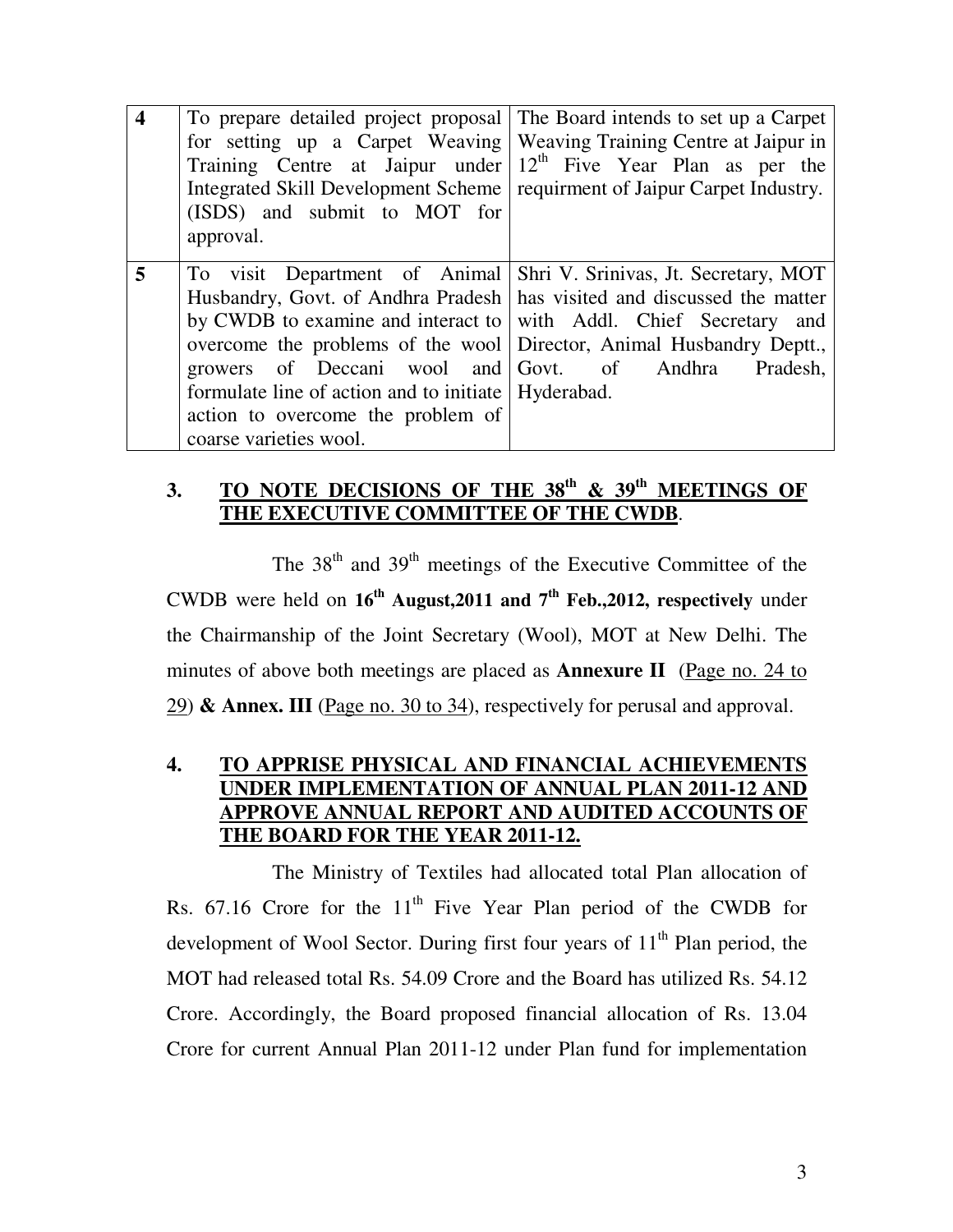of its various schemes to achieve total  $11<sup>th</sup>$  Plan financial target of Rs. 67.16 Crore.

 Out of proposed Plan fund of Rs. 13.04 Crore, the MOT has released Rs. 12.92 Crore during 2011-12 and the Board has entirely utilized Rs. 12.92 Crore under its different schemes/programmes for growth and development of wool sector. On the Non-Plan side, the Board has utilized Rs. 1.49 Crore out of Rs. 1.50 Crore for establishment and other administrative expenditure in 2011-12.

 Detail of physical and financial targets (Revised Estimates) and achievements made by the Board under implementation of Annual Plan 2011- 12 along with draft Annual Report and Audited Accounts of the CWDB for the year 2011-12, is placed before the Governing Body as **Annexure IV** (Page no. 35 to 65), for discussion and approval.

#### **5. DISCUSSION ON REPORT OF ACCOUNTANT GENERAL (AUDIT) OF THE CWDB FOR THE YEAR 2008-09 & ITS COMPLIANCE REPORT.**

 The Annual Accounts of the Central Wool Development Board for the year 2008-09 was audited by the Accountant General (Audits), Rajasthan. The Audit Paras along with its compliance report is enclosed as **Annexure -V** for discussion and approval. (Page no. 66 to 108)

#### **6. DISCUSSION AND APPROVAL TO OPEN A REGIONAL OFFICE-CUM-WOOL TESTING LABORATORY AT LUDHIANA**

 Ludhiana is a leading industrial town of Punjab and is an important center of Woollen Textiles and allied industry as it has units of spinning, dyeing, weaving, finishing and hosiery. The main wool and wool blended products are ready-made garments, hosiery items and shawls. Apart from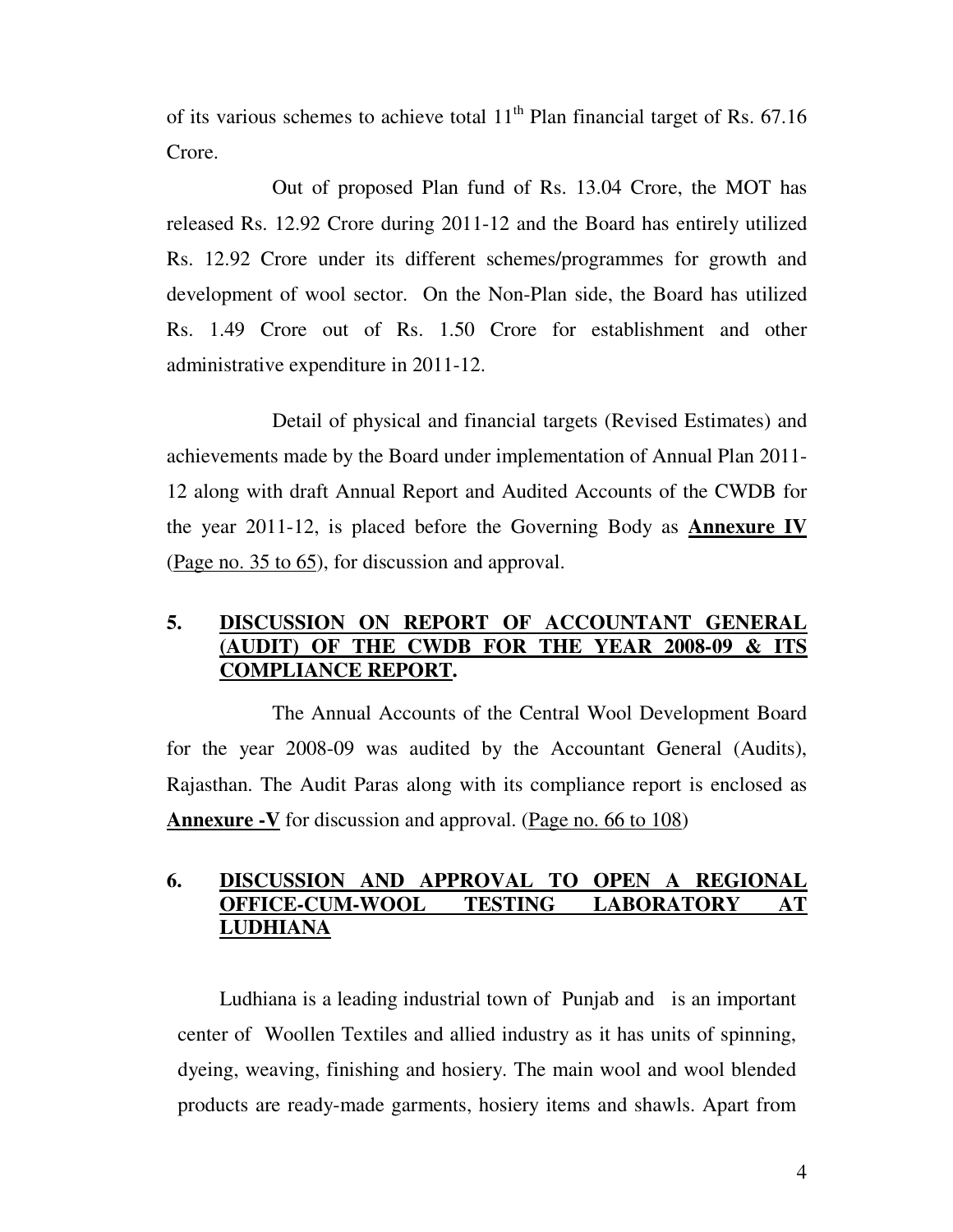this the city is the hub for acrylic products manufacturer which caters to whole country. The Textiles production caters to the domestic and export market.

 To promote linkages with other support Organizations/Associations, Govt. Departments/ Technical Institutions, to increase export of woollen products and to address the issues related to woollen industries, the Board proposed to open its regional office at Ludhiana along with a testing laboratory to provide testing facility for raw wool, woollen yarn and end product at the subsidized rates.

 To run this Office\Wool Testing Laboratory at Ludhiana, the Board will require two technical personnel on contract basis. The Board has already engaged two B. Tech. personnel in Board on contract basis with monthly remuneration of Rs. 18,000/- per month and posted them at Board's own Laboratory at Bikaner and Training Centre at Kullu. They are passed out from Indian Institute of Carpet Technology, (IICT) Bhadohi and were selected in Board looking their profile and interview to meet out additional requirement of technical manpower in Board. Selection of two more B. Tech. personnel will be done identically by the committee of ED/ CWDB, Dir./ WRA and Director/ IICT from passing out batch of Textiles Engineers this year. Building will be hired on contract basis and related testing equipment will be procured in consultation with WRA/ Thane.

As above, the matter is placed before the Governing Body to open Board's regional office-cum-wool testing laboratory at Ludhiana and appointing two B. Tech from IICT passed out batch to establish and run the Centre at Ludhiana during the  $12<sup>th</sup>$  Five Year Plan period.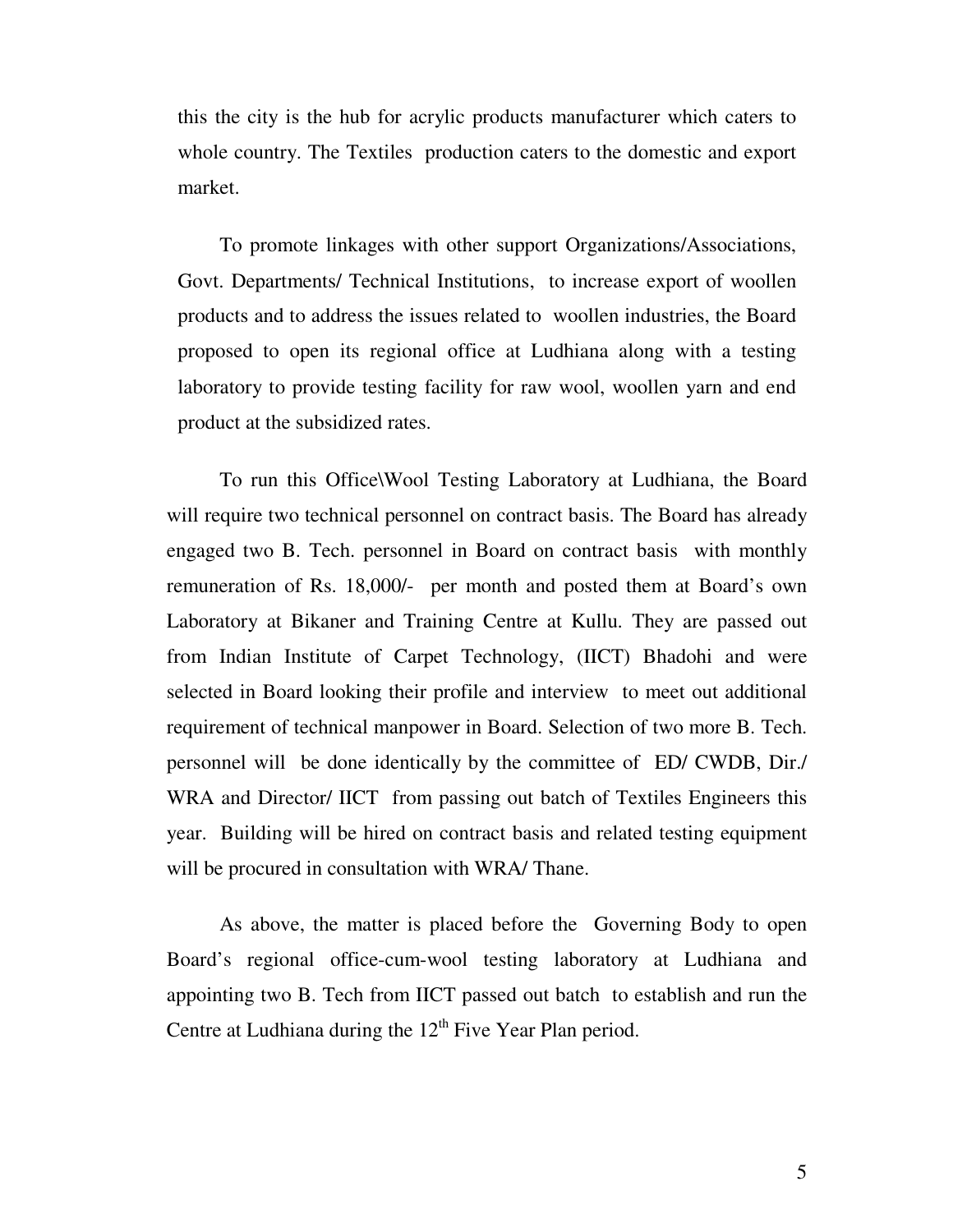#### **7. PROPOSAL FOR STARTING A CARPET WEAVING TRAINING CENTRE AT JAIPUR & A SHAWL WEAVING TRAINING CENTRE AT LEH ( J. & K.)**

#### **A. Carpet Weaving Training Centre at Jaipur :**

Rajasthan is a major producer of domestic raw wool and woollen products specially carpets. Major carpet yarn prodction center in India is Bikaner. Jaipur and its near by area is the biggest carpet manufacturing and exporting center of Rajasthan and has nearly 20% market share in total Indian carpet export. Jaipur carpet industry is providing employment to nearly One Lakh people mostly belonging to economically weaker section of society. In carpet manufacturing more than 60% of cost of carpet is paid as wages which is very rare in other industries. The wages directly goes to labours and is the main source of income.

 Carpet manufactured in Jaipur are well known internationally for their ethenic designs and Jaipur has the highest no. of foreign tourist inflow and so there is a potenial for its further growth in carpet manufacturing. In recent years carpet export have also increased but there is serious shortage of skilled labours. Jaipur carpet industry is badly suffering from the unavailability of carpet manufecturing labours and not able to fulfil the orders. Therefore starting a carpet training Centre at Jaipur will be very helpful for the industry in providing skilled labourers and will be a source of livlihood to trained personnel especially in rural area. Approx. expenditure for starting and running a Training Centre will be Rs. 16 lakhs ( for one year). Necessary Looms and other equipments will be procured in association with Indian Institute of Carpet Technology, (IICT) Bhadoi. Details of Expenditure is attatched as **Annexure: VI-A.** (Page no. 109)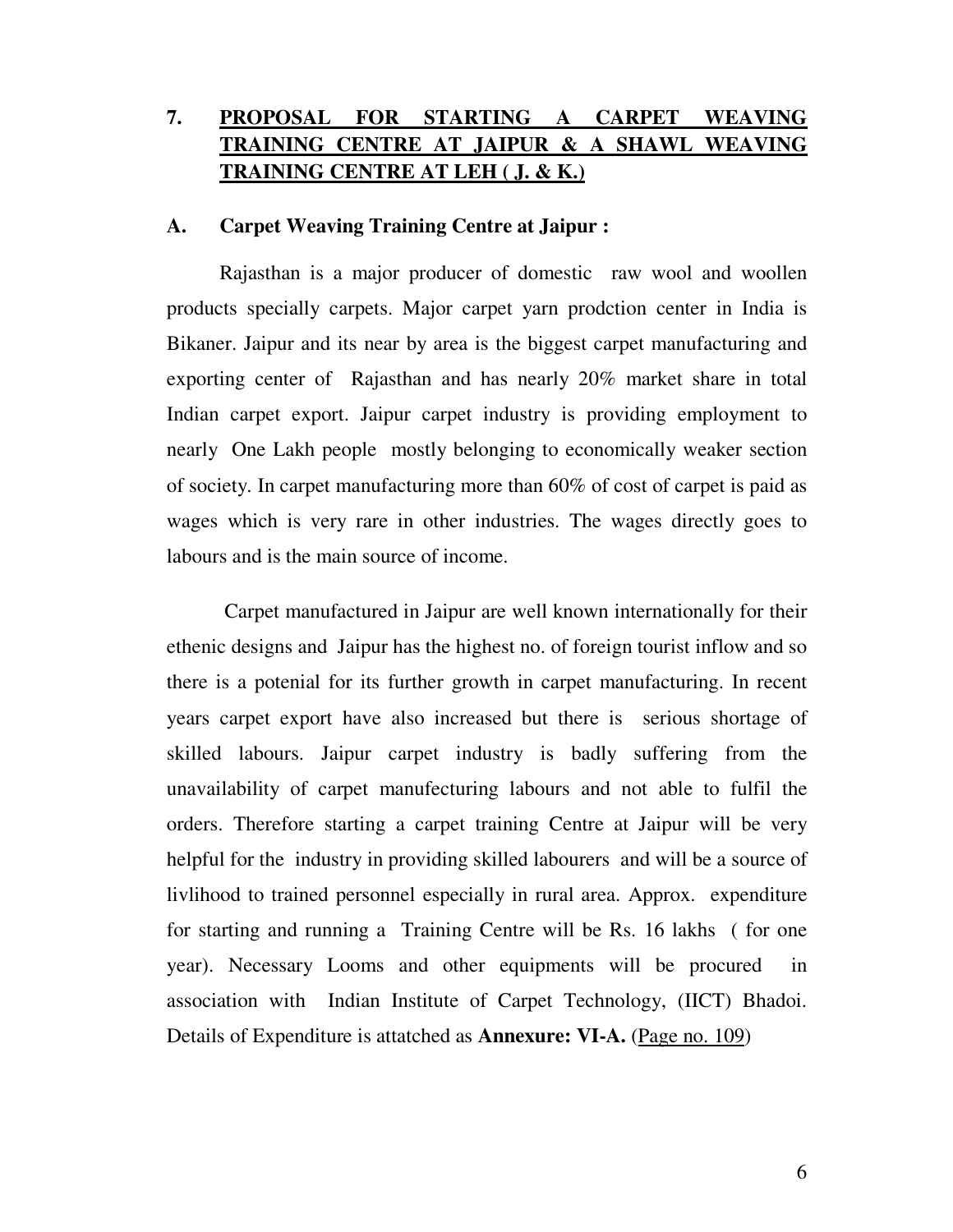#### **B. Shawl Weaving & Designing Training Centre at Leh (J. & K.):**

India produces the finest Pashmina wool in the world, the best quality comes from the Ladakh region of J. & K. State. Pashmina wool is produced by Changra (Pashmina) goat in Ladakh and Chegu breed of goat in the eastern parts of Himalayas in India. The goats are reared in Ladakh by the Changpa tribe inhabiting in Changthang region. Ladakh region of J. & K. State has 2.48 lacs Pashmina goats and 1,01,213 sheep as per the livestock census of 2011-12 and livestock rearing is one of the primary source of livelihood for the residents of the district with majority of the people still deriving sustenance from this activity.

During the  $10^{th}$  &  $11^{th}$  Plans, the CWDB had launched two projects for Pashmina Wool Development as proposed by Animal Husbandry Department, Government of J&K for the development of Pashmina Wool in Ladakh region and provided financial assistance under its different components. The project was implemented through Chief Executive Officer, Ladakh Autonomous Hills Development Council (LAHDC) Leh. During 12<sup>th</sup> Plan period, the Board also proposed to continue the Pashmina Wool Development project on large scale with some additional / modified components in Leh as well as in Kargil district of Ladakh region. The Ministry of Textiles has also established a Pashmina Dehairing Plant at Leh for value addition with the objectives to provide better returns to the Pashmina wool growers.

 Presently dehaired Pashmina goes to Kullu, Ludhiana,Srinagar for manufecturing Pashmina yarn and thereafter Pashmina shawls but no such activities of making shawls is being done in Leh, therefore in continuation of above programmes, the Board intends to set up a Shawl Weaving and Designing Training Centre at Leh for further value addition to Pashmina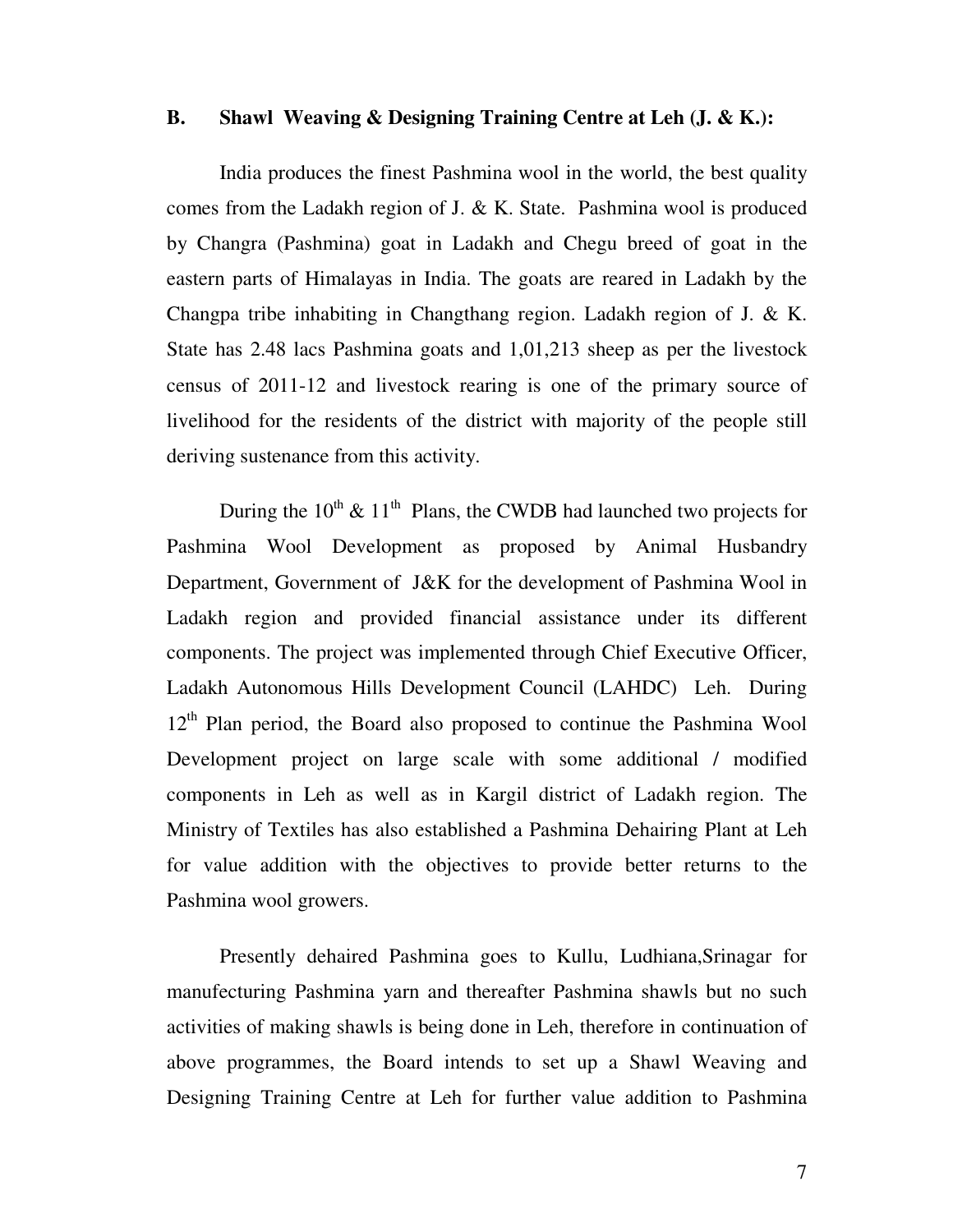wool and to increase employment opportunities, specially to women, during severe winter season by generate skill in weaving and designing of traditional shawls.

This Centre will help in keeping alive this profession and meet out the increasing demand of weavers. The Board is running such Training Center at Kullu successfully since 2000. Kullu Center is generating skill in unemployed youth specially in women and poor youths of nearby rural area of Kullu and is also helping in upgradation of skills of the existing weavers by providing advance training in handloom weaving and computer aided designing by conducting 4 months course on regular basis of 15 trainees per batch. The approx. expenditure to start this center will be Rs. 12 lakh. Necessary Looms and other equipments will be procured in association with Indian Institute of Carpet Technology, (IICT) Bhadoi. Details of expenditure is attatched as **Annexure: VI-B.** (Page no. 109).

As above, the matter is placed before the Governing Body for setting up two new training Centres for Carpet and Shawl weaving at Jaipur and Leh respectivly to fulfill the requirement of skilled manpower, weavers & artisans.

#### **8. Discussion and approval for providing Sheep Shearing Machines under Common Facility Centre (CFC) of Quality Processing of Wool scheme.**

 India is producing mostly short staple wool and for making quality yarn higher fibre length is required. In India manual sheep shearing is still very common and in most of the States it is being in practice despite the problem that it gives low fibre quality in terms of fibre length. It has also been observed that wool growers are paying considerable amount of the cost of wool for sheep shearing in most of the States and get wool with short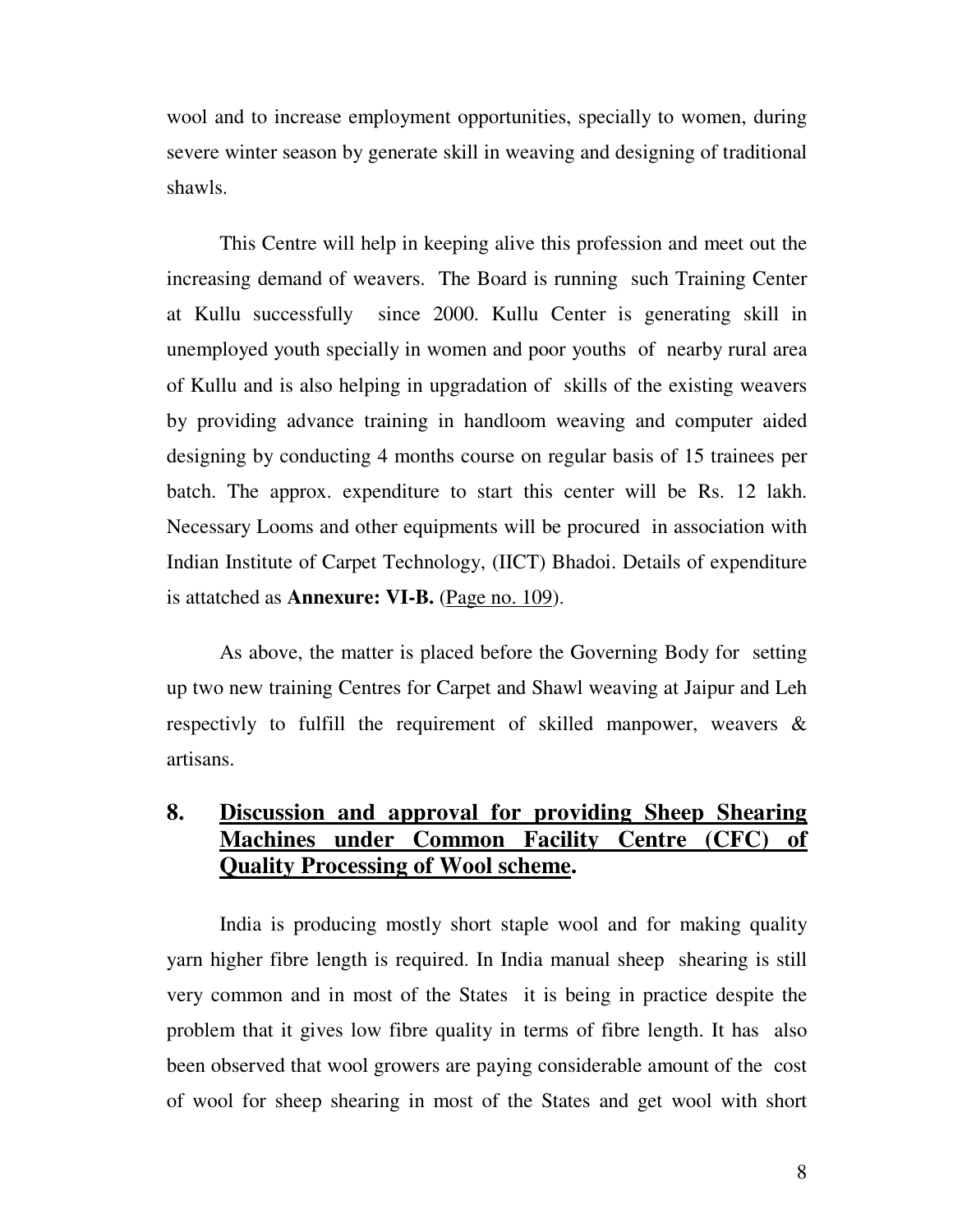staple length. Now a days, wool growers are rearing sheep with income primarily from mutton, rather than wool.

The Board intends to provide Sheep Shearing Machines to State Sheep & Wool Development Organizations to provide cheaper shearing facilities with improved wool quality during  $12<sup>th</sup>$  Five Year Plan period.

 To sustain wool growing and sheep rearing activities in country, there is urgent need to provide support to wool growers and make this profession as economically viable as possible. In this regard, the Board proposed to provide assistance under sheep shearing work by providing grant amount to existing State Sheep & Wool Development Board/Organizations to procure advanced sheep shearing machines from local supplier of foreign manufacturer as per their minimum requirement. These shearing machines will be placed at their existing Extension Centers/Veterinary Hospitals/ CFCs & Multiple Facility Centers established under Board's different schemes for shearing of sheep with minimal operational charges. These machines will be procured under Common Facility Centre of Quality Processing of Wool Scheme. Under the scheme Financial Grant upto Rs. 50 Lakhs will be provided to interested Animal Husbandry Department/ Sheep and Wool Board and Federations for procurement of Shearing Machines. This will be a help to all Wool Growers which will provide shearing Facility at cheaper rate and will improve the Wool Quality.

 As above, the matter is placed before the Governing Body to provide sheep shearing machines to State Sheep & Wool Development Departments/Organizations under Common Facility Centre to help wool growers and to get better staple length of wool.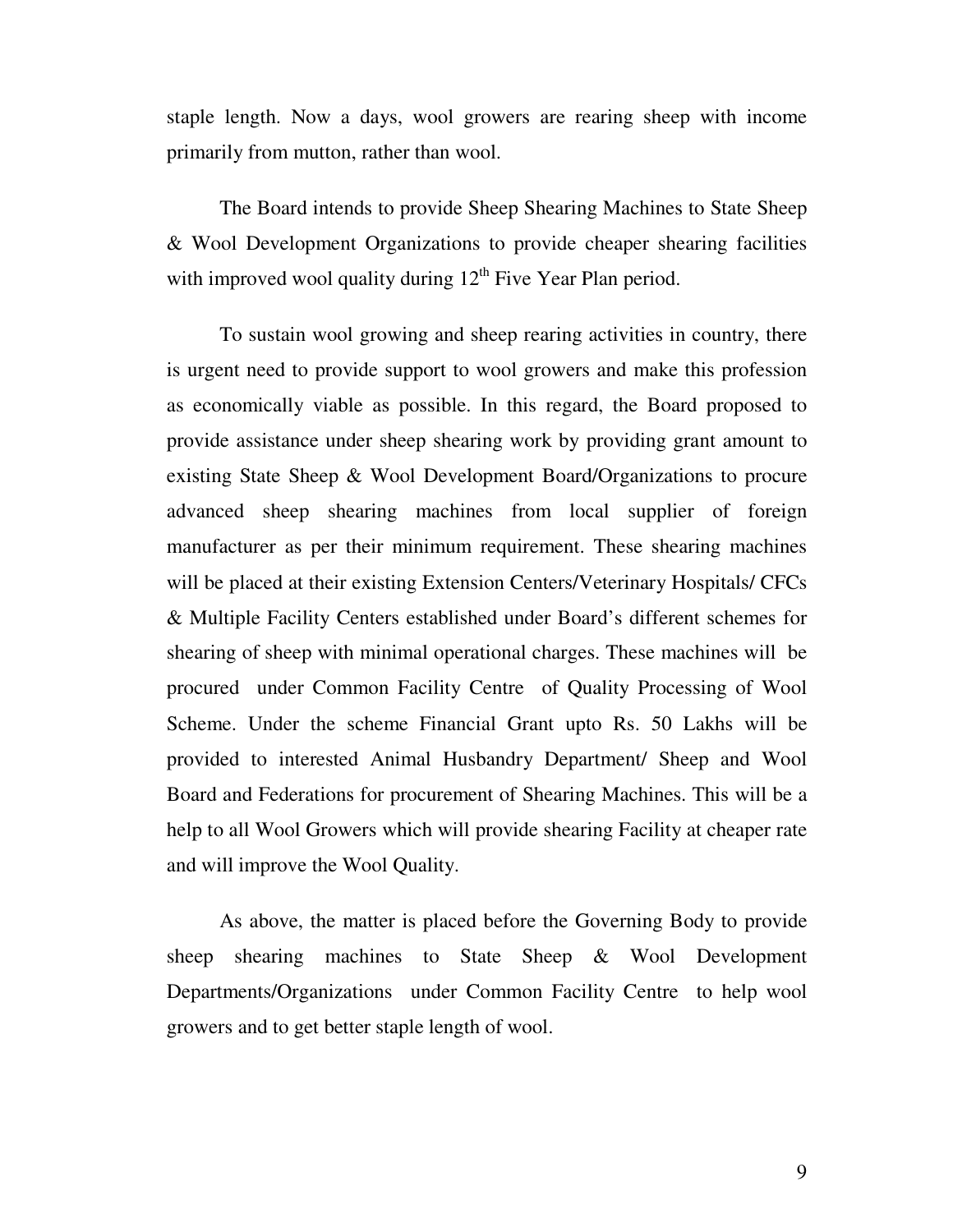**9. Discussion and approval to conduct Survey of Woollen Industry under HRD & Promotional Activities of Board.** 

 Presently there exist serious information gap in the wool sector. There is no central point in the Government where consolidated statistics and information on wool sector is available. The information related to woollen industry is provided by Ministry of Agriculture, Textiles Commissioners office or by IWMF/WOOLTEXPRO/DGCIS and shows contradictions in information as no detailed survey in this regard have been conducted in last 20 years.

 The wool industry in the country has various segments. The every segment functions almost independently and there is no coordination and interaction between one segment to another. The worsted sector, knitting sector, carpet sector, woolen handloom sector, woolen khadi sector, shoddy sector have their own different problems and requirements with regards to raw material and technology used.

 There is a need to build a national level database and present status of wool sector on status of wool production, wool quality, processing facilities, type of product being manufactured , demand of woollens and requirement of further facilities related to wool processing etc. This will be very helpful in planning and implementation of schemes for wool sector specially in the North East region which are non wool producing states but where demand for woolens is more. This survey and data base will guide to prepare further plan to develop the wool sector and to increase the export.

 There is need to evolve a system in which regular information regarding production, consumption, export and import of wool and woolen products is regularly flowed to the Central Wool Development Board which can be further compiled, analyzed and disseminated.

10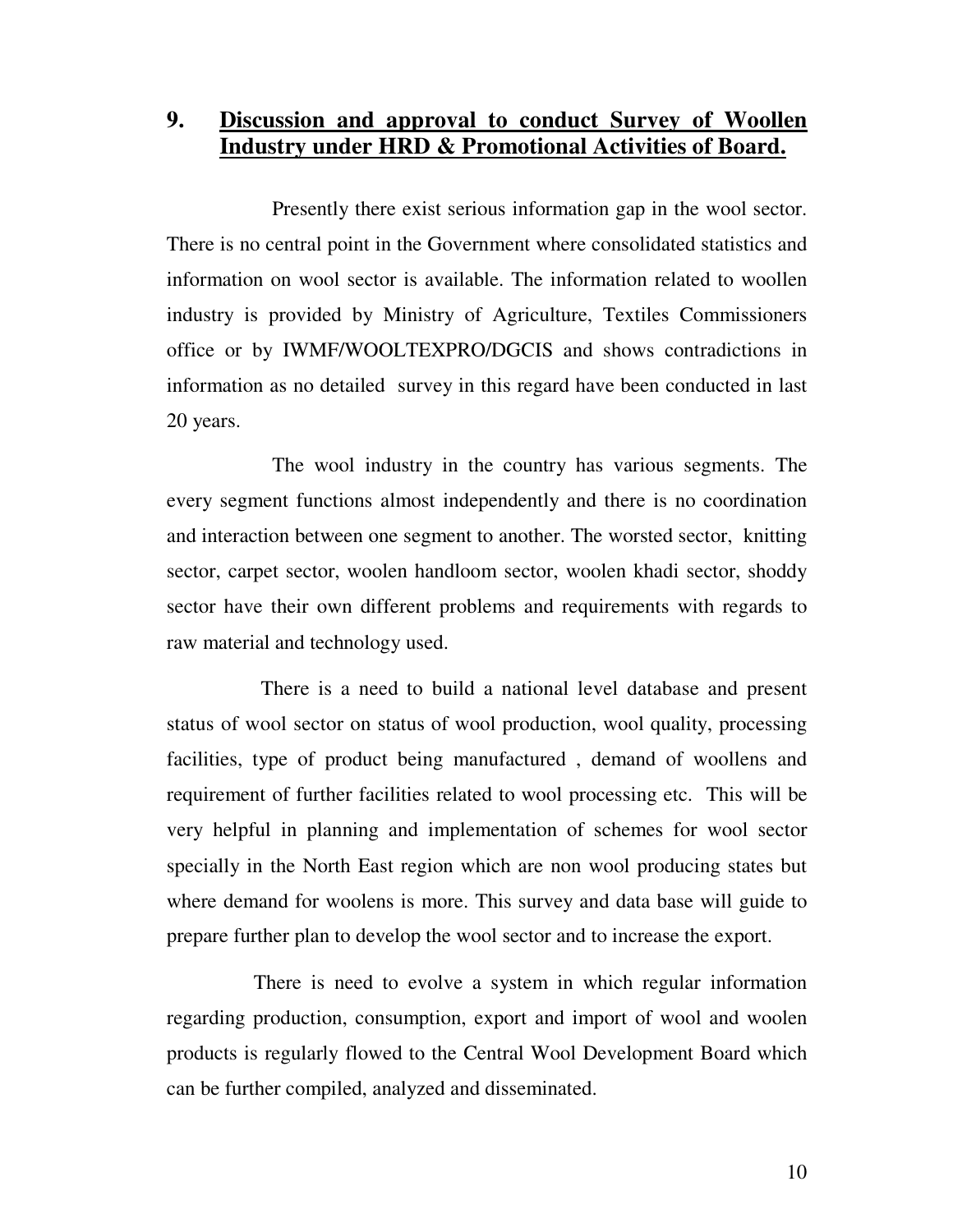The Board has taken up the matter with the office of the Textiles Committee, Mumbai to conduct a survey of Indian Woollen Industry at all major wool potential areas of country but the Board has not received any positive response. Now the Board proposed to conduct this survey work with the help of Indian Institute of Carpet Technology, Bhadoi an educational institution under Ministry of Textiles on actual cost basis.

 As above, the matter is placed before the Governing Body to conduct above survey of wool industry with the help of IICT, Bhadoi on actual reimbursement of expenditure basis.

**\*\*\*\*\***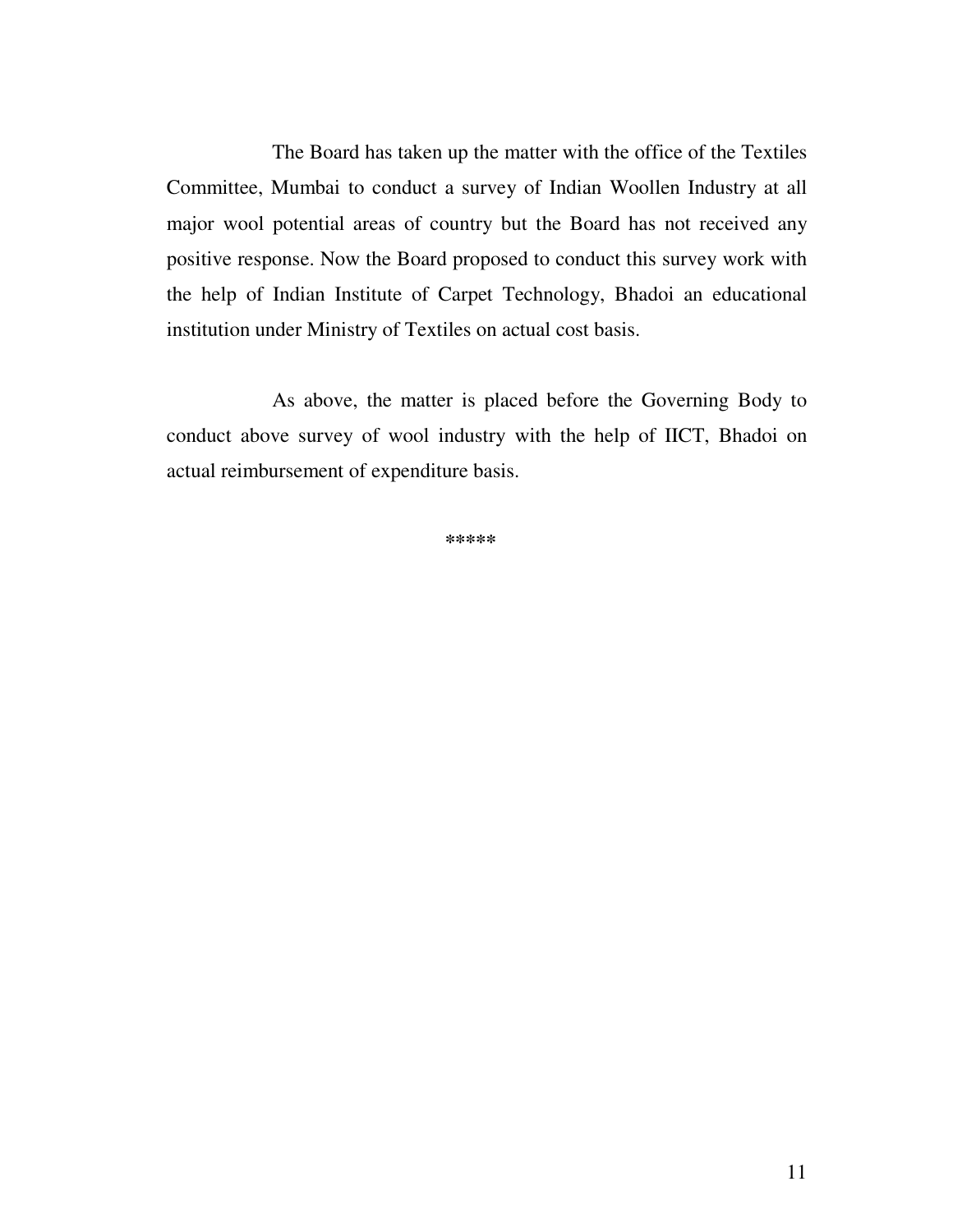#### **MINUTES OF THE 29th GOVERNING BODY MEETING OF THE C.W.D.B. HELD ON 21st APRIL, 2011 AT UDYOG BHAWAN, NEW DELHI**

The 29<sup>th</sup> meeting of the Governing Body of the Central Wool Development Board held on 21<sup>st</sup> April, 2011 at Udyog Bhavan, Ministry of Textiles, New Delhi and was presided over by Shri V. Srinivas, Joint Secretary (Export )/ MOT & Chairman/ CWDB, Jodhpur.

A list of the participants is enclosed as Annexure- I:A.

Shri K.K. Goyal, Executive Director & Member Secretary , CWDB welcomed all the members, get introduced among the members & took up the agenda items and invited point-wise discussion, as under :

1. **CONFIRMATION OF THE MINUTES OF THE MEETING OF THE GOVERNING BODY OF THE CWDB HELD ON 30TH AUGUST, 2010 AT JODHPUR.** 

 Since no comments were received from any of the member present in the meeting, minutes of the  $28<sup>th</sup>$  meeting of the Governing Body were confirmed.

 ED, CWDB also informed that the Board displays agenda and minutes of all Governing Body and Executive Committee meetings on its website **woolboard.nic.in** promptly and members can download from it and send their comment if any.

#### 2. **ACTION TAKEN REPORT ON THE DECISIONS OF THE 28TH MEETING OF THE GOVERNING BODY**.

 ED, CWDB placed a statement showing Action Taken Report on the decisions of last Governing Body meeting and following decisions were taken: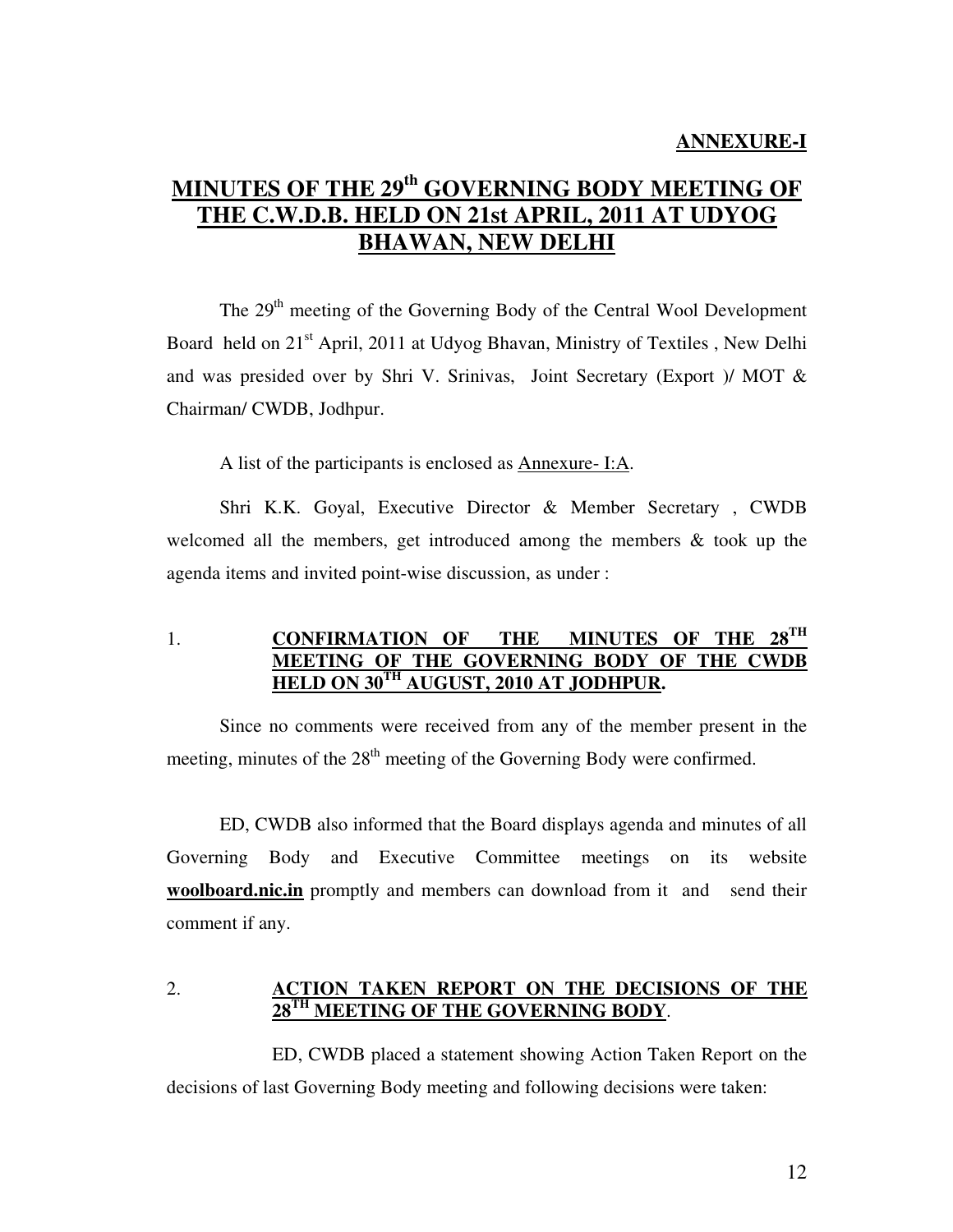#### **To explore possibility for marketing of raw wool in Rajasthan State with the help of any Govt. Corporation etc** :

 ED/ CWDB stated that though Rajasthan is one of the most wool producing state in India, there is no wool procurement agency in Rajasthan and GUSHEEL had shown interest in starting procurement of Raw Wool in Rajasthan and for which GUSHEEL has already started survey work and matter have been added as an additional agenda Item.

#### **To ensure proper implementation of Grading & Marketing components under SWIS by all implementing agencies**

 ED/ CWDB stated that except Rajasthan, in all other wool producing states, revolving fund have been sanctioned to state Govt. Agencies so that wool growers can get remunerative returns. ED/ CWDB also stated that for all Agencies ( NGOs) who are running the SWIS projects, guidelines have been issued for proper implementation of grading and marketing support component.

#### **To give more emphasis on Angora Wool Development programme and to develop new and diversified products made from Angora wool to increase its demand and to stabilize Angora wool price**.

ED/ CWDB stated that this is one of the very good scheme in which foundation Stock ( $8$  females  $+4$  males), Training, Medical kit, Feed supplement along with loom and charkhs is being provided to selected beneficiaries and by this they can generate an income of approx. 3,000/- per months. Angora Wool price is fluctuating in the market very wildly and some time lead to losses to Angora rearing families. Director/ WRA Shri M.K. Bardhan stated that WRA is working on a R&D Project (Development of thermal responsive high altitude multilayer protective clothing made with Angora fibre') and if it is successful then demand for the Angora fibre will increase in the market and this may lead to stability in the Angora fibre rate.

#### **To obtain necessary approval from Government to merge both pre-loom and post-loom processing activities under Quality Processing of Wool scheme**.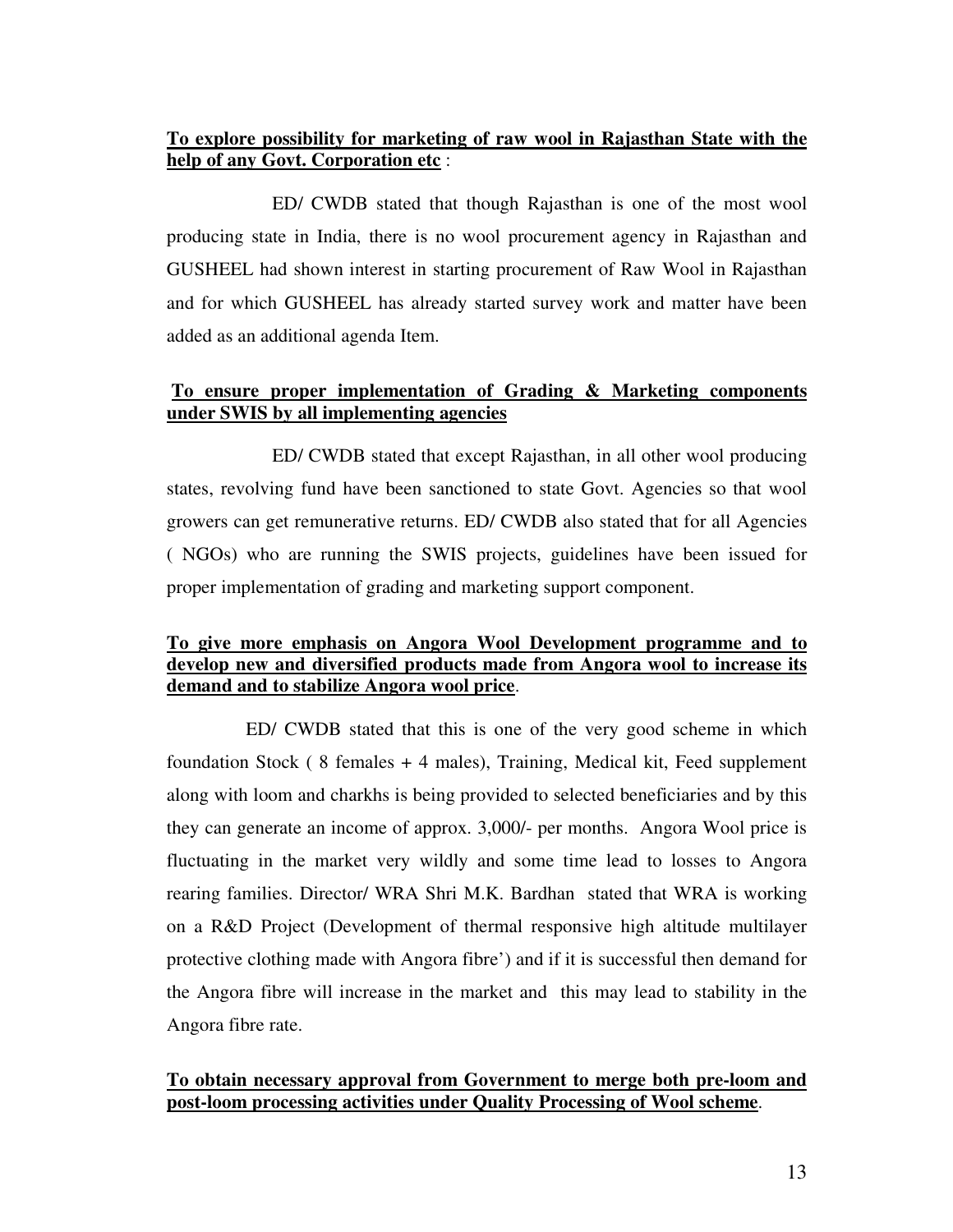ED/ CWDB stated that this issue have been discussed a number of times in previous meeting also as there is no project Proposal forthcoming in the post loom processing scheme whereas there is demand under Pre-Loom processing category and main aim of the scheme is to increase wool processing facility in the country ir-respective of pre & post loom so, both the scheme should be merged as per demand of the industry. ED/ CWDB also stated that this is the terminal year of this plan and if these schemes are not merged, then it may lead to substantial saving under the Post loom processing component of the scheme.

#### **To hold a separate meeting of Sr. Officers of OIC, MOT & CWDB for quick settlement of pending death claims and effective implementation of Sheep Insurance Scheme in all States**.

 ED/CWDB stated that this issue (claim settlement under Sheep insurance scheme & timely submission of these data to CWDB ) have been discussed with OIC/ Jodhpur region (a Nodal Agency for the scheme ) a number of times. Actually procedure under the scheme involve a lot of paper formalities which are very difficult to be fulfilled by an ill-literate or semi-literate sheep Breeder who is on the migration along with his sheep most of the time and so, many death claims were rejected. As Sheep insurance work is now looked after by Regional offices of OIC, state ( region ) wise , OIC Jodhpur/ region is not getting sheep Insurance data from these regions timely and thus not able to submit the same to CWDB. Chairman/ CWDB directed ED/ CWDB that a status report on the scheme should be sent to him along with problems being faced during Implementation.

#### **To verify that Good Quality Breedable ram are physically distributed to beneficiaries**.

 ED/ CWDB stated that letters have been received from almost all state Govt stating that they are not able to procure Ram within the financial limit of the scheme and there is another problem that these are not available in required numbers (of required breed) as proposed in the scheme. ED/ CWDB also stated that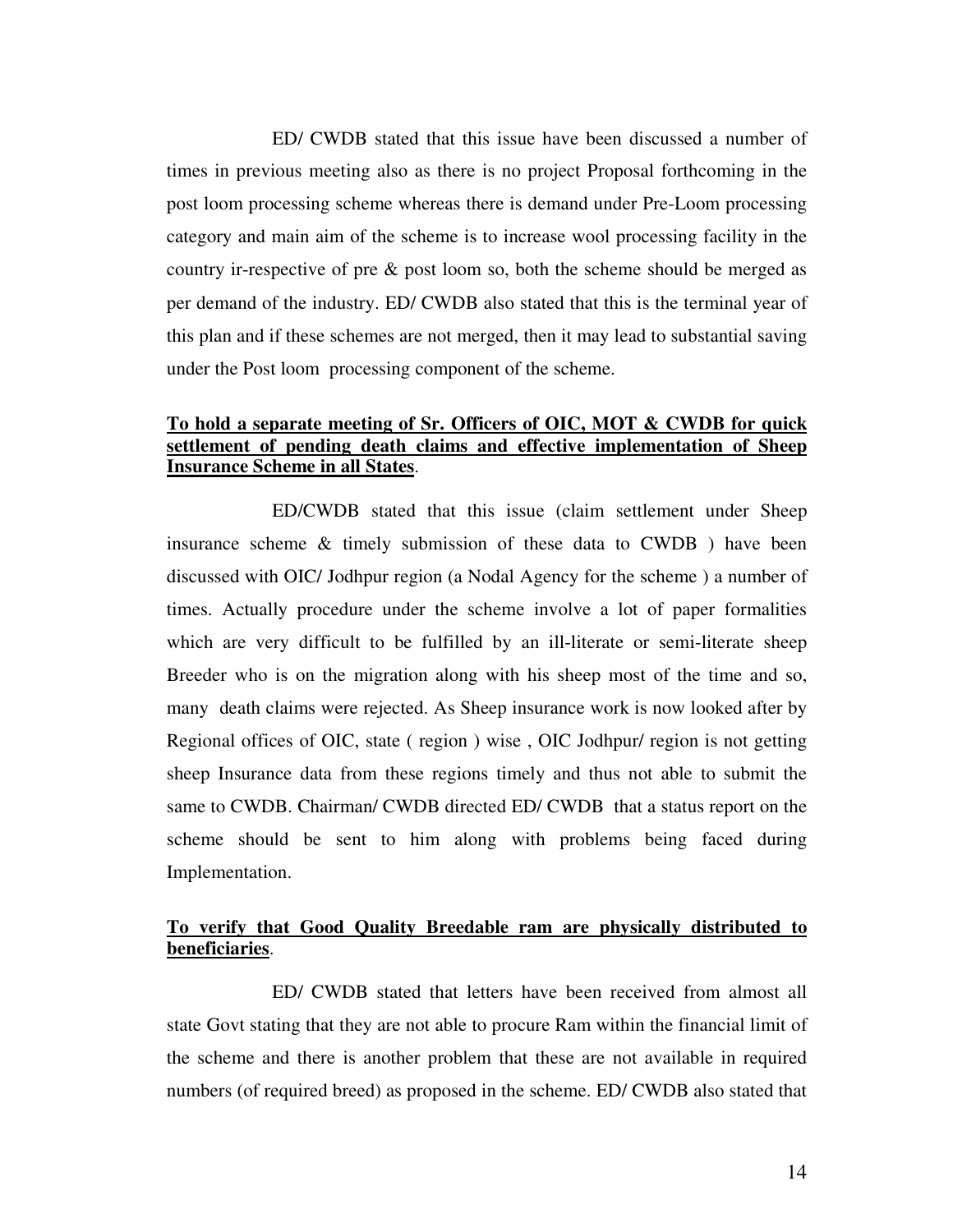in other Schemes ( like RKBY) cost of ram is Rs. 7500/- and a SFC note which proposed inter alia increase in cost of ram from Rs. 4000 to Rs. 7500 /- have been sent to MOT for approval . Dr. B.R.Accharya, Asst. Commissioner from Ministry of Agriculture stated that Ministry of Agriculture have a Central sheep Breeding Farm in Hisar ( Haryana ) and those agencies who require ram may contact its Director. Shri Vijay Thakur , CEO/ HP WOOLFED. Stated that he is in touch with Shri Rajpurohit / Director/ CSBF/ Hissar and till date received only 50 Rams. Some of other state Govt. representative stated that first the breed of ram (which will be made available) from CSBF/ Hissar is to be known before placing order.

ED/ CWDB also stated that this matter have been taken up by CWDB in a meeting with Director/ CSBF/ Hissar, who was of the opinion that if order are placed well in advance, their farm may made available up to 1000 Rams per year. Chairman/ CWDB stated that ED/ CWDB should hold a meeting with Director/ CSBF/ Hissar along with Shri Vijay Thakur so that maximum no. of rams may be made available to the state Agencies from the Farm.

#### **3. CONSTITUTION OF EXECUTIVE COMMITTEE OF THE CWDB.**

 ED/ CWDB stated that As per Rule IV of the "Rules and Regulations of the CWDB, there is a provision for constitution of an "Executive Committee" for the management and administration of the affairs of the Board. ED/ CWDB also stated that this is a sub-committee of the Governing Body and shall consist of following members.

> i) Vice-Chairman of the CWDB as Chairman of the Executive Committee;

ii) Executive Director of the CWDB as Member Secretary.

iii) Seven other members from the Governing Body.

 Governing Body unanimously nominated following members to the Executive committee.

- i) The Textile Commissioner, MUMBAI.
- ii) The Dy. Secretary/ Director (Finance), MOT, New Delhi.
- iii) The Director (Industry & VSE), Planning Commission,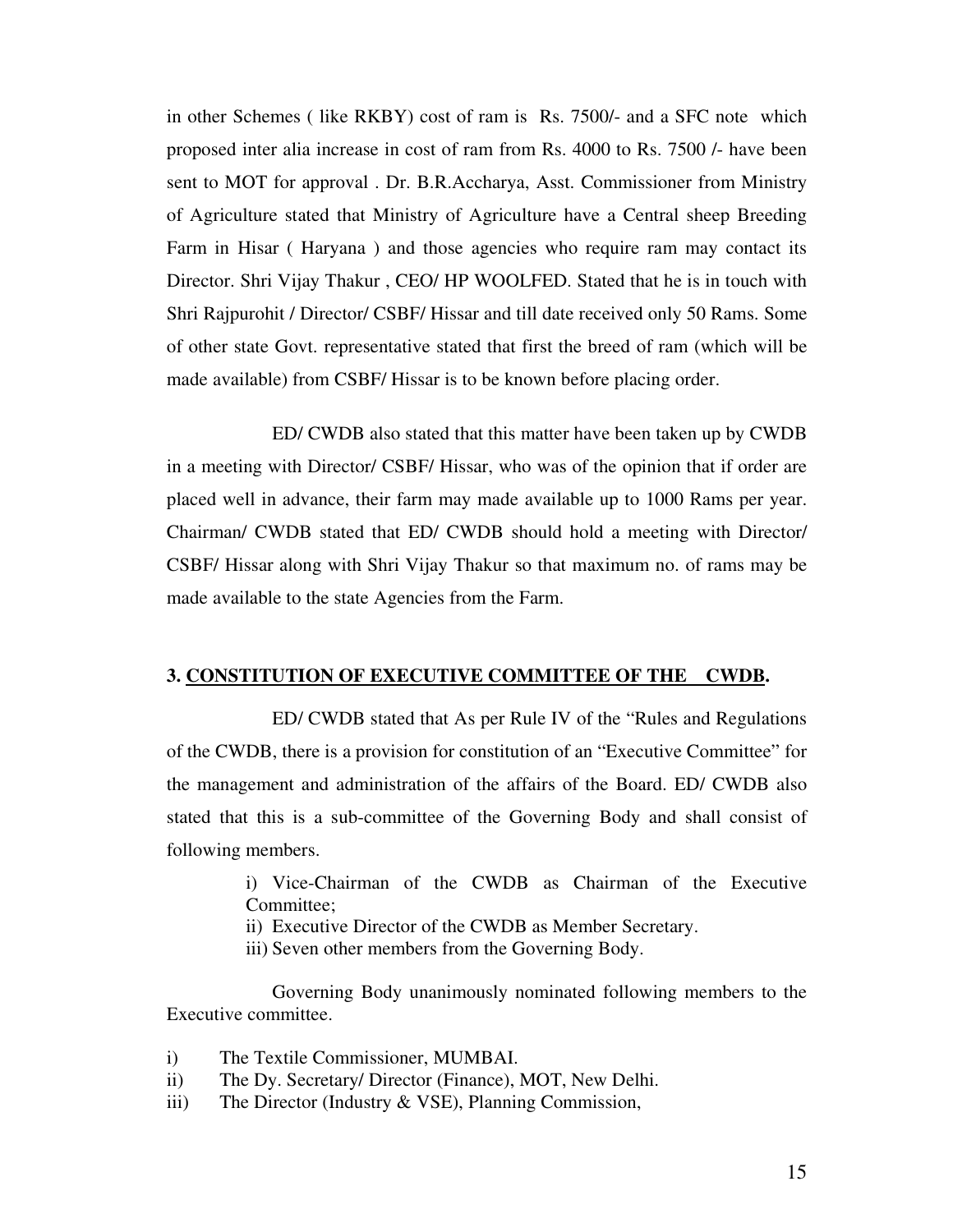- iv) The Director, AHD, Govt. of Rajasthan, JAIPUR.
- v) The Director, CSWRI (ICAR), JAIPUR, Rajasthan.
- vi) The Director, Wool Research Association, THANE. (Mumbai)
- vii) Secretary General IWMF & Executive Director/ WOOLTEXPRO/ Mumbai

 Director/ WRA Shri M.K. Bardhan and some other members were of the opinion that as required, subject experts ( as per project proposals to be discussed in the meeting ) should also be invited to the Executive committee meetings time to time for technical advice with prior approval of Chairman and Chairman approved the same.

#### **4. TO NOTE THE DECISIONS OF THE 35TH , 36TH & 37TH MEETINGS OF THE EXECUTIVE COMMITTEE OF THE CWDB**.

ED/ CWDB put up the list of all the projects sanctioned in  $35<sup>th</sup>$ ,  $36<sup>th</sup>$  $& 37<sup>th</sup>$  Executive Committee Meetings along with other decisions taken in these meetings. He also stated that -

- Under feed supplement scheme, feed will be procured From RCDF ( Rajasthan Co-operative Dairy Federation) in Rajasthan and in other cases it will be procured by concerned Govt. implementing Agency by open tendering.
- For two R&D Projects, ED/ CWDB placed the progress of these projects to the governing Board. Director, WRA Shri M.K. Bardhan also explain in detail the R&D projects to be undertaken by WRA.
- ED/ CWDB also explain the two workshops to be conducted in coming months. He also stated that a Workshop on CWDB Schemes and R&D projects by WRA have been planned for 28<sup>th</sup> May 2011 in Mumbai and requested all members to attend the same for which formal Invitation letter have been sent to them.
- ED/ CWDB also placed detail of the woollen Expos organised by CWDB in the past one year. He also *placed* the CFC sanctioned in last one year and progress made in this regards so far.

 Dy. Secy. ( Fin.)/ MOT enquired whether all the CWDB schemes have been evaluated by an independent agency and ED/ CWDB informed that all the schemes were initially sanctioned for 18 months and have been extended for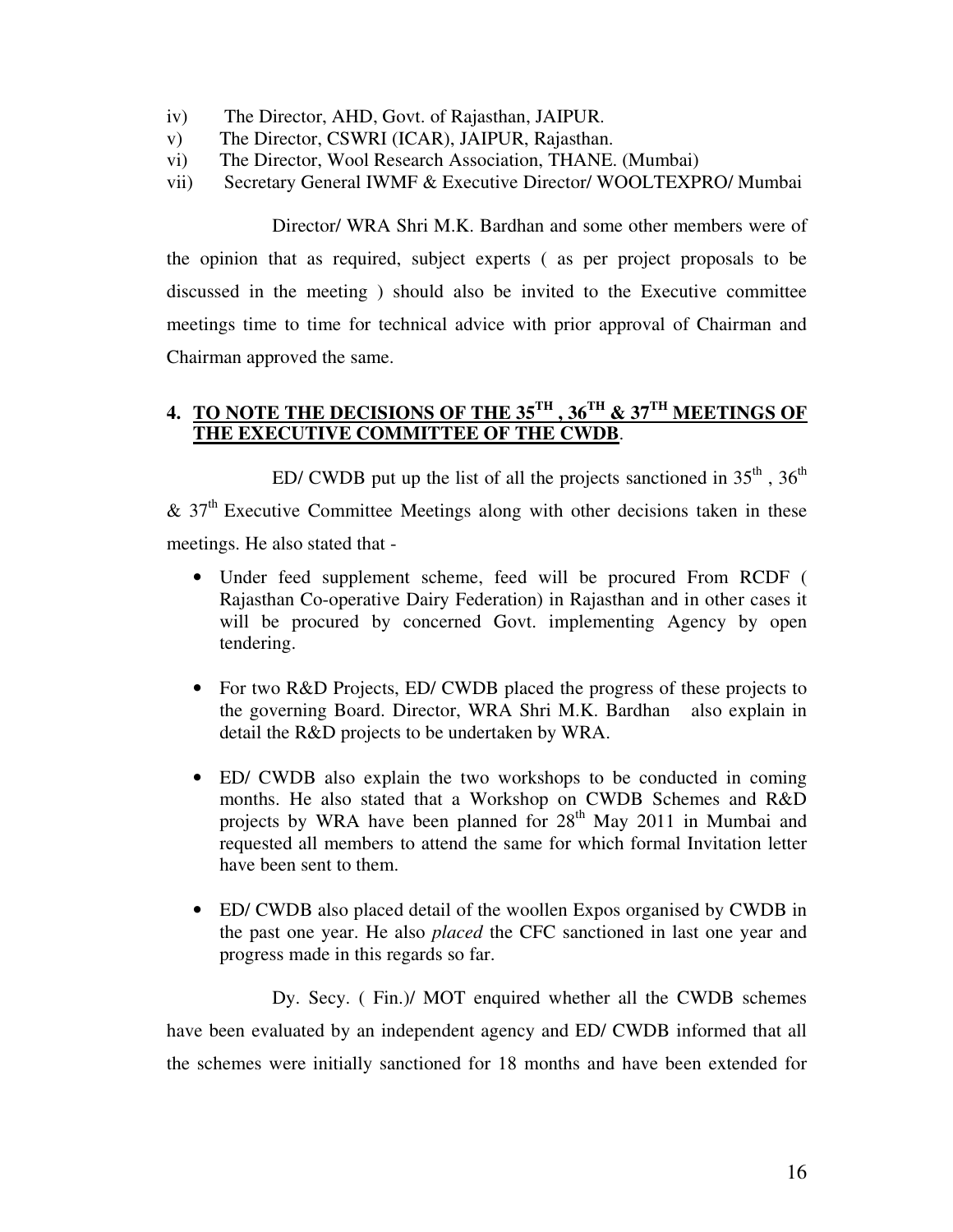rest of the  $11<sup>th</sup>$  Plan only after evaluation from an independent Evaluating agency and its positive recommendations.

After detailed discussion, the Governing Body approved the decisions of the 35th , 36th and 37th meetings of the Executive Committee of the CWDB*.* 

#### **5. DISCUSSION AND APPROVAL OF REVISED ESTIMATES AND ACHIEVEMENTS UNDER IMPLEMENTATION OF ANNUAL PLAN 2010-11 AND TO APPROVE ANNUAL REPORT AND AUDITED ACCOUNTS OF BOARD FOR THE YEAR 2010-11.**

 ED/ CWDB stated that Ministry of Textiles had approved total financial outlay of Rs. 15.00 Crore to the CWDB for FY 2010-11 to implement various Plan Schemes and has utilized Rs. 15.03 Crore under its different schemes/programmes in 2010-11. ED/ CWDB also stated that CWDB had utilized Rs. 1.73 Crore under Non-Plan head for establishment and other administrative expenditure of the Board against allotment of Rs. 1.50 Crore.

 ED/ CWDB also placed the Details of Annual Report and Audited Accounts of the CWDB for 2010-11 before the Governing Body for discussion and approval.

 ED/CWDB also placed the progress report of all state Govt. Agencies implementing the SWIS Project . He also stated that except HP WOOL FED. none of the Govt. Agency has utilized the first year Grant sanctioned and year 2011-12 being the terminal year of the Eleventh Five Year Plan, requested all state Govt. Agencies to expedite the progress.

 Almost all state Implementing agencies were of the opinion that main problem area is the availability of required no. of Quality Ram within the financial limit provided . ED/ CWDB stated that state agencies have been permitted to procure Ram even at higher price within the overall financial allocation though this will reduce the total no. of Ram to be distributed.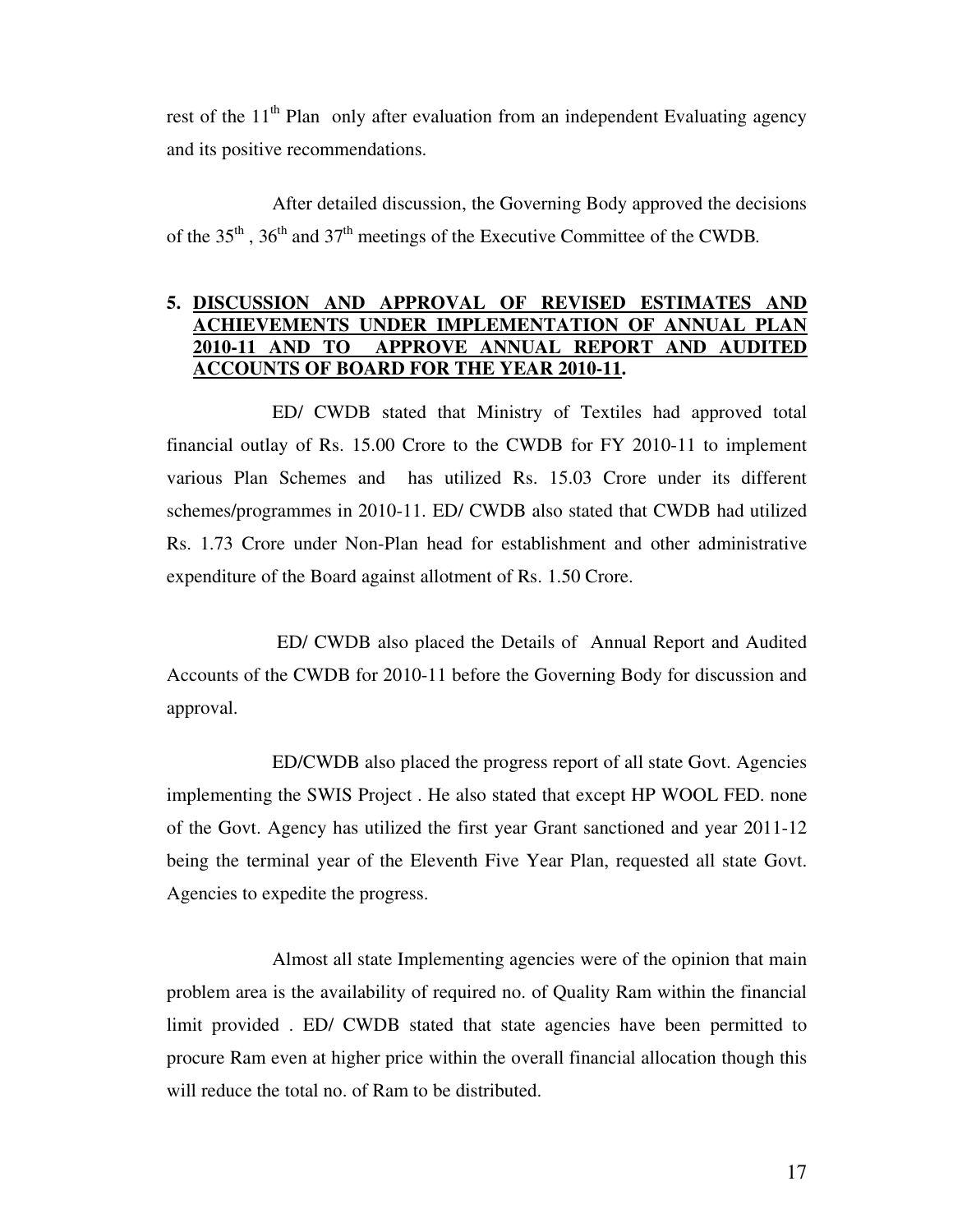Shri V. Srinivas, Jt. Secretary MOT and Chairman/ CWDB expressed his dis-pleasure over very slow progress as many state Govt. Agencies have not made any progress even after more than one year of sanctioning of the project and directed ED/ CWDB to closely monitor the progress and may write state agencies to close the project and refund the money where projects are not progressing even after repeated reminders.

After detail discussion, the Governing Body approved the achievements made by the Board during Annual Plan 2010-11along with Annual Report and Audited Accounts of the CWDB for 2010-11*.* 

#### **6. DISCUSSION AND APPROVAL OF ANNUAL PLAN 2011-12 OF THE BOARD.**

 ED/ CWDB stated that for year 2011-12, total Rs. 13.5 Crs have been sanctioned and this is mainly for committed liabilities of the ongoing projects but in some of the schemes like Angora Wool development scheme, Human resource Development & Promotional activities & Quality Processing of wool Scheme, new project proposals would be invited and sanctioned. ED/ CWDB also informed that in this year Rs. 1.0 Crs each have been sanctioned for Schedule castes, schedule tribes and for North Eastern Region. Shri V. Srinivas, Jt. Secretary MOT and Chairman/ CWDB stated that the matter will be examined in the Ministry in consultation with CCA.

The Governing Body discussed scheme-wise physical and financial targets and approved Plan fund of Rs. 13.50 Crore for FY 2011-12.

#### **7. DISCUSSION AND APPROVAL OF PROCUREMENT OF RAW WOOL IN RAJASTHAN IN ASSOCIATION WITH GUSHEEL, AHMEDABAD.**

 ED/ CWDB stated that Rajasthan is biggest wool producing state in India but presently there is no agency engaged in wool procurement. Since long there was a demand for minimum support price for wool but as an alternative to it,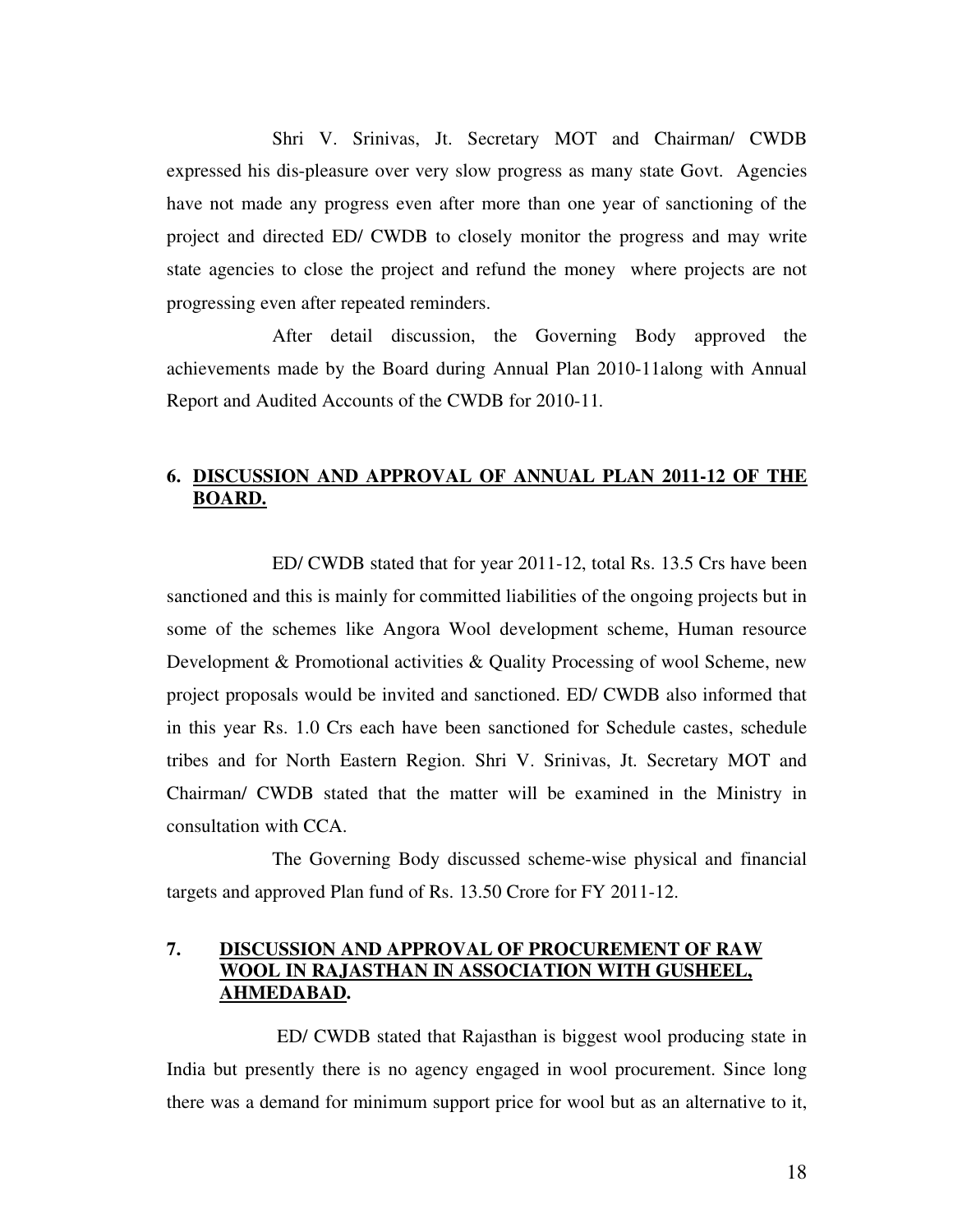Ministry approved the scheme of revolving Fund for Marketing of Raw Wool and funds were sanctioned and released to all state Govt. engaged in marketing of raw wool but this activity could not be started in Rajasthan.

 ED/ CWDB also stated that Gujarat is adjoining state to Rajasthan and Gujarat Sheep Board ( GUSHEEL) is procuring wool in their state and have best wool marketing network and have shown interest in wool Procurement in Rajasthan. On CWDB request GUSHEEL has started survey work also near Bikaner area to explore the possibility of wool marketing in Rajasthan though till date no formal proposal have been submitted by GUSHEEL.

 Dy. Secy. (Finance) Smt. Thampi stated that the issue whether a state Govt. Agency can undertake a commercial activity in another state or not be looked into before any decision is being taken on the subject. Shri V. Srinivas, Jt. Secretary MOT and Chairman/ CWDB stated that issue should be put up in next Executive Committee meeting after a formal proposal is being submitted by GUSHEEL in this regards to CWDB.

#### **8. DISCUSSION AND APPROVAL TO ESTABLISH A CARPET WEAVING TRAINING CENTRE AT JAIPUR.**

 ED/ CWDB stated that Jaipur and its near by area is the biggest carpet manufacturing and exporting center of Rajasthan and has nearly 20% market share in total Indian carpet export. Jaipur carpet industry is providing employment to approx. 1.0 Lacs people especially belonging to economically weaker section of society. There is no carpet weaving Training Centre in Jaipur or nearby area and if CWDB start a training Centre for the same it will benefit the economically weaker section of the society and at the same time would provide the skilled man power to the industry. The Chairman/ CWDB directed that a detailed project proposal in this regard should be sent to Ministry of Textiles under Integrated Skill Development scheme (ISDS) of MOT.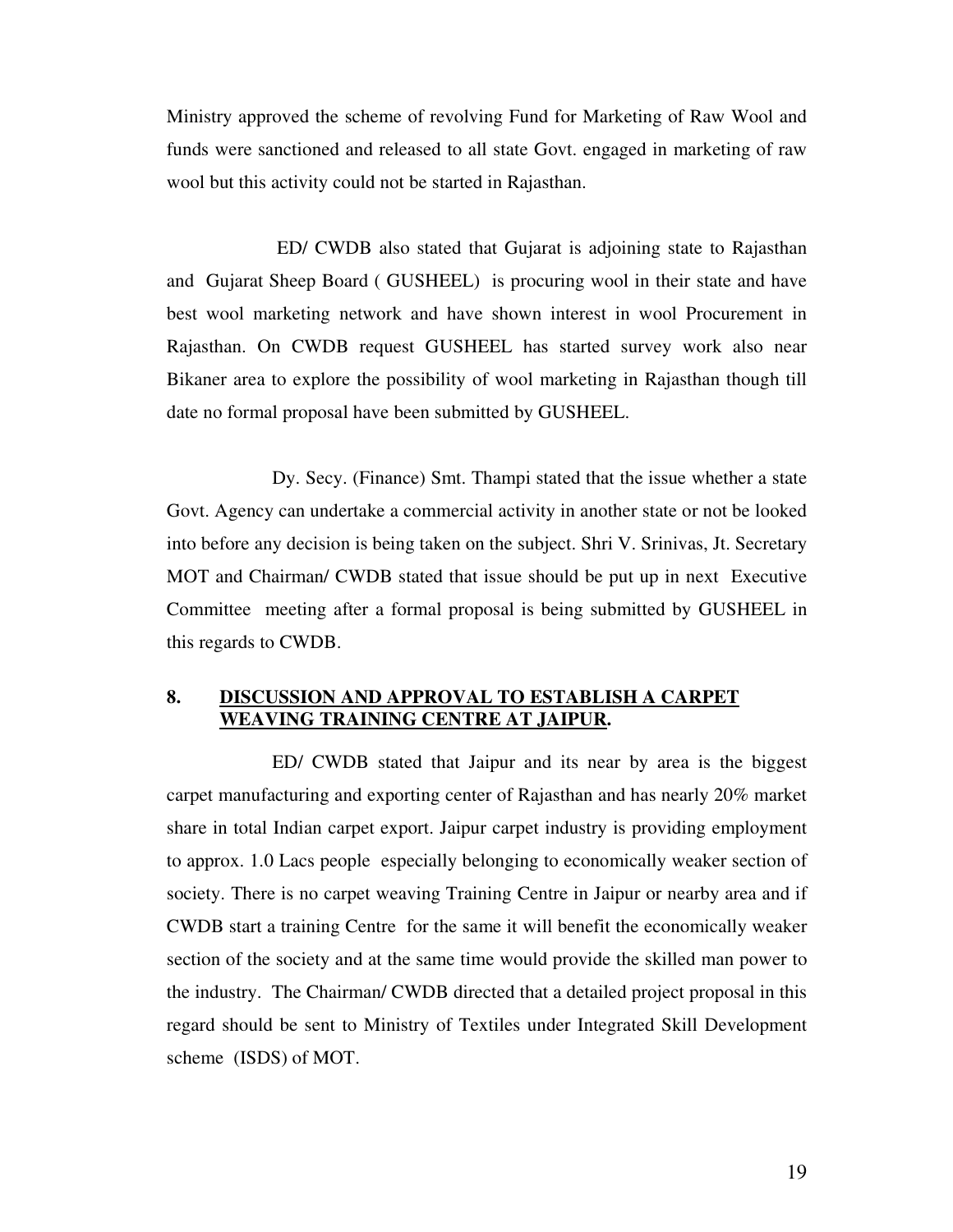#### **9. DISCUSSION AND APPROVAL FOR STRENGTHENING OF C.W.D.B. BY ENGAGING VETERINARY DOCTORS AND TEXT ENGINEERS ON CONTRACT BASIS UNDER DIFFERENT ACTIVITIES OF BOARD.**

 ED/ CWDB stated that a Proposal for creation of the post of two veterinary Doctors and two Textiles Engineers have been sent to MOT for approval and till these posts are created, these personnel's should be hired on Contract basis. The Board has made provision for such appointment under IWIDP scheme for better implementation and monitoring of different schemes of Board.

 After detailed discussion, the Board granted the permission to appoint one Veterinary Doctor (by open advertisement by a committee of ED/CWDB, Dir/CSWRI and Dir. AHD/Jaipur) and one B. Tech. personnel from Passing out batch from IICT, Bhadohi (by a committee of ED/CWDB, Dir/WRA and Dir. IICT/Bhadohi by conducting Interview) on contract basis in Board on monthly remuneration of Rs. 18,000/- (fixed) per month till permanent posts are sanctioned by MOT and filled up in the CWDB.

#### **10. TO NOTE SUMMARY OF SFC PROPOSAL SUBMITTED TO MOT**

 ED/ CWDB stated that as per field experiences and demand from the implementing agencies a SFC ( Standing Finance Committee) Note have been sent to MOT for approval. ED/ CWDB also placed a summary of the SFC note before the Governing Board and the Governing Body noted the progress made so far on this issue.

#### **11. TO NOTE STATUS OF DIFFERENT LEGAL CASES PENDING AGAINST CWDB.**

 ED/ CWDB placed the details of five legal cases pending against the Central Wool Development Board in different Courts and their latest position/ status. Governing Body noted the status and directed the ED/ CWDB to expedite these cases.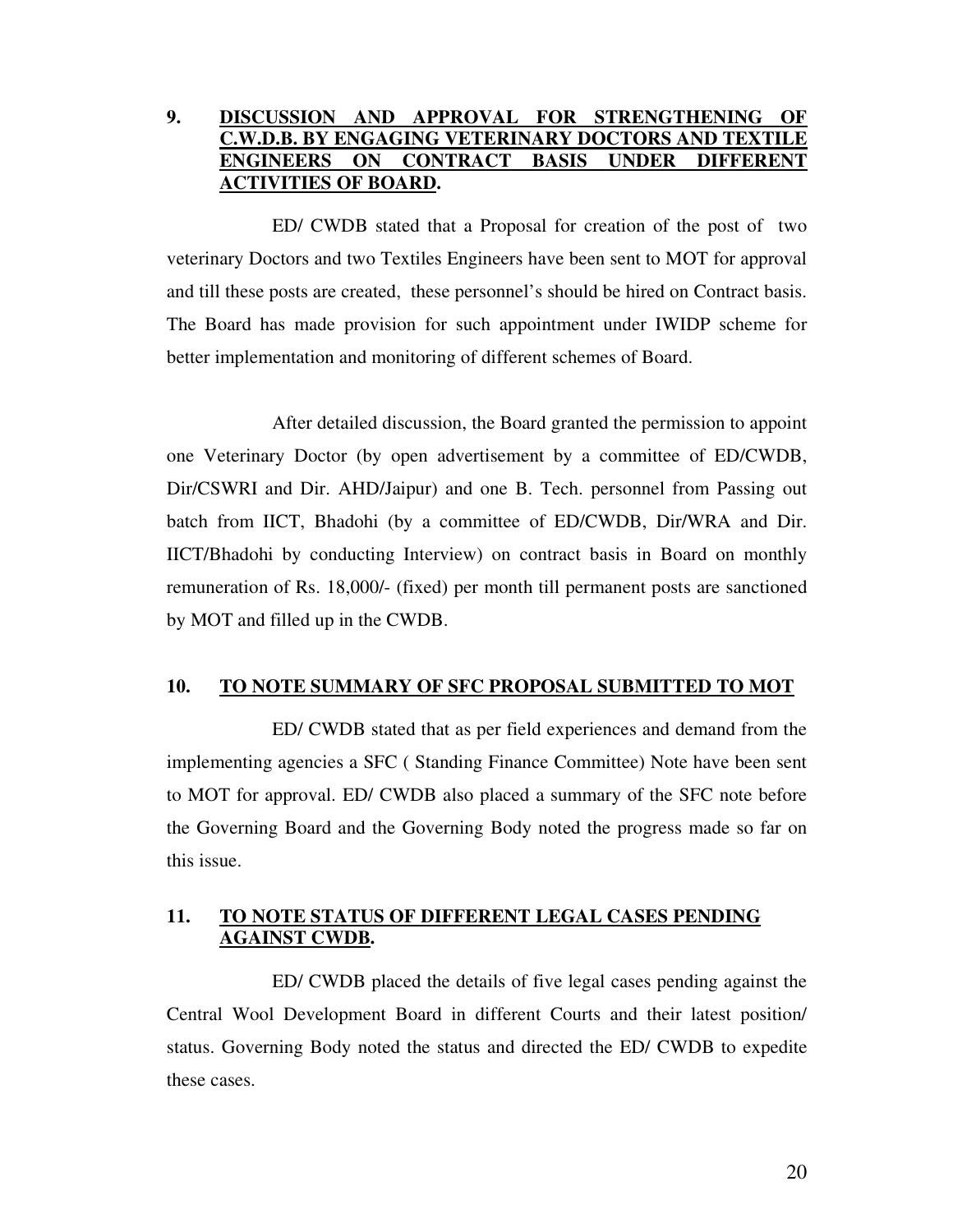#### **OTHER DECISIONS :**

A) CEO, H.P. State Wool Fed., Shimla raised the point that if any resource person, experienced in Governing working, implementation and monitoring/evaluation of the projects, is/are available with CWDB , it would be beneficial to CWDB and all implementing agencies. it will help in impact assessment/ evaluation of Board's schemes sanctioned during last four years of 11<sup>th</sup> Plan and to suggest addition/modification under existing schemes for next Plan.

 The Governing Body agreed with this view for evaluation of schemes by hiring different subject experts as consultant on contract basis .

B). Dr. M.V. Reddy, Director, Animal Husbandry Deptt., Govt. of A.P. pointed out that the wool fibers produced in Andhra Pradesh, being very coarse, did not ensure remunerative price for the growers. Besides this, there is limited use for such coarse wool to manufacture worthwhile woollen products. Many times such wool remained unsold. It is therefore necessary to initiate action to overcome the problem of the wool growers of coarse varieties and to sanction some State specific projects based on their local need and specific demands.

 Shri M.K. Bardhan, Director, WRA informed that R&D work is in progress at WRA to explore non-textile applications for such coarse and very coarse wool using as substrate for various composite products. Besides this efforts are being made for up gradation of Indian wool by mechanical process. Efforts are also being made to enhance spinnability of coarse wool by softening them. Shri K.K. Goyal, ED, CWDB informed that a R&D project has been sponsored to CSWRI for producing non-woven's and felts from Deccani coarse wool. It was decided that ED, CWDB and Director, WRA would visit Department of Animal Husbandry, Andhra Pradesh to examine and interact to overcome the problem of the wool growers of Deccani wool and formulate line of action.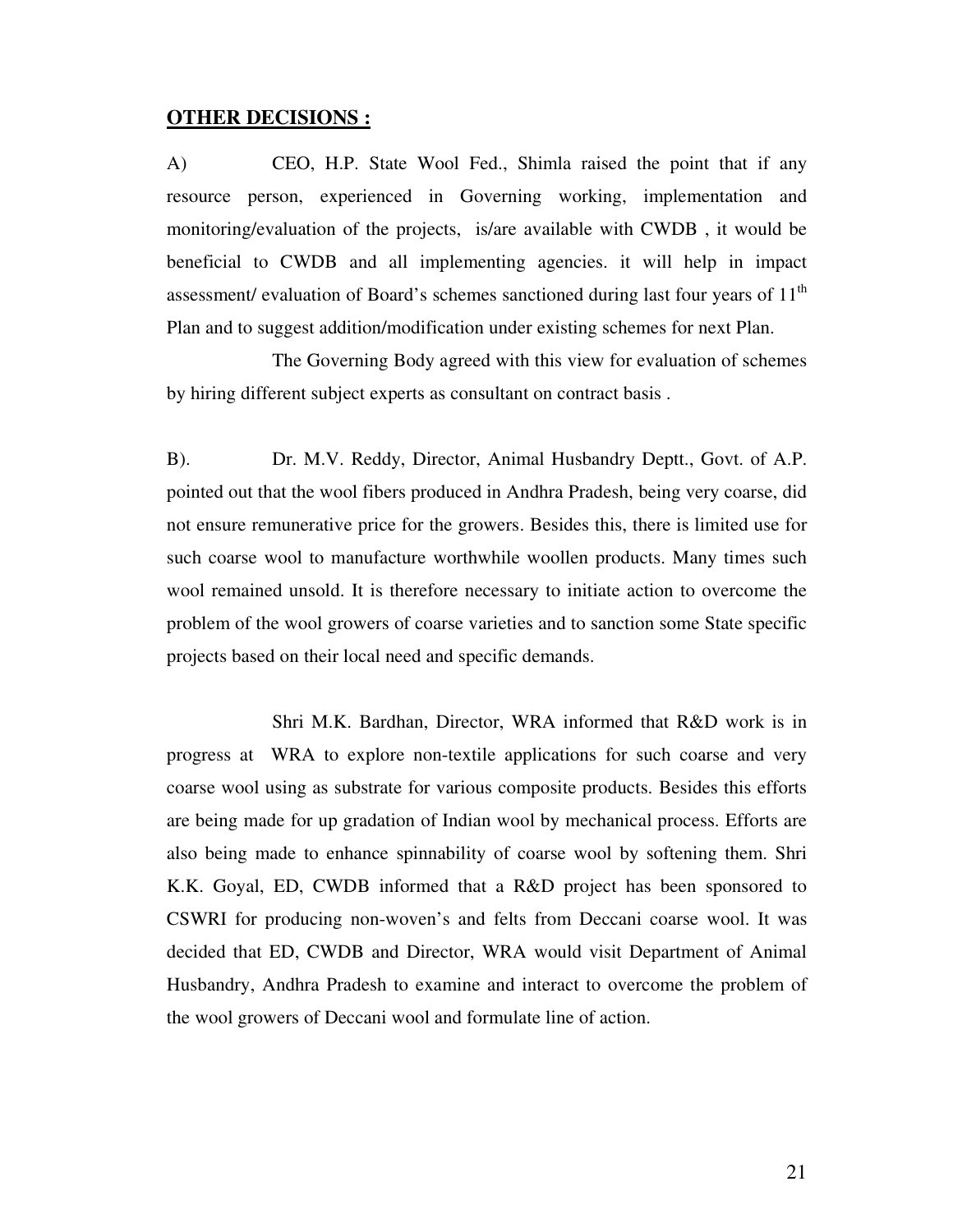C) The Governing Body also directed to collect need based State specific projects for drafting new schemes for next Plan period along with suggestion for modification under existing schemes from different implementing agencies.

D) Shri M.K. Bardhan, Director, Wool Research Association invited all members of Governing Body in one day 'National Seminar-cum-Workshop on recent R&D initiatives and Developmental Schemes of Wool and Woollens' jointly organized by WRA & CWDB on  $28<sup>th</sup>$  May, 2011 at Mumbai.

Meeting ended with the vote of thanks to the chair.

\*\*\*\*\*\*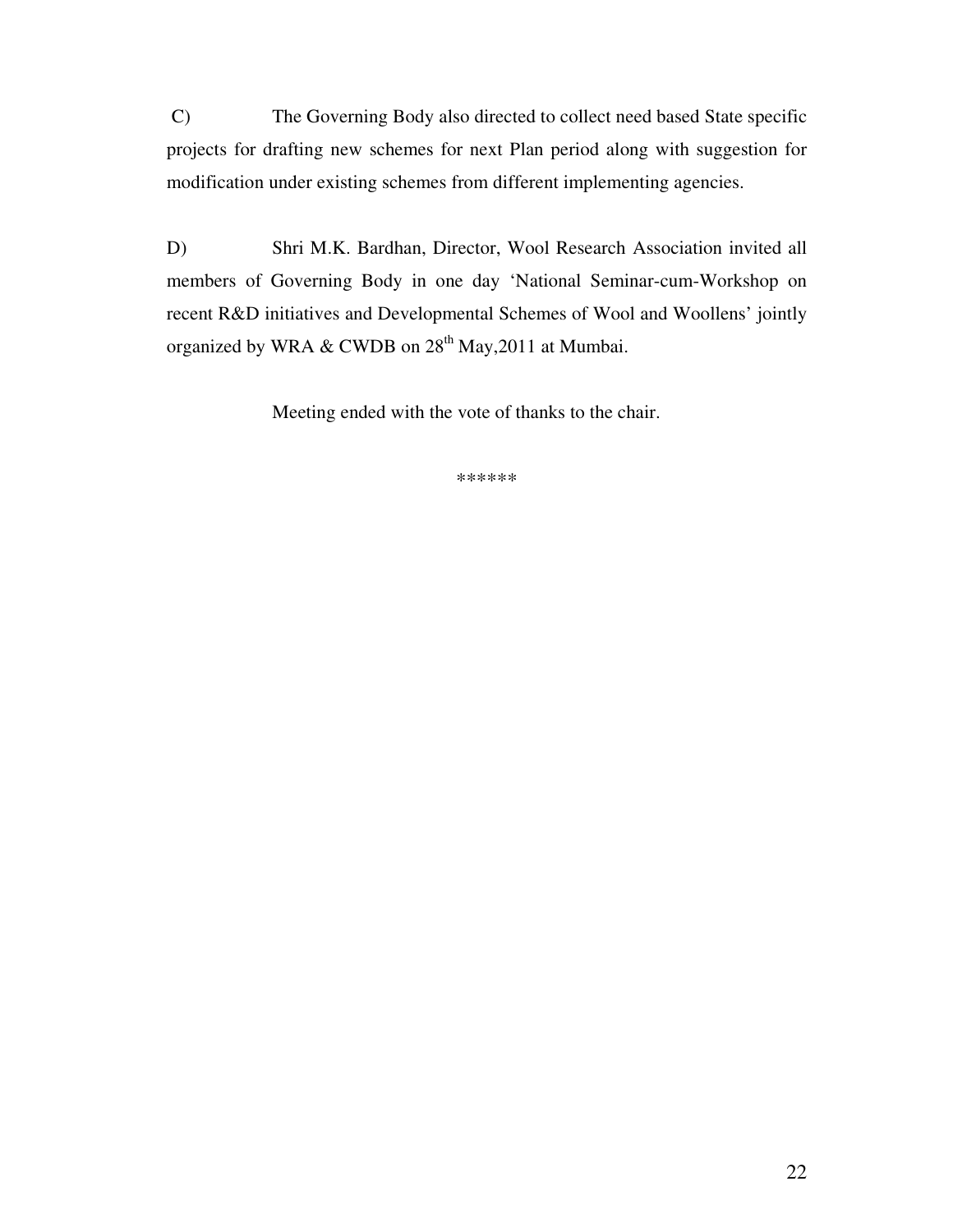**List of the participants for 29th Governing Body meeting held on 21-04-2011**

- **1. Shri V. Srinivas, Chairman, CWDB and Joint Secretary (Wool) Ministry of Textiles, Govt. of Indai, Udyog Bhawan, NEW DELHI**
- **2. Dr. B. R. Acharyya, Asstt. Commissioner, Deptt. of A.D.F., Ministry of Agriculture, Krishi Bhawan, NEW DELHI**
- **3. Smt. Santha Thampi, Deputy Secretary (IFW), Ministry of Textiles, Govt. of India, Udyog Bhawan, NEW DELHI**
- **4. Shri K.K. Goswami, Director, Indian Institute of Carpet Technology, BHADOHI, U.P. 221 401**
- **5. Dr. Pradeep Saraswat, Jt. Director, Animal Husbandry Deptt., Govt. of Rajasthan, Gandhi Nagar, Tonk Road, JAIPUR (Rajasthan)**
- **6. Dr. V.Thangaveln, Addl. Director (Farms), Animal Husbandry Deptt., Govt. of Tamilnadu, Chennai. Tamilnadu**
- **7. Dr. M.V. Reddy, Director, Animal Husbandry Deptt., Govt. of A.P., HYDERABAD, Andhra Pradesh**
- **8. Dr. A.K. Sachchar, Asstt. CEO, Uttarakhand Sheep & Wool Board, Govt. of Uttaranchal, DEHRADUN, Uttaranchal**
- **9. Dr. Rudra Pratap, Director, Animal Husbandry Deptt. & CEO U.P. Livestock Development Board, Lucknow. (Uttar Pradesh)**
- **10. Shri Vijay Thakur, Chief Executive Officer, H.P. State Cooperative Wool Procurement & Marketing Federation Ltd., Kasumpti, Shimla, (H.P.)**
- **11. Shri M.K. Bardhan, Director, Wool Research Association, Akbar Camp Road, Sandoz Baug, Kolshet Road, THANE (Mumbia)**
- **12. Dr. D. B. Shakyawar, Principal Scientist, Central Sheep & Wool Research Institute, Avikanagar, Teh.Malpura, Via:JAIPUR 304 501 Raj.**
- **13. Shri Shiv Kumar Gupta, Executive Director, Carpet Export Promotion Council, Opp. Army Hospital Research & Referral,NEW DELHI– 057**
- **14. Shri Mahesh N.. Sanil, Secretary General, Indian Woollen Mills Federation & Executive Director, Wool & Woollen Export Promotion Council, Churchgate Chamber, 5th New Marine Lines, MUMBAI-20**
- **15. Shri K.K. Goyal, Executive Director & Member Secretary, Central Wool Development Board, Jodhpur.**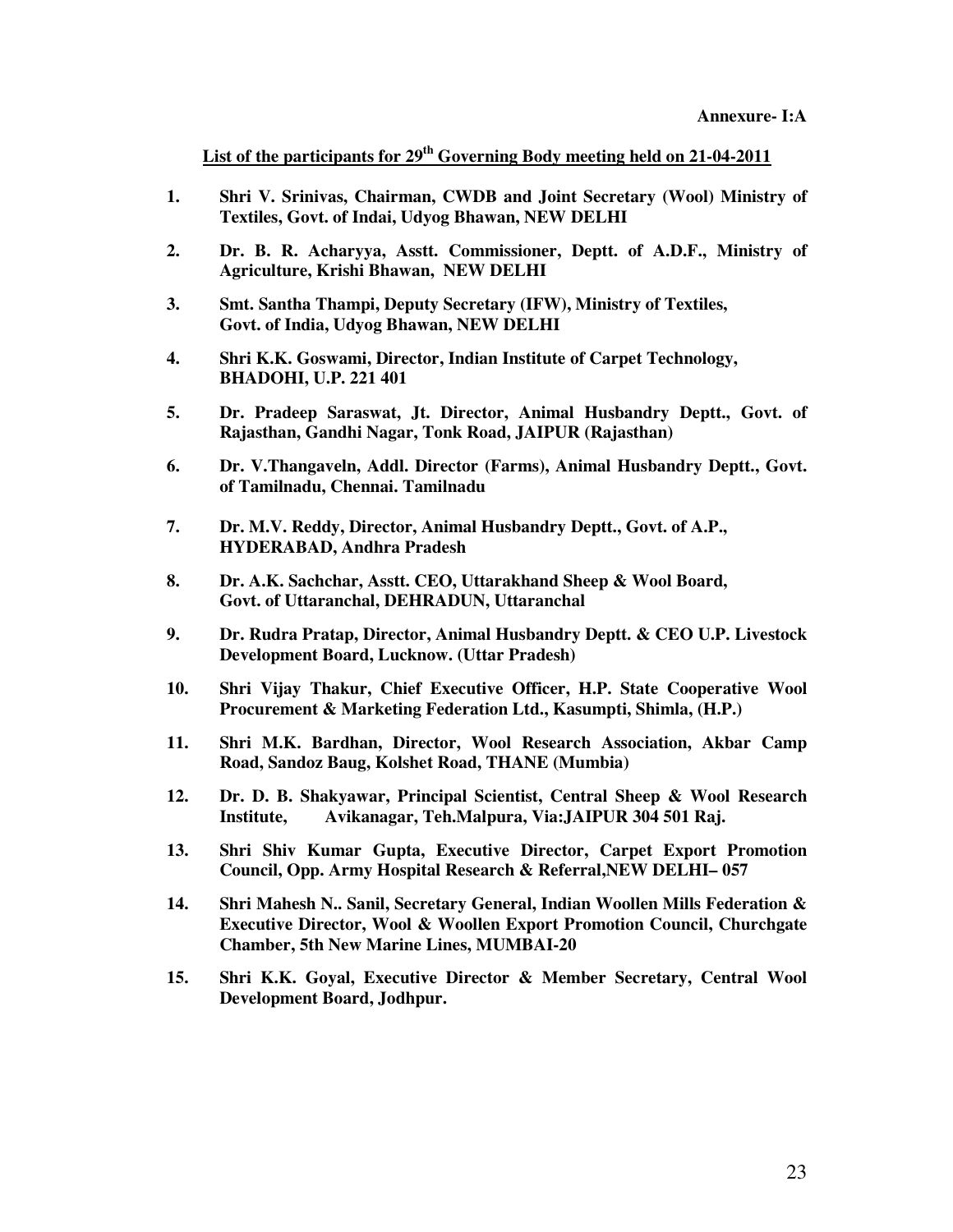#### **ANNEXURE - II**

#### **Minutes of the 38th Executive Committee Meeting held on 16/08/2011 at Udyog Bhavan, New Delhi**

The 38<sup>th</sup> Meeting of the Executive Committee of the CWDB was held under the chairmanship of Shri V. Srinivas, Joint Secretary, MOT and Vice Chairman, CWDB at Udyog Bhawan, New Delhi on  $16^{th}$  August 2011 at 10.30 AM.

Following members participated in the meeting:

- 1. Mrs. Santha Thampi, Dy. Secretary (IFW), MOT, New Delhi.
- 2. Shri T.R.Rao, Sr. Scientist , Wool Research Association (WRA), Thane.
- 3. Dr. D.B. Shakyawar, Pr. Scientist, CSWRI, Avikanagar,

4. Dr. Pradeep Sarsawat, Jt. Director – representative of the Director, Animal Husbandry Deptt., Govt. of Rajasthan, Jaipur.

5. Shri Mahesh N. Sanil, General Secretary, IWMF & ED, WOOLTEXPRO, Mumbai.

6. Shri K.K.Goyal Executive Director, CWDB, Jodhpur.

Members absent:

- 1. The Textile Commissioner, Mumbai
- 2. The Adviser (VSI), Planning Commission, Yojana Bhawan, New Delhi.

In Attendance:

1. Shri Anurag Purohit, Technical Officer, CWDB, Jodhpur.

Leave of absence was granted to members absent.

 Shri K.K.Goyal, Executive Director, CWDB, Jodhpur welcomed the members and gave brief introduction and invited point-wise discussion on the agenda.

#### **1. Confirmation of the minutes of 37th meeting of the Executive Committee held on 03/03/2011 at New Delhi.**

Since no comments were received, the minutes of  $37<sup>th</sup>$  meeting of the Executive Committee of the CWDB were confirmed.

#### **2. Action taken report on the decisions of the 37th meetings of the Executive Committee of the Board.**

 Executive Director, CWDB placed statements showing Action Taken Report (ATR) on the decisions of last Executive Committee meetings and after detailed discussion Executive Committee approved it.

#### **3. Discussion and approval of pending project proposals as recommended by 18th meeting of the Project Committee of the Board**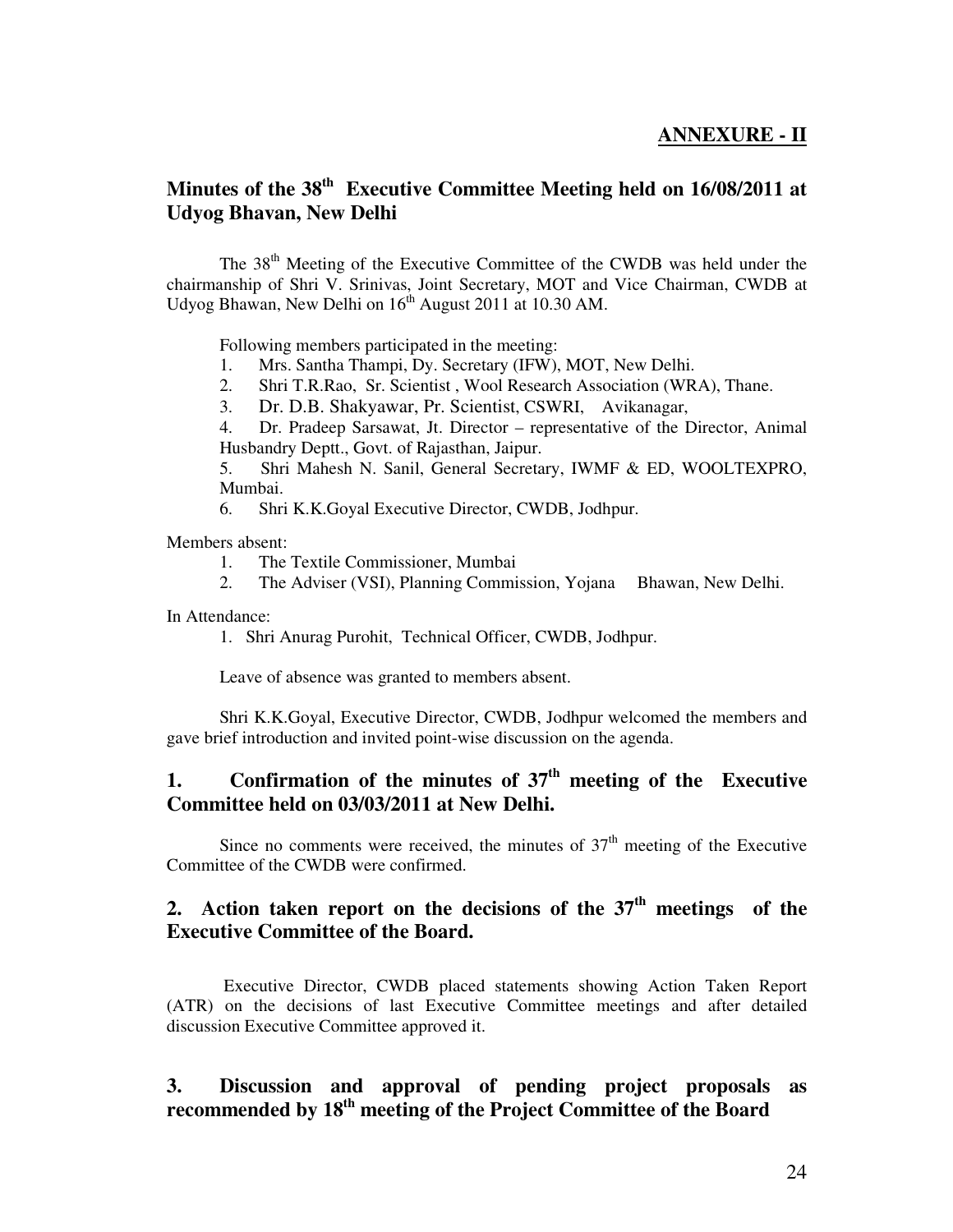#### I. Name of Scheme : Angora Wool Development scheme

 ED, CWDB explained the scheme to all members of the Executive Committee and assistance provided to Angora rabbit rearers under the scheme and also stated total 400 families were to the covered in the  $11<sup>th</sup>$  Five Year Plan under the scheme and 320 families had already been covered and for 80 families new projects are to be sanctioned. Under the same scheme Common Facility Centre cum Training Centres are also sanctioned After detailed discussion Executive Committee approved Angora Development Project & CFCcum-Training Centre to agencies as under: -

| S              | Name of Agency                         | Project             | No. of         | Requirement              |
|----------------|----------------------------------------|---------------------|----------------|--------------------------|
| N              |                                        | Cost                | Families       | for 1 <sup>st</sup> Year |
|                |                                        | $(2 \text{ years})$ |                |                          |
| 1              | Shikhar<br>Handloom<br><b>The</b><br>& | Rs.                 | 20 families    | Rs. 6.93                 |
|                | Handicraft<br>Weavers<br>Welfare       | 10.40               | from banks     | lakhs                    |
|                | Production-cum-sale<br>Coop.           | lakhs               | areas of River |                          |
|                | Industrial Society, Nirmand, Kullu.    |                     | Satluj.        |                          |
| 2              | Swati<br>Gramodyog<br>Sansthan,        | Rs.                 | 20 families of | Rs. 6.93                 |
|                | Pithoragarh, Uttarakhand.              | 10.40               | Mounsyari      | lakhs                    |
|                |                                        | lakhs               | block          |                          |
| 3              | Gramodyog Sewa Kalyan<br>Samiti.       | Rs.                 | 20 families of | Rs. 6.93                 |
|                | Pithoragarh.                           | 10.40               | Didihat Block  | lakhs                    |
|                |                                        | lakhs               | area.          |                          |
| $\overline{4}$ | Abu Agro Products Co-op. Society,      | Rs.                 | 20 families at | Rs. 6.93                 |
|                | Sadar Bazar, Mount Abu (Raj.)          | 10.40               | Mount Abu      | lakhs                    |
|                |                                        | lakhs               | Sirohi         |                          |

#### **A. Establishment of Mini Angora Rabbit Farms :**

#### **B. Common Facility-cum-Training Centres :**

| S | Name of Agency                      | Total    | Project for    | Requirement    |
|---|-------------------------------------|----------|----------------|----------------|
| N |                                     | Project  | No. of         | for $1st$      |
|   |                                     | Cost     | trainees       | Year           |
|   | The<br>Shikhar<br>Handloom<br>&     | Rs. 8.42 | 40 trainees in | Rs. 8.42 lakhs |
|   | Handicraft Weavers Welfare Coop.    | lakhs    | a year.        |                |
|   | Industrial Society, Nirmand, Kullu. |          |                |                |
| 2 | Abu Agro Products Co-op. Society,   | Rs. 4.36 | 40 trainees in | Rs. 4.36 lakh  |
|   | Sadar Bazar, Mount Abu (Raj.)       | lakh     | a year         |                |

#### II. Name of Scheme: Quality Processing of Wool & Woollen Products :

 ED, CWDB explained the whole scheme to all members of the Executive Committee and also explained that total 11.0 Crs. were allocated under this scheme under 11<sup>th</sup> Plan and till date total 11 Common Facility Centres have been established in Rajasthan, Gujarat, Punjab, Himachal Pradesh and Rs. 5.50 crore have been utilized. He also explained detail of both the project proposals received including facilities to be established under these. Shri T.R. Rao, Sr. Scientist, WRA also explained that he had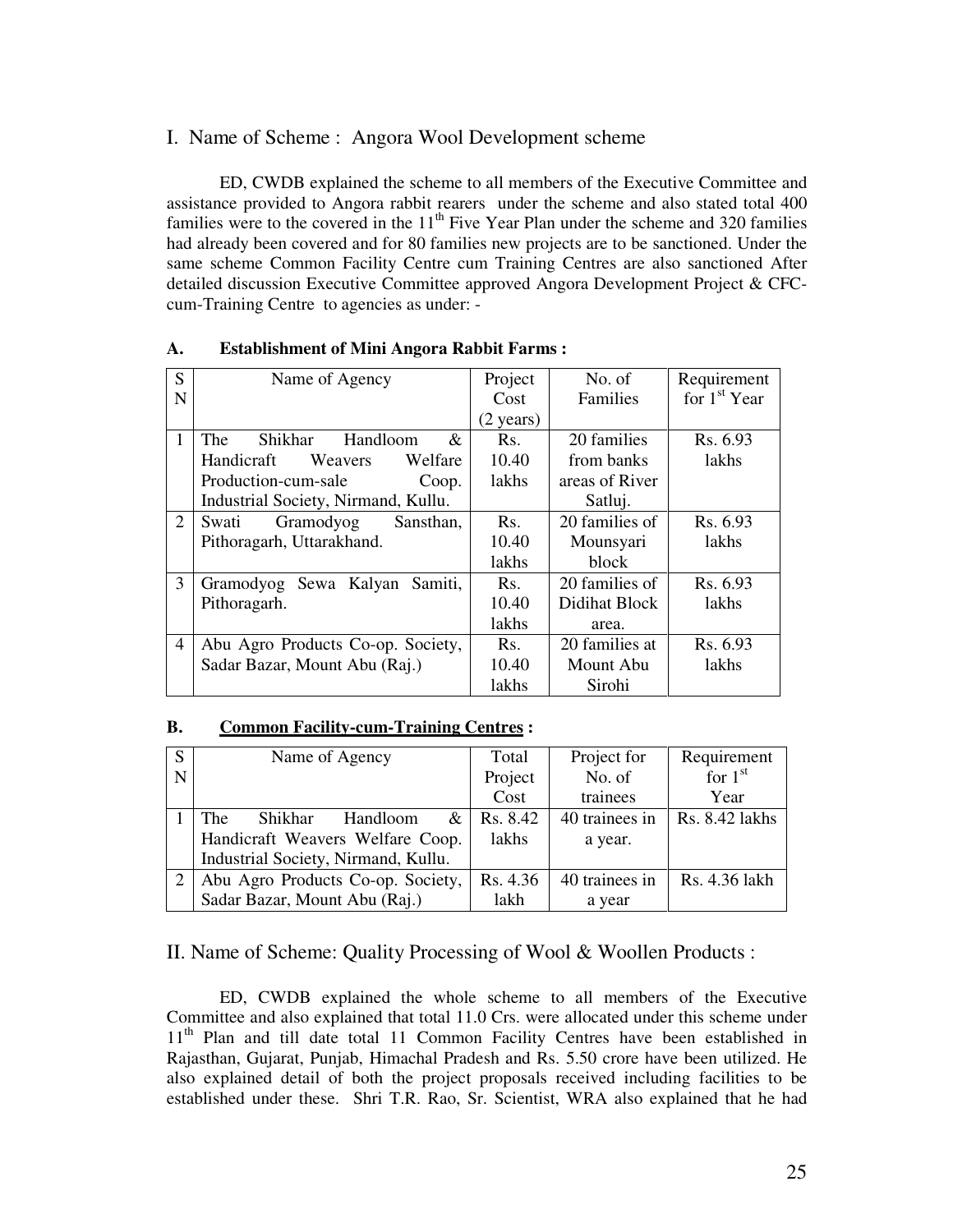| <b>SN</b>     | Name of Agency         | Total cost of | Financial         | Activity                 |
|---------------|------------------------|---------------|-------------------|--------------------------|
|               |                        | project       | assistance        |                          |
|               |                        |               | required from     |                          |
|               |                        |               | <b>CWDB</b>       |                          |
| 1             | M/s Mahant Woollen     | Rs. 84.02     | 50% of total      | Setting up wool spinning |
|               | Mills, Kullu, H.P.     | lakh.         | project cost i.e. | machinery for processing |
|               |                        |               | Rs. 42.01 lakhs.  | of scoured wool/ wool    |
|               |                        |               |                   | tops into woollen yarn.  |
| $\mathcal{L}$ | M/s<br>Weave<br>Pure   | Rs. 102.82    | Rs. 50 lakh.      | Scouring $&$ Combing for |
|               | Fashions Pvt.<br>Ltd., | lakh          |                   | cashmere, merino wool    |
|               | Srinagar $(J&K)$       |               |                   | and local wool.          |
|               |                        |               |                   |                          |

visited Pure Weave Fashions Pvt. Ltd. at Srinagar and they are working in the Pashmina Fibre since last 30 years. After detail discussion E.C. approved project proposals as under:

#### III. Name of Scheme : HRD & Promotional Activities :

#### **(i) Woollen Expo :**

 ED, CWDB explained the whole scheme to all members of the Executive Committee and also explained that most of the Implementing Agencies are either Govt. Agencies or Trade Promotion Organizations and had organized Woollen Expo in past. After details discussion, E.C. approved Woollen Expos as under.

| S.N | Name of Implementing Agencies                 | of<br>Expo/<br>Type                     | place          | Date/              |
|-----|-----------------------------------------------|-----------------------------------------|----------------|--------------------|
|     |                                               | Hiring                                  |                | Period             |
| 1.  | Executive Officer & General Manager,          | Total Expo 14.00                        | Medical        | Dec.,              |
|     | Prothsan Sansthan,<br>District<br>Udham       | Lakh                                    | College        | 2011               |
|     | Industrial Centre, Bikaner.                   |                                         | <b>Bikaner</b> |                    |
| 2.  | Director, West Zone Cultural Centre,          | hiring<br>By<br>50                      | Shilpgram,     | $21 - 30$          |
|     | Ministry of Cultural, Udaipur.Raj.            | Stalls $(@10,000/-$                     | Udaipur.       | Dec. 11            |
|     |                                               | Per Stall)                              |                |                    |
| 3.  | Chief Executive Officer,                      | Total Expo Rs.                          | Chandigarh     | $03-12$            |
|     | The H.P. State Wool Procurement &             | 14.00 Lakh                              |                | Dec-2011           |
|     | Marketing Fedration, Shimla H.P.              |                                         |                |                    |
| 4.  | Punyashlok Ahilyadevi Maharashtra             | Total Expo                              | Pune           | 14-18              |
|     | Mendhi va Sheli Vikas Mahamandal              | 14.00 Lakhs                             |                | Dec, 2011          |
|     | Ltd., Gokhlenagar, Pune                       |                                         |                | $(5 \text{ Days})$ |
| 5.  | Sheep and<br>Development<br>Gujarat           | Total Expo 14.00                        | Ahmedabad      | $09-18$            |
|     | Corporation Limited, Gandhinagar              | Lakhs                                   | Haat,          | Dec.11             |
| 6.  | Secretary Art and Culture, Government         | hiring<br>50<br>$\mathbf{B} \mathbf{y}$ | Lokotsay-      | $7-16$             |
|     | of Goa, Directorate of Art and Culture,       | <b>Stalls</b>                           | 2012           | January            |
|     | Patto, Panaji, Goa                            | $@10,000$ /-Per                         | Goa            | 2012               |
|     |                                               | Stall)                                  |                |                    |
| 7.  | The<br>National<br>Small<br><b>Industries</b> | of<br>Rs.<br>Rent                       | Pargati        | 14-27              |
|     | Corporation Ltd (A Government of India        | 12,80,156/- for 19                      | Maidan,        | Nov,               |
|     | Enterprise) New Delhi-20                      | Stall of 6 Sqm   New Delhi              |                | 2011               |
|     |                                               | each                                    |                |                    |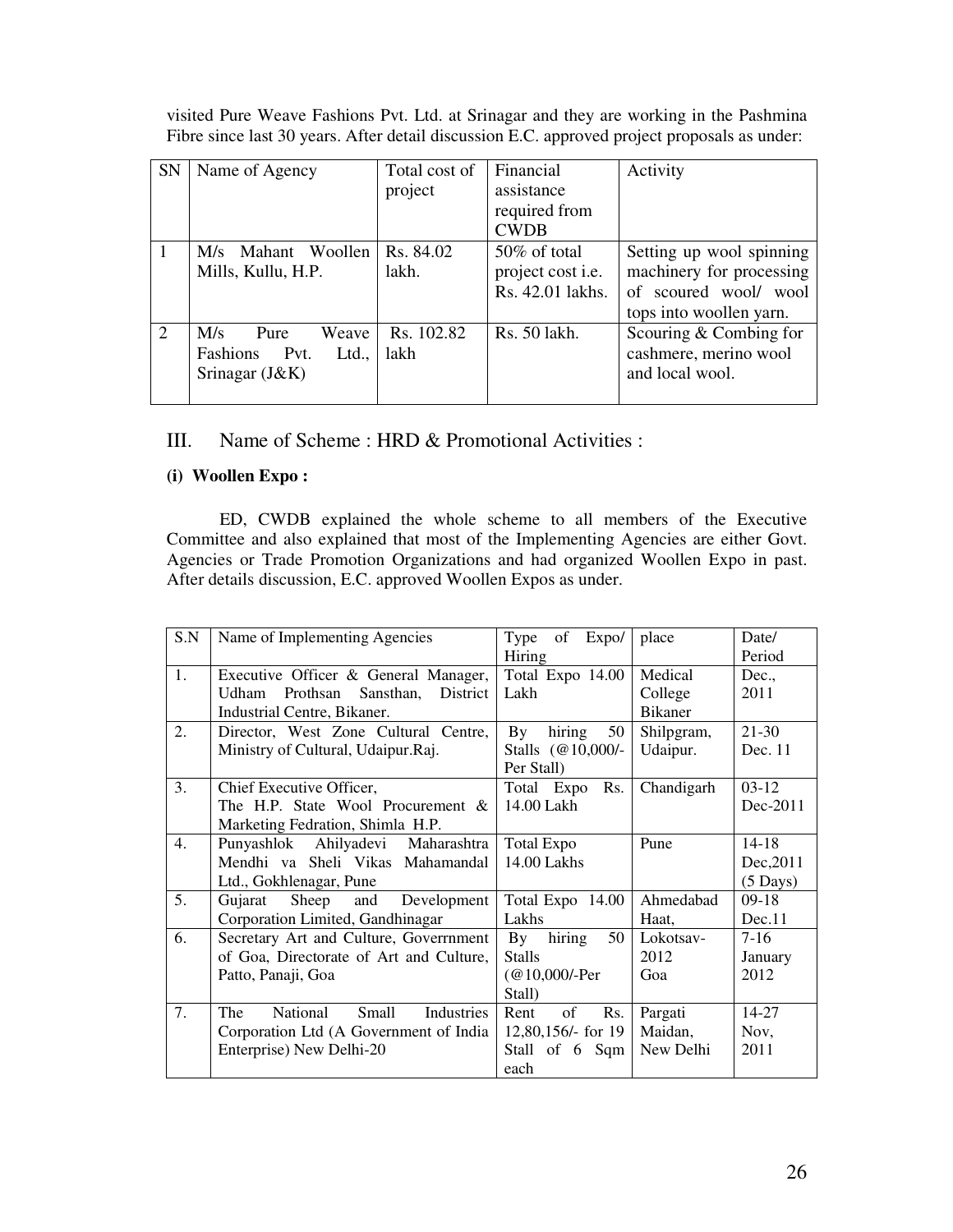| 8.  | Udham Prothsan<br>Joint<br>Director,     | hiring<br>$\mathbf{B} \mathbf{v}$<br>50 | Jodhpur         | N/A         |
|-----|------------------------------------------|-----------------------------------------|-----------------|-------------|
|     | Sansthan, District Industrial Centre,    | Stalls $@10,000/-$                      |                 |             |
|     | Jodhpur.                                 | Per Stall                               |                 |             |
| 9.  | Director, (Marketing)                    | of<br><b>Stall</b><br>Rate              | Fair-<br>Trade  | $16-23$     |
|     | Northern India International Trade Event | $\omega$<br>4000/-<br>under             | 2011            | $Oct-$      |
|     | Organization, New Delhi-110017           | $per$ sqm + s.tax                       | Jaipur          | 2011        |
|     |                                          | $(Size-9 \text{ sqm} / 6)$              |                 |             |
|     |                                          | sqm or multiple.)                       |                 |             |
| 10. | Gujarat Chamber of<br>Southern<br>The    | By hiring stalls.                       | Surat           | N/A         |
|     | Commerce & Industry, Surat, Gujarat      | funding<br>Max.                         |                 |             |
|     |                                          | Rs. 14.0<br>upto                        |                 |             |
|     |                                          | lakhs.                                  |                 |             |
| 11. | Regional Director- Northeast Indian      | Rs. 14.00 Lakhs                         | Dimapur,        | N/A         |
|     | Chamber of Commerce, North East          | (From<br>Fund                           | Shillong $\&$   | 3 Expos     |
|     | Initiative, Guwahati-05                  | sanctioned for NE                       | Guwahati        |             |
|     |                                          | Region.)                                |                 |             |
| 12. | National Head - Event Rajasthan Patrika  | hiring<br>50<br>$\mathbf{B} \mathbf{v}$ | $\&$<br>Jodhpur | Date<br>not |
|     | Pvt. Ltd, Patrikayan Bhavan, Paota,      | Stalls $@10,000/-$                      | Indore          | finalized   |
|     | Jodhpur. (Raj.)                          | Per Stalls)                             |                 |             |

 E.C. also approved 50% advance to all Implementing Agencies to initiate necessary arrangement for Expo as being done in previous years.

#### **(ii) Publicity activity : (Printing of office Diary and Calendar for the year 2012)**

 After detailed discussion, the Executive Committee approved printing of office diary and Calendar-2012 with total financial provision upto Rs. 2.00 lakhs. Work shall be executed through normal Quotation/tender process as prescribed in GR/FR.

#### **4 Discussion and approval for increased cost of machinery for R&D project sanctioned in favor of CSWRI,Avikanagar.**

 ED, CWDB explained that a R&D Project was sanctioned in year 2010-11 to CSWRI, Avikanagar for "Development of up-graded utilization techniques for the wool produced in South Penisular region of the country". But when open tendering was done for machineries required for the project it was found that cost of machineries has increased from 10.0 Lakhs to Rs. 17.0 Lakhs.

 He also explained that ICAR, (Govt. of India) had also revised the emolument payable to SRF to be engaged under the project from Rs. 12,000 to Rs. 18,000 p.m. w.e.f. 1<sup>st</sup> April, 2010. Hence the budget of salary is also to be enhanced from Rs. 4.08 lakh to Rs. 5.28 lakhs.

 Dr. D.B. Shakyawar, Pr. Scientist, CSWRI explained the importance of the projects to all members and also explained in details the tenders received for the machineries and rate after one round negotiation.

 After discussion, Executive Committee sanctioned the enhancement of the project cost by Rs. 8.20 lakhs.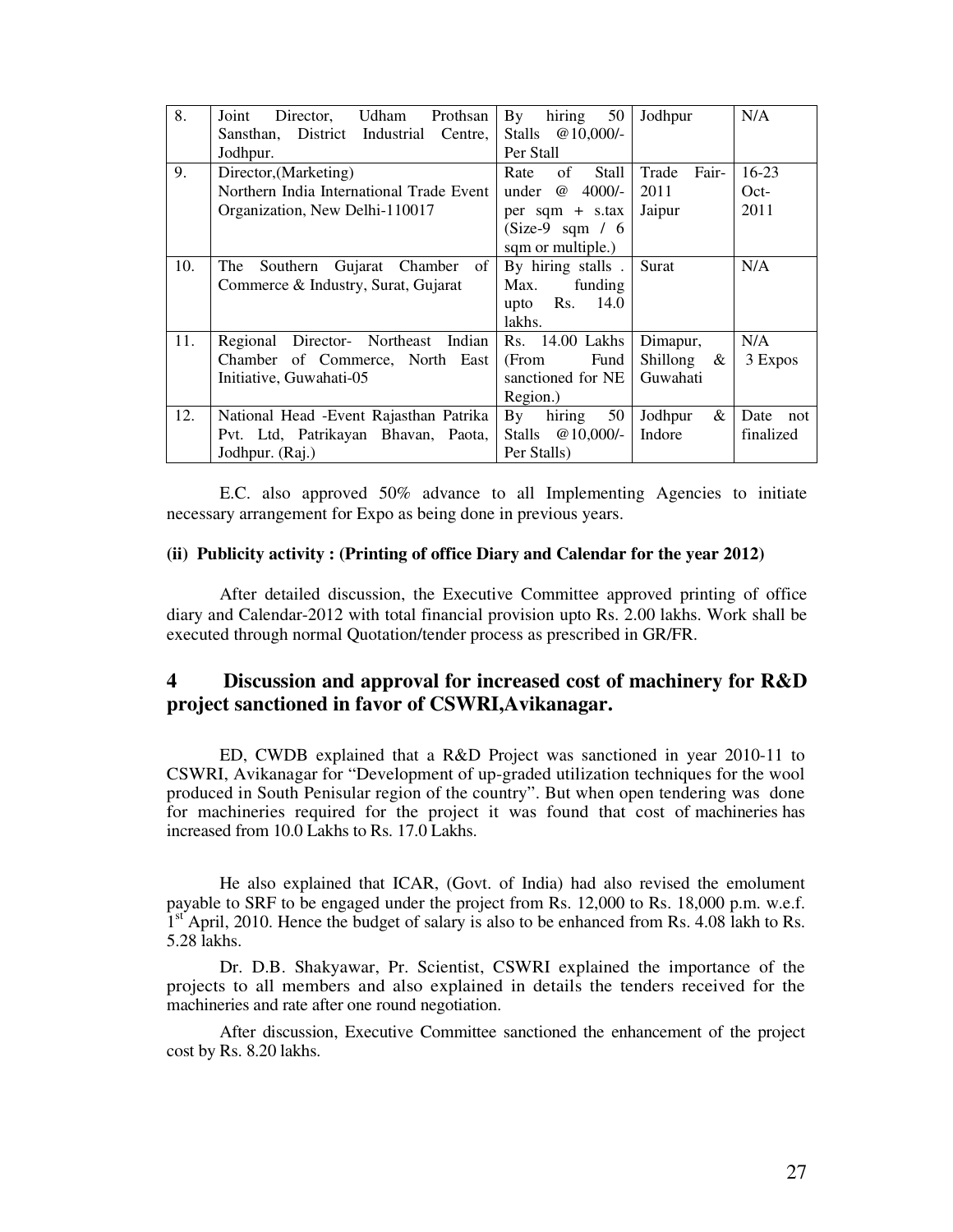5. To take decision on two CFCs being sanctioned under Quality Processing of Wool scheme for whom CFC have already been sanctioned in the past and they have also applied again for another CFC for different activity and machinaries at Kullu and Mandi.

 ED/ CWDB explained that During 2007-08, the Board had sanctioned two CFCs in favour of Mahadev Woollen Mills, V.P.O Mahadev, Distt.- Mandi (H.P) and The Shikher Handloom and Handicraft Wavers Welfare Production cum sale Co-op. Industrial Society Ltd, Kullu and both these CFCs are running successfully. Their evaluation by WRA is also very outstanding and both these projects are in remote backward area of the country and serving sheep breeders and small wool growers by providing wool processing facility at subsidized rate. Both these agencies have again applied for sanctioning of CFC for different wool processing machinery or separate processing activity. The Governing Body in its  $28<sup>th</sup>$  meeting had also approved sanctioning of the projects in such cases.

ED/ CWDB also state that Guidelines of the scheme also not restrict such sanctions and representative of WRA and CSWRI also explained the importance of these projects and their relative advantages in backward area of the country.

After detailed discussion Executive Committee unanimously approved both the project proposals but in the case of The Shikher Handloom and Handicraft Wavers Welfare Society Ltd, Kullu, the Chairman, CWDB directed ED, CWDB to put up the detail of all the project sanctioned to the agency during this plan ( including in other scheme) along with utilization of the fund and balance sheet before fund are being released to agency as it appears that a large number of projects have been sanctioned to the agency and it should not happen that agency is not able to utilize the fund fully during the Plan.

| Name of Agency      | Total cost of   | Financial assistance        | Activity               |
|---------------------|-----------------|-----------------------------|------------------------|
| from whom           | project as per  | from CWDB approved          |                        |
| proposal received   | prescribed      | by Project Committee        |                        |
|                     | norms of        |                             |                        |
|                     | scheme.         |                             |                        |
| Shikher Handloom    | Ra. 59.50 lakh  | Rs. 29.75 lakh or 50% of    | CFC for Woollen        |
| & Handicraft        |                 | the cost of project subject | yarn Scouring,         |
| Weavers Coop.       |                 | to maximum of Rs.50         | Combing $&$            |
| Society, Kullu.     |                 | lakh.                       | Spinning.              |
| Mahadev Woollen     | Rs. 106.25 lakh | Rs. 50 lakh                 | CFC for Dyeing $\&$    |
| Mills, Mandi (H.P.) |                 |                             | Finishing of wool $\&$ |
|                     |                 |                             | woollen products.      |

6. To participate in Golden Jubilee Seminar being organized by CSWRI at Jaipur on "Prospects and Retrospect of Small Ruminant and Rabbit Production: Contribution to Socio-economic Security" and to provide financial support of Rs. 5.00 lakh from CWDB.

 ED, CWDB stated that the Board has received a request from the Director, CSWRI, Avikanagar, (Jaipur) to provide financial support of Rs. 5.00 lakh for a national Seminar on "Prospects and Retrospect of Small Ruminant and Rabbit Production: Contribution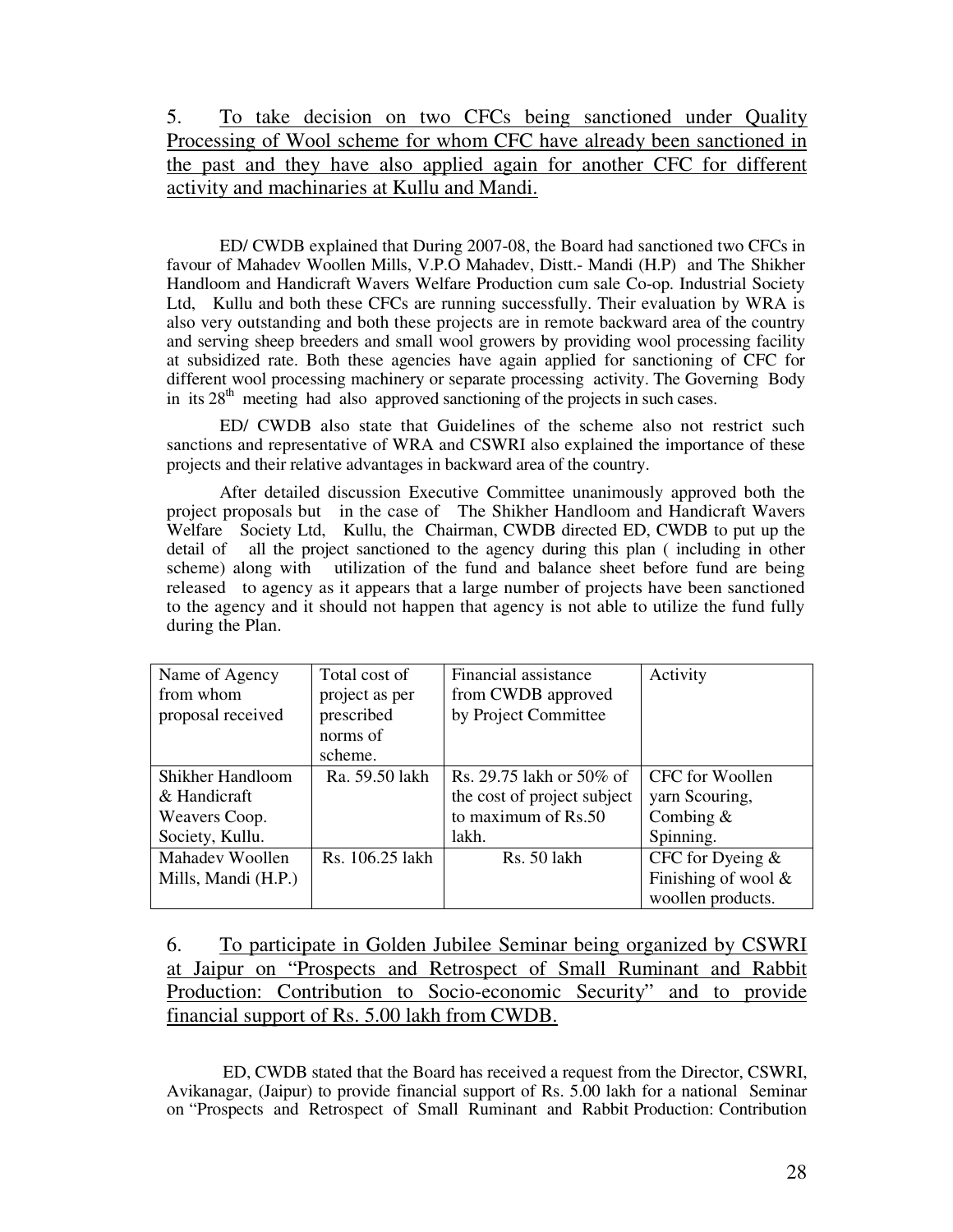to Socio-economic Security" and also stated that during the seminar various socioeconomic issues including problems of sheep rearers, wool processors and product manufacturers will be deliberated. Executive committee approved the proposal.

7. Discussion and approval for re-appropriation of funds under different schemes of the CWDB under  $11<sup>th</sup>$  Five Year Plan within total plan allocation of Rs. 67.16 Crore.

ED, CWDB explained that CWDB was allocated total Rs. 67.16 Crore to implement different schemes under  $11<sup>th</sup>$  Plan and as per field requirement and project proposals received from different states funds have been re-appropriated from one scheme to another within overall fund allocation of Rs. 67.16 Crs. He also requested that same procedure should be followed now for better utilization of fund. After detailed discussion, Executive Committee approved the re-appropriation of fund with the condition that total Plan Expenditure should not exceed Rs. 67.16 Crs as approved initially for all Plan schemes of the Board.

Meeting ended with the vote of thanks to chair.

**\*\*\*\*\***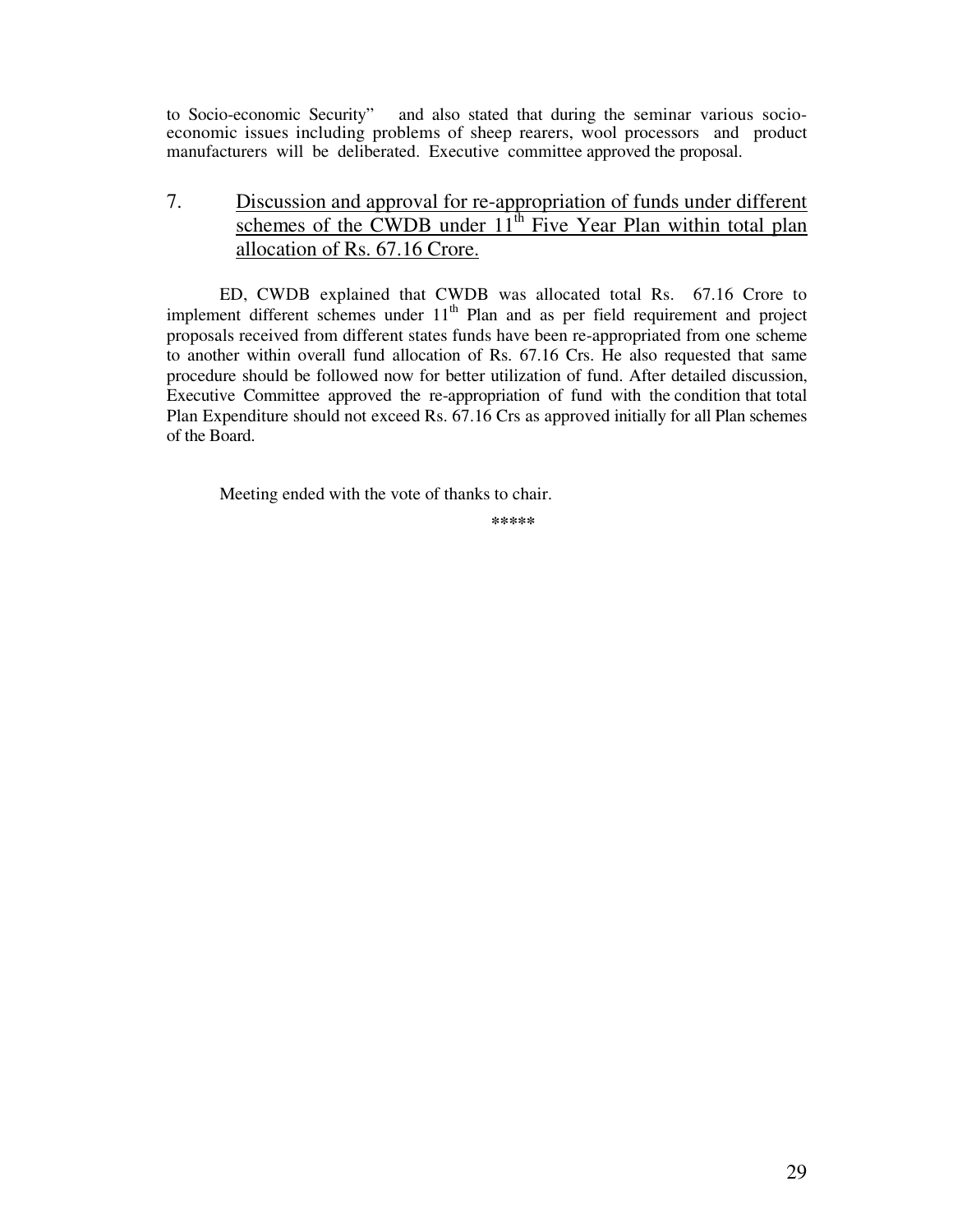#### **ANNEXURE- III**

#### **Minutes of the 39th Executive Committee Meeting of CWDB held on 07/02/2012 at Udyog Bhavan, New Delhi**

The 39<sup>th</sup> Meeting of the Executive Committee of the CWDB was held under the chairpersonship of Ms. Sunaina Tomar, Joint Secretary, MOT and Chairperson, CWDB at Udyog Bhawan, New Delhi on 7th February, 2012 at 11.30 AM.

Following members participated in the meeting:

- 3. Mrs. Santha Thampi, Dy. Secretary (IFW), MOT, New Delhi.
- 2. Shri M.K.Bardhan, Director, WRA, Thane.
- 3. Dr. Ajay Kumar, Scientist and representative of Director, CSWRI, Avikanagar.
- 4. Dr. J.R. Bairwa, Dy. Director (Extension) & representative of the Director, AHD, Govt. of Rajasthan, Jaipur.
- 5. Shri. A.K. Khullar, Joint Advisor and representative of Director (VSI), Planning Commission
- 6. Shri K.K.Goyal, Executive Director, CWDB, Jodhpur.

Members absent:

- 3. Textile Commissioner, Mumbai
- 4. Secretary General/ IWMF/ Mumbai

In Attendance:

- 2. Shri K.K. Goswami, Director/ IICT/ Bhadohi
- 3. Shri Anurag Purohit, Technical Officer /CWDB, Jodhpur.
- 4. Shri A.M. Mir, Director, Pureweave Fashions Private Ltd. Srinagar.

 Shri K. K. Goyal, Executive Director, CWDB, Jodhpur welcomed the members and gave brief introduction and invited point-wise discussion on the agenda.

#### 1. **Confirmation of the minutes of the 38th meeting of the Executive Committee held on 16.08.2011**

Since no comments were received, the minutes of  $38<sup>th</sup>$  meetings of the Executive Committee of the CWDB were confirmed.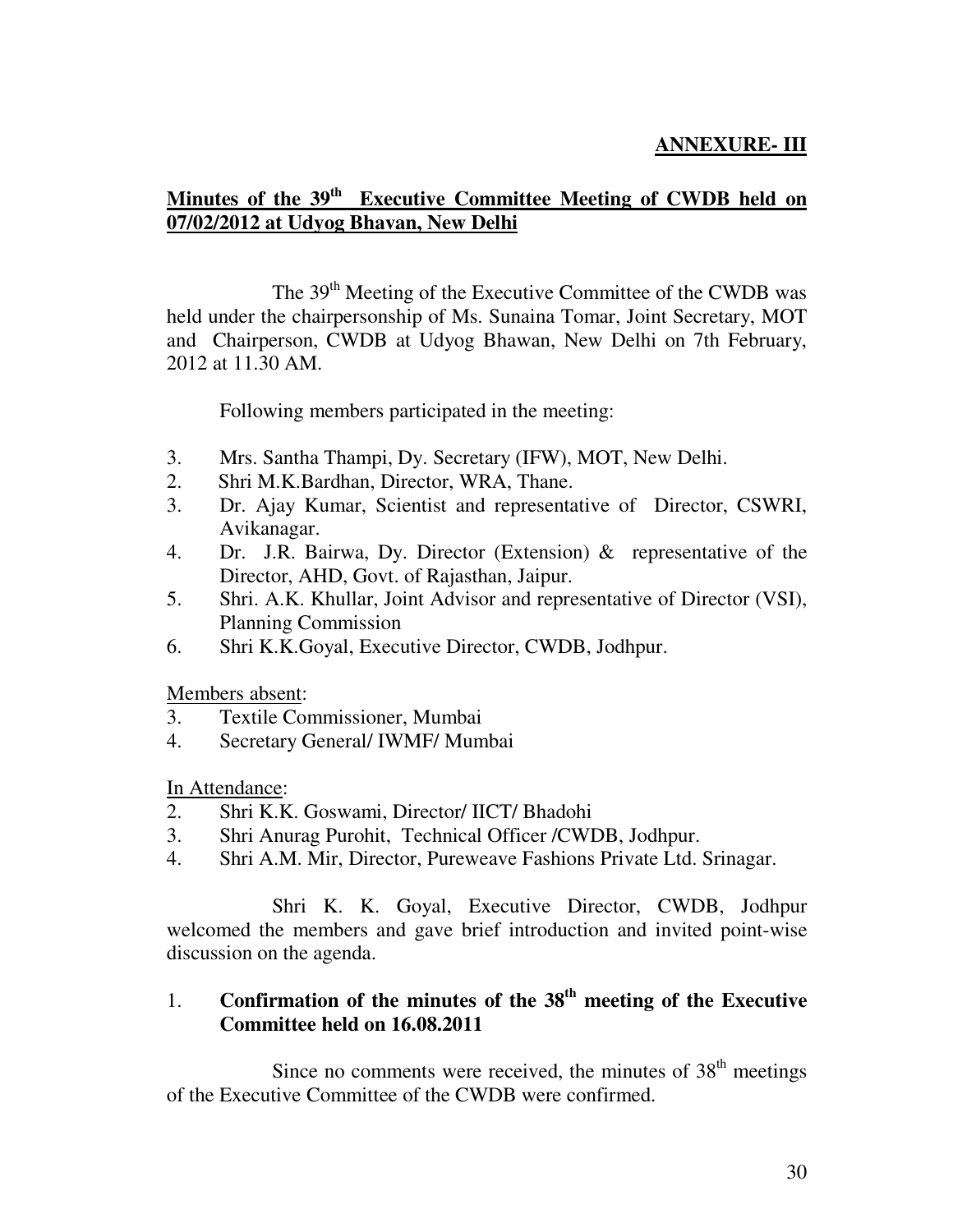#### 2. A**ction taken report on the decisions of the 38th meetings of the Executive Committee of the Board.**

 ED/ CWDB placed statements showing Action Taken Report (ATR) on the decisions of last Executive Committee meetings. Chairperson directed ED/ CWDB that a progress report of the sanctioned and running CFC shall be placed in next Executive Committee meeting. ED/ CWDB stated that a consolidated progress report of all running CFC will be placed in next EC meeting.

After detailed discussion Executive Committee approved it.

#### 3. **Discussion of Board's progress so far under Annual Plan 2011-12.**

ED/ CWDB placed the progress report of CWDB under Plan and Non Plan head till January 2012 and also stated that there is very little sheep population in North East Region and there is no wool processing activity, so there is very little scope for implementation of CWDB Schemes in the region and thus Rs. 1 Crs. allocated by MOT for NE region will not be utilized fully. He stated that in current FY three Woollen Expo have been sanctioned and organized in North Eastern region ( in Guwahati, Shillong and Dimapur ) in Association with Indian Chamber of Commerce and thus total fund utilization under the head will be approximately Rs. 42 lakhs only.

 ED/ CWDB also stated that CWDB will be able to utilize the total Plan fund (Rs.  $67.16$  Crs) allocated to it for  $11<sup>th</sup>$  Plan under various schemes considering re-appropriation proposal sent by CWDB and already approved by the Secretary ( Textiles ).

 ED/ CWDB also stated that under Non-Plan head, this year only Rs. 1.27 Crs have been sanctioned though it was Rs. 1.8 Crs for year 2009-10 and Rs. 1.5 Crs for Year 2010-11 and so it is difficult to pay the salary for the CWDB staff for month of February, 2012. In addition to it approx. Rs. 23 lakhs were to be deposited to LIC as Gratuity Contribution for year 2011- 12 for CWDB staff, which also could not be deposited due to in-sufficient fund. Chairperson stated that matter is being looked into the Ministry and will surely be sorted out soon.

**4. Approval for participation in TEX-TRENDS India, Dilli Hatt and two new proposals received from Director, Industries (Govt. of Jharkhand) & ICC, Guwahati for organizing Woollen Expos at Ranchi & Itanagar ( NE Region), respectively.**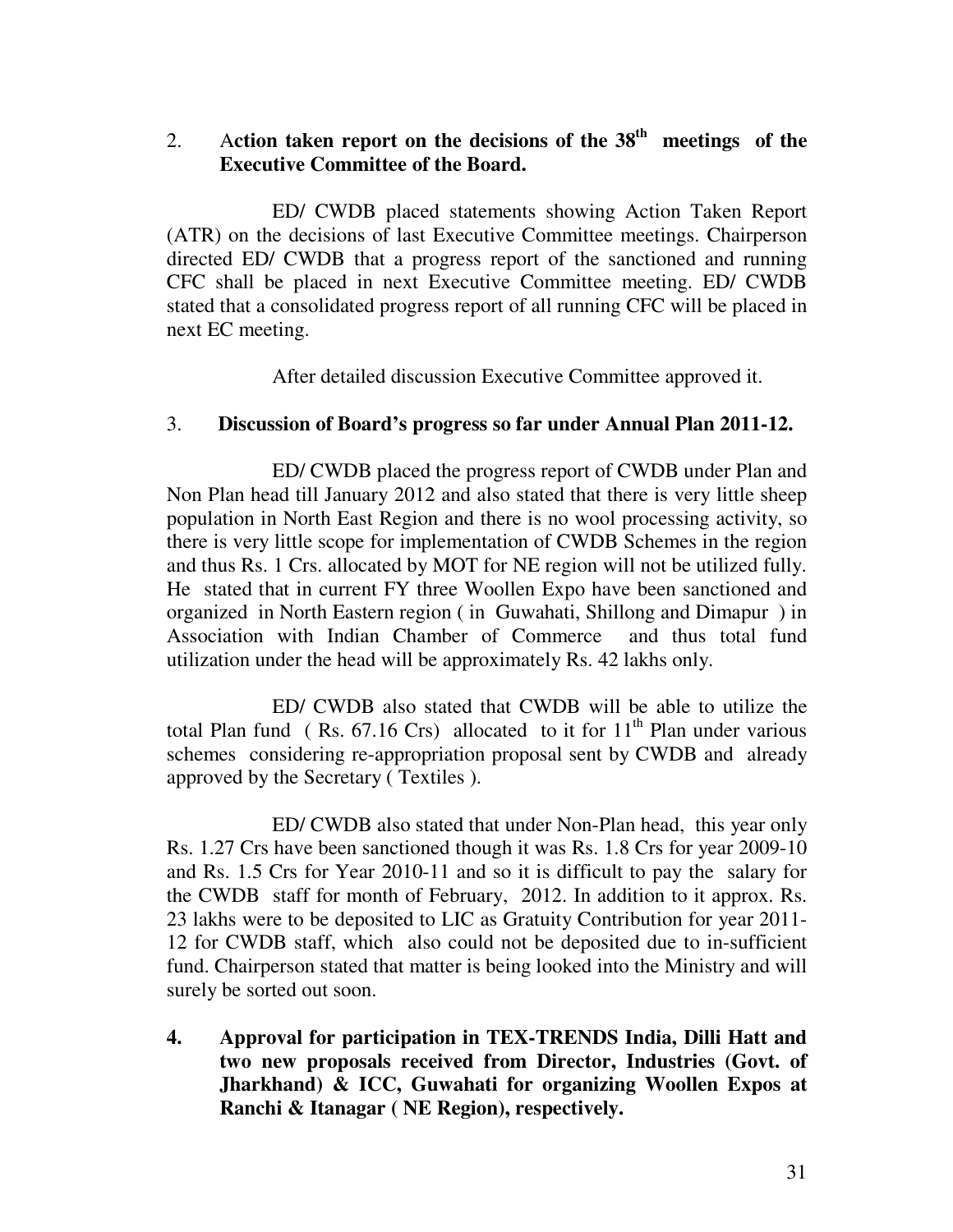Executive Committee approved the proposal for participation in Tex-Trends India and Dilli Hatt on post facto basis. Executive Committee also approved the proposal for participation in Industrial Trade Fair being held at Ranchi by Govt. of Jharkhand in Association with IITEO by hiring 20 Stalls at rate proposed ( Rs. 4000/- Sq Meter + Taxes if any ).

 ED/ CWDB stated that CWDB has received a proposal for Woollen Expo at Itanagar ( Arunachal Pradesh) and as fund allocated for NE region could not be utilized fully, project can be considered but Executive Committee not agreed to the proposal.

**5. To give permission for procurement of second hand Imported Machinaries to M/s Pureweave Fashions Pvt. Ltd. Srinagar Under Quality Processing of Wool Scheme for common Facility Centre sanctioned in previous EC meeting.** 

 ED/ CWDB give the detail regarding the Quality Processing of Wool Scheme and the project sanctioned to M/s Pureweave Fashions Pvt. Ltd. Srinagar. After this Director, Pureweave Fashions Pvt. Ltd. Srinagar, Shri A. M. Mir explained in detail the proposal submitted by it for establishing Common Facility Centre for Scouring & Combing of Cashmere, Marino and local wool and necessity of imported processing machines for processing Short staple fiber. He also put up the difficulties regarding importing of the same and requested to procure the already imported machines after inspection of machines by a committee (regarding cost of machineries, residual life, working capacity) to be procured as open tendering will not serve the purpose as a specific machine is required.

 Executive Committee did not agree to the proposal to do away with open tendering and stated categorically that open tendering method shall be adopted to procure the required machines as being followed in Govt. of India. EC members also stated that specification of machines shall be clearly spelt out in the tender document so that only desired and proven machinery for processing short staple fiber is procured**.** 

**6. Permission to procure Rams by State Govt. agencies at market price and re-appropriation of funds from one component to other for utilization of funds within the over all fund sanctioned by CWDB under S.W.I.S. & R&D.** 

 ED/ CWDB stated that under Breed Improvement components of 'Sheep & Wool Improvement Scheme' (SWIS), there is a provision of upto Rs. 4,000/- (including cost of transportation, feed and insurance charges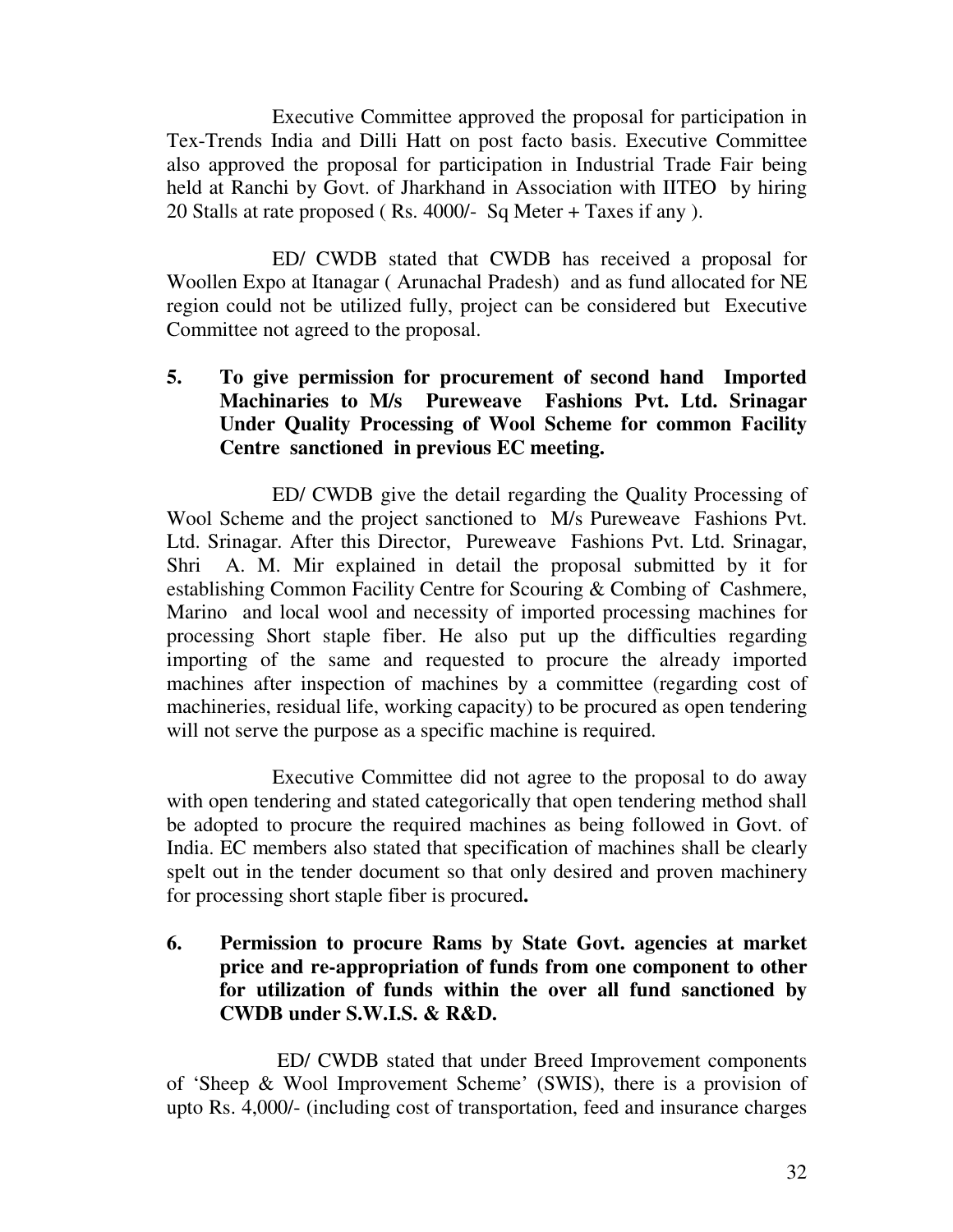etc.) to distribute good quality breedable Rams for increasing quality and quantity of indigenous wool. During implementation of scheme in field, State Govt. agencies reported that best quality breedable Rams are not available within this financial limit. The Board has received letters from various Govt. Agencies from Karnataka, Jammu & Kashmir, Himachal Pradesh, Uttrakhand and Rajasthan to allow them to procure Ram at market price within the overall fund sanctioned so that sheep breeders can be benefitted and fund allocated for the same can be utilized.

 ED/ CWDB also stated that a SFC note was also proposed and sent to MOT for approval in Nov. 2010. He also stated that approx. 70% of total sanction amount is unutilized under the component due to good quality Ram not being available in the given financial limit.

 After detailed discussion, Chairperson directed that whole matter shall be referred to her on separate file along with the SFC Note already being sent to MOT.

#### **7. To consider the proposal of LAHDC, Leh for Rs. 5.0 Crore under Revolving Fund scheme for procurement of Pashmina wool.**

 After detailed discussion Chairperson directed ED/ CWDB that a detailed Note shall be prepared regarding utilization of already released fund for the purpose and be put up in the next Executive Committee meeting for consideration.

#### **8. Proposal for starting a Carpet Weaving Training Centre at Jaipur, a Shawl Weaving Training Centre at Mount Abu (Sirohi), Rajasthan and upgradation of Weaving & Designing Training Centre, Kullu.**

 Executive Committee approved the upgradation of Weaving & Designing Training Centre, Kullu. For other proposals, Chairperson directed ED/ CWDB to put up the proposal after finalization of  $12<sup>th</sup>$  Plan Scheme.

#### **9. Participation by CWDB in Made in India shows organized by WOOLTEXPRO, Mumbai.**

#### **10. Preparatory work for development of Wool Research Association as Centre of Excellence for wool.**

 The Chairperson directed ED/CWDB to put up these both proposals after finalization of  $12<sup>th</sup>$  Plan Schemes.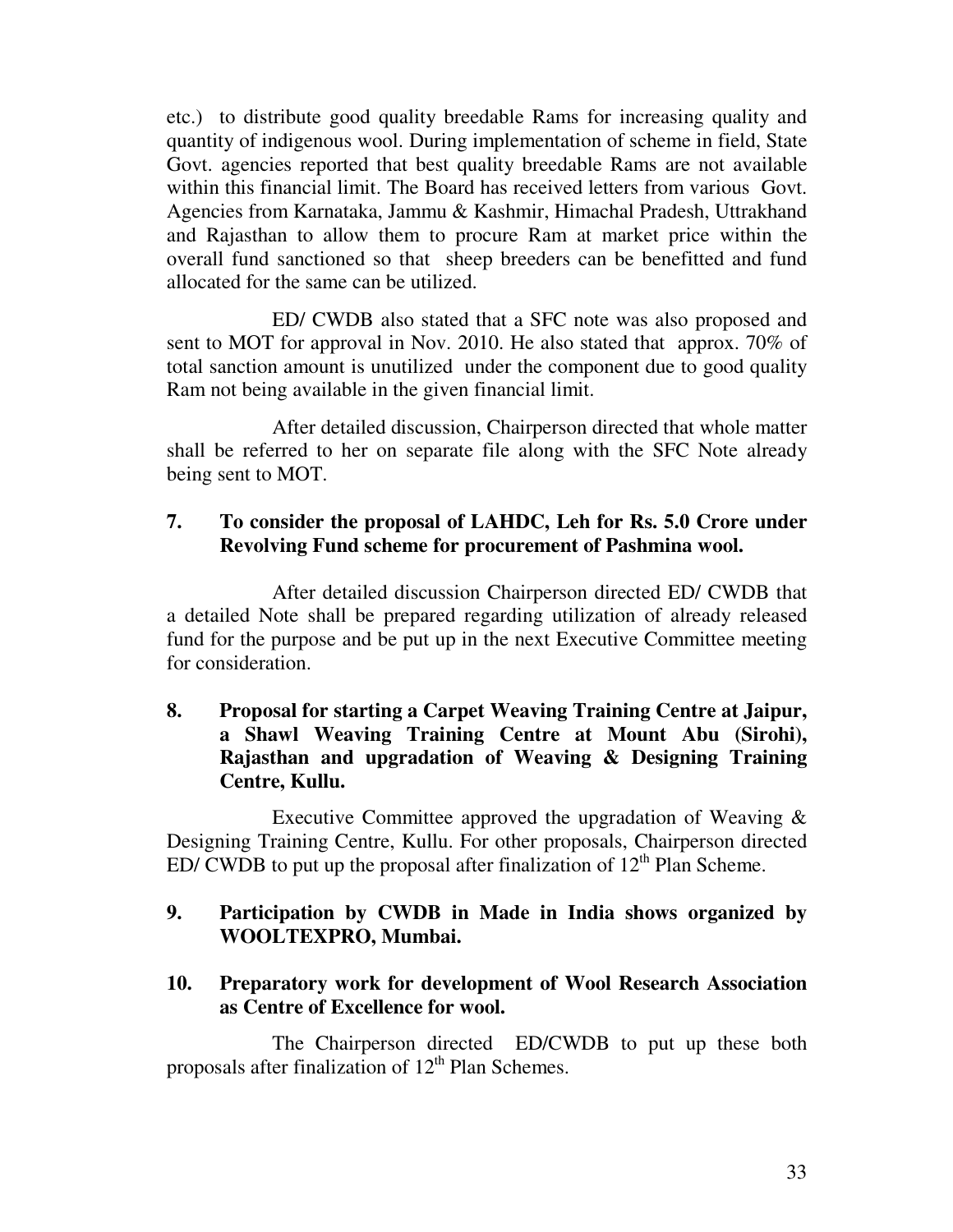#### **11. Formation of a Committee for prepratrion of component, details with financial and physical norms, performa, guidelines etc. for the schemes proposed for 12th Five Year Plan of Board.**

 The Executive Committee constituted the Committee for preparation of component wise details with financial and physical norms, proforma, guidelines and other similar issues for proposed  $12<sup>th</sup>$  Plan schemes of Board comprises following members :

- Director, WRA.
- Director, IICT.
- Director, CSWRI.
- Shri R.K. Mamgaain, Under Secretary (IFW), MOT
- Executive Director, CWDB.

 It was also decided that the Committee would finalised the issues within 2 months.

#### 12. **To conduct survey of Woollen Industry under HRD & Promotional Activities.**

EC unanimously agreed to the proposal through open advertising but also stated that before this, ground work and terms of reference shall be completed so that all sectors of Woollen Industry are covered under survey.

#### **13. The proposal of WOOLTEXPRO for participating in I.W.T.O. Conference at New York under HRD Scheme of CWDB**.

 After detailed discussion EC unanimously approved the proposal for participation in IWTO Conference at New York with total expenditure limit of Rs. 5.0 Lakhs as prescribed under the scheme.

#### 14. **To make provision for creation of Wool/Woollen Yarn Bank in North Eastern region ( including processing and training centre) and in J&K State.**

 Matter was discussed in detail and it was decided that discussion be held by ED/ CWDB with the Govt. Agencies working in these area and submit the report to MOT.

\*\*\*\*\*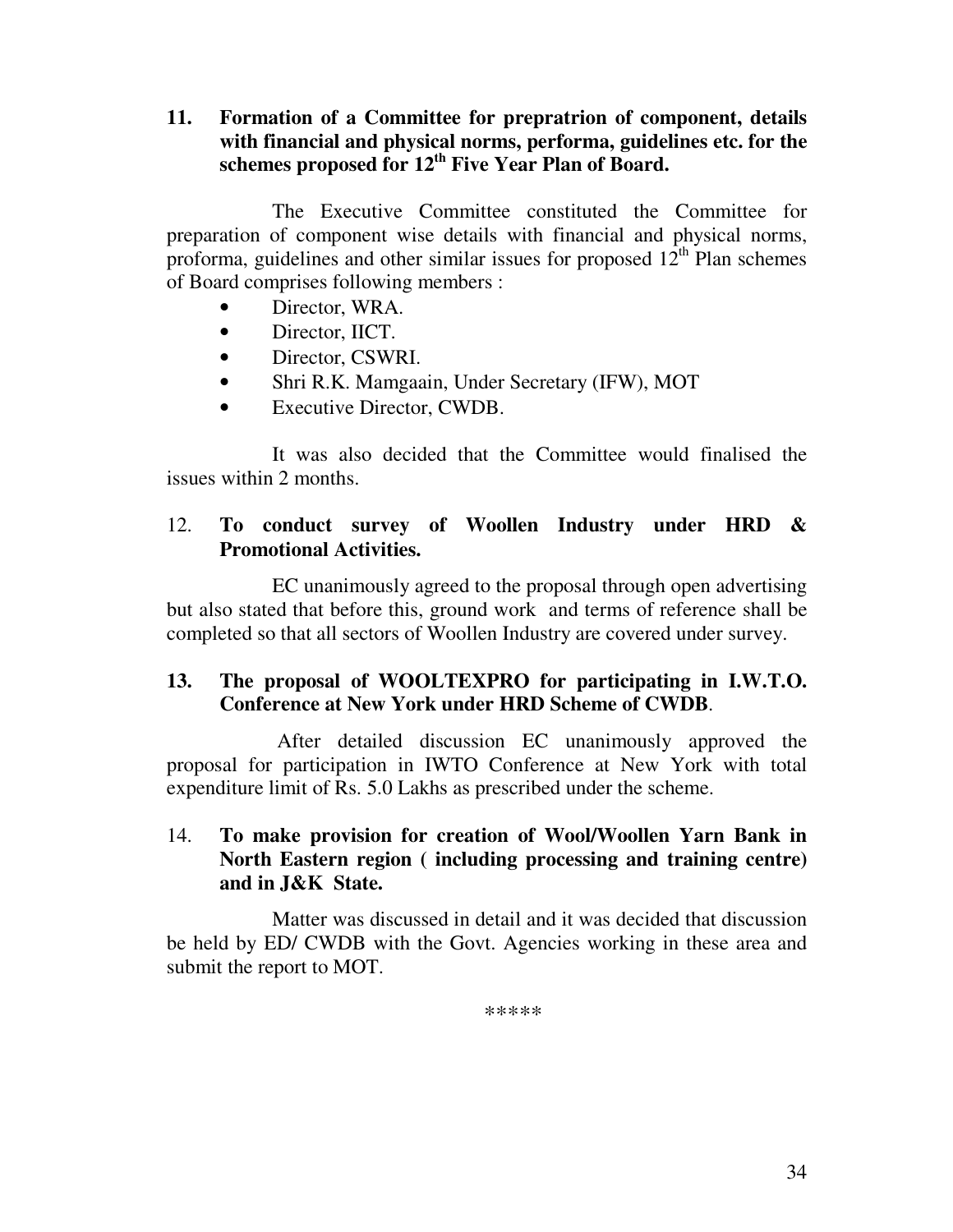# Annel Renort

## **Central Wool Development Board** (Ministry of Textiles, Govt. of India) Jodhpur

# 2011-12

**Office Address Central Wool Development Board (Ministry of Textiles, Government of India) C-3, Shastri Nagar, JODHPUR (Rajasthan) 342 003 Phone- (0291) 2433967, 2616328 Fax- (0291) 2439017 Web: www.woolboard.nic.in E Mail: woolindiajodhpur@dataone.in**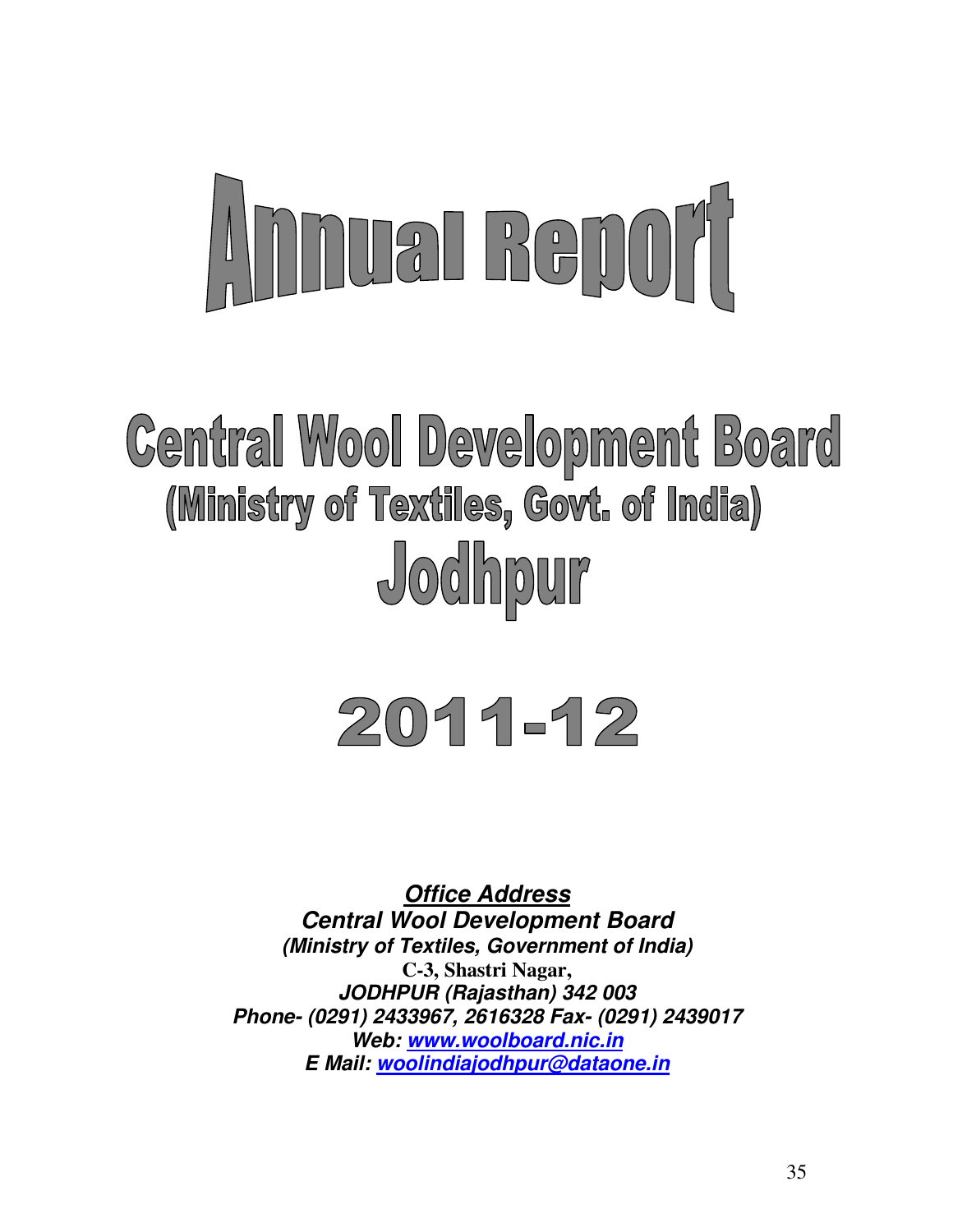#### **C O N T E N T S**

| Sl. No.      | Chapter                                                                               | Page      |
|--------------|---------------------------------------------------------------------------------------|-----------|
| $\mathbf{1}$ | <b>INTRODUCTION &amp; BUDGET ALLOCATION &amp;</b><br><b>EXPENDITURE</b>               | 37        |
| 2            | <b>CONSTITUTION OF THE BOARD</b>                                                      | 38        |
| 3            | <b>ACTIVITIES AND BUDGET ALLOCATION &amp;</b><br><b>EXPENDITURE DURING 2011-12</b>    | 39        |
| 4            | ANNEXURES (i) LIST OF BOARD MEMBERS                                                   | 45        |
| 5            | ANNEXURES (ii) LIST OF EXECUTIVE COMMITTEE<br><b>MEMBERS</b>                          | 47        |
| 6            | ANNEXURES (iii) STATEMENT OF PHYSICAL &<br>FINANCIAL TARGETS & ACHIEVMENTS OF 2011-12 | 48        |
| 7            | AUDIT OF ACCOUNTS OF THE BOARD FOR THE<br><b>YEAR 2011-12</b>                         | 49        |
| 8            | ANNEXURE- (iv) AUDIT REPORT, INCOME &<br><b>EXPENDITURE &amp; BALANCE SHEET</b>       | $50 - 65$ |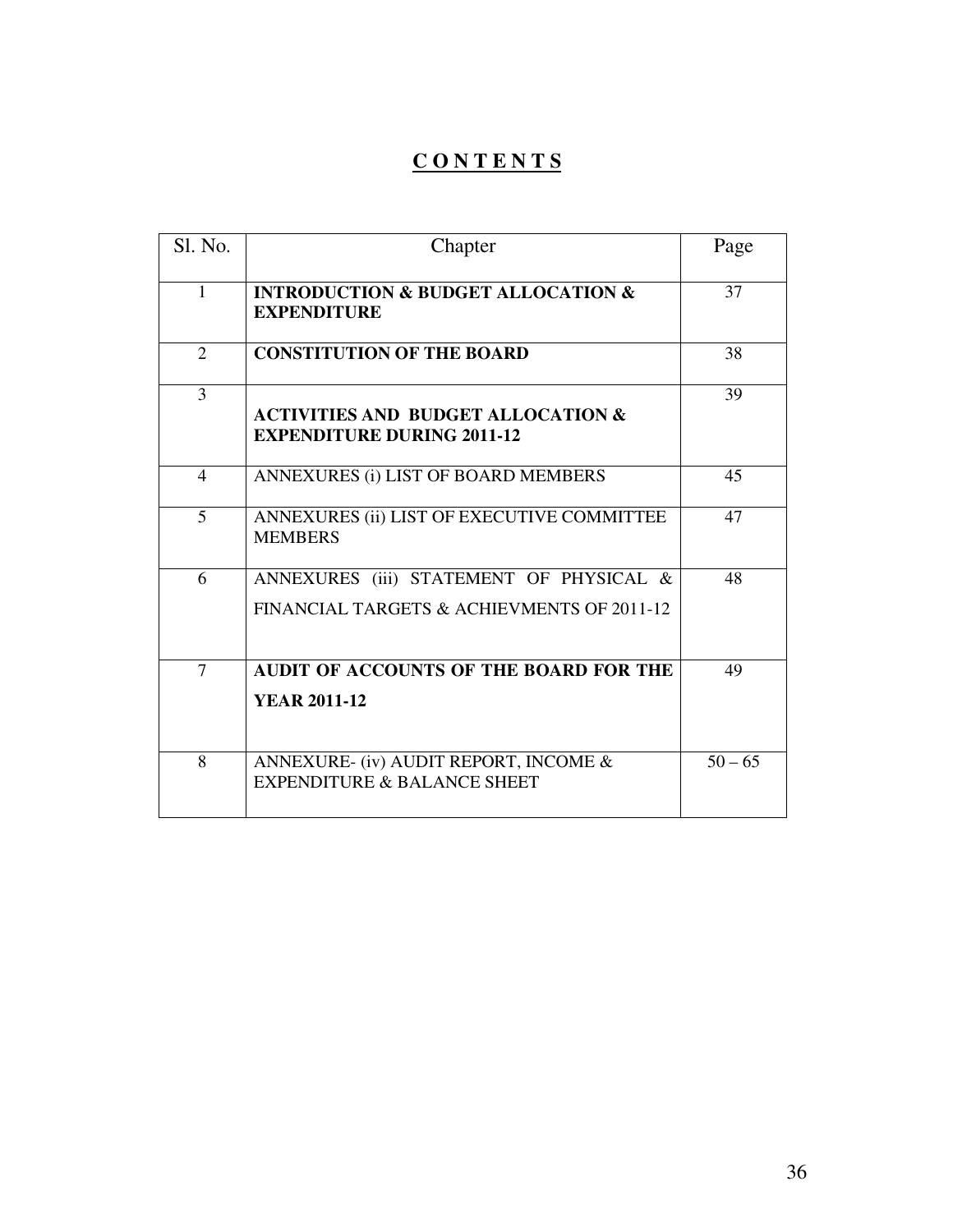#### **Introduction :**

 The Central Wool Development Board was constituted in July, 1987 with it's headquarter at Jodhpur, Rajasthan. The Board has started functioning since 1989. The Central Wool Development Board has been registered as Society under the Society Registration Act 1958. It works under the overall guidance of Governing Body. The Board also functions as an Advisory Body to the Ministry of Textiles on the matters relating to growth and development of wool including import & export of wool and product made thereof.

#### **Budget Allocation /Expenditure**

The Government of India, Ministry of Textiles, had allocated total financial out lay of Rs. 15.00 Crore (Plan fund Rs.13.50 Crore and Non-Plan fund Rs. 1.50 Crore) for the Financial Year 2011-12. The Board has utilized Rs 12.92 Crore on implementations of Plan Scheme and utilized Rs 1.49 Crore under Non Plan head. The details are as under: -

#### **i)** *Grant-in-aid***: -**

The Ministry of Textiles released grant-in-aid to Central Wool Development Board during the year 2011-12 for enabling it to exercise the powers and discharge its functions under the Resolution. The details of the grant-in-aid released by the Government of India, Ministry of Textiles, New Delhi for the year 2011-12 are as follows: -

| Particulars                     | <b>Non Plan</b> | Plan         | <b>Total</b> |
|---------------------------------|-----------------|--------------|--------------|
| Opening Balance as on 1-04-2011 | 23,00,000       |              | 23,00,000    |
|                                 | (Excess Exp.)   |              |              |
| Grants received during the year | 1,27,00,000     | 12,92,00,000 | 14,19,00,000 |
| Grant surrendered (NER)         |                 | 58,00,000    | 58,00,000    |
| Total: $\rightarrow$            | 1,50,00,000     | 13,50,00,000 | 15,00,00,000 |

#### **ii)** *Expenditure for 2011-12 :* **-**

Out of total allocated financial outlay of Rs. 13.50 Crore approved by Ministry of Textiles, a sum of Rs 12.92 Crore was utilized by the Board against the Annual Plan 2011- 12 on implementations of Plan Scheme and Projects and Rs. 0.58 crore allocated for NER was surrendered**.** Whereas out of Rs. 1.50 Crore allocated for Non-plan expenditure, the CWDB has utilized Rs 1.49 Crore. The details are as under:

|                                     | [Rs. in Crore]  |             |              |  |
|-------------------------------------|-----------------|-------------|--------------|--|
| <b>Particulars</b>                  | <b>Non Plan</b> | <b>Plan</b> | <b>Total</b> |  |
|                                     |                 |             |              |  |
| Development of $Wood -$             |                 | 12.92       | 12.92        |  |
| Administration of Central<br>- Wool | 1.49            |             | 1.49         |  |
| Dev. Board                          |                 |             |              |  |
| Total: $\rightarrow$                | 1.49            | 12.92       | 14.41        |  |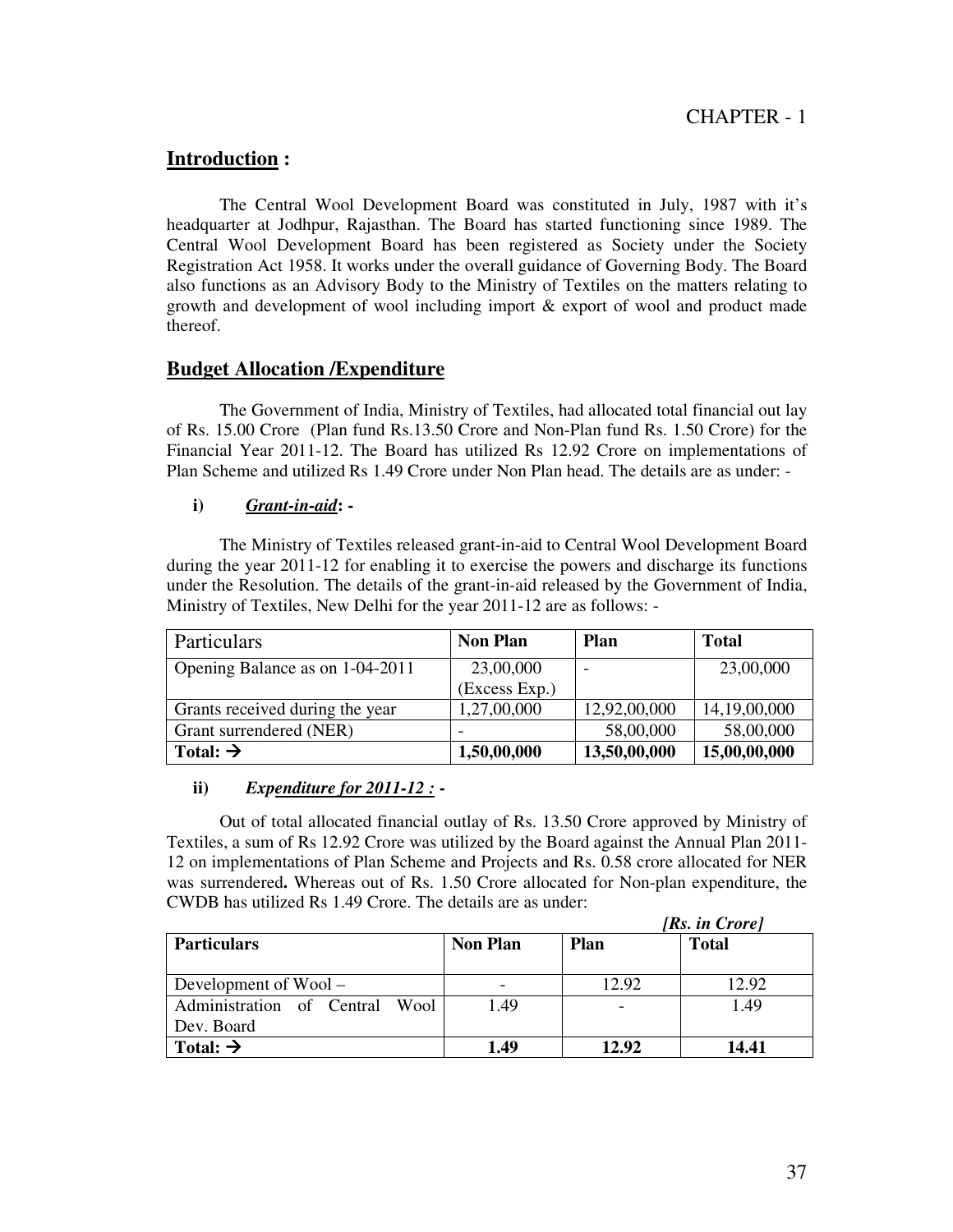#### CHAPTER – 2

#### **Constitution of the Board : -**

Under Resolution of F.No.8/4/85-WT dated  $7<sup>th</sup>$  July 1987, Government of India, Ministry of Textiles had set up Central Wool Development Board. The Government of India vide its Gazette Notification No. 2/7/2008-W&WT dated 22<sup>nd</sup> November, 2010 have reconstituted the Board for a period of two years from the date of reconstitution. Posts of Chairman and eight non-official members have kept vacant and the Joint Secretary (Wool), Ministry of Textiles is Vice-Chairman of the Board. Till the post of Chairman is filled up, Vice Chairman shall discharge the duties of Chairman. A list of reconstituted Governing Body members is enclosed at **Annexure- (i)** (Page 45)

 In pursuance of DOPT, Govt. of India O.M. No. 10/1/2009-EO (MM-II) dated 18- 12-2009, Shri K.K. Goyal has taken over the charge of the post of the Executive Director, CWDB on  $17<sup>th</sup>$  February, 2010.

#### **i) Board Meeting: -**

The 29<sup>th</sup> Governing Body meetings of the Central Wool Development Board was held on 21.04.2011 at New Delhi. The meeting was presided over by Shri Shri V. Srinivas, Jt. Secretary (Wool), MOT & Chairman CWDB.

#### **ii) Executive Committee: -**

The  $38<sup>th</sup>$  &  $39<sup>th</sup>$  Executive Committee meetings of the Central Wool Development Board were held on  $16.08.2011$ ,  $07.02.2012$ , at New Delhi, respectively.  $38<sup>th</sup>$  Executive Committee meeting was presided over by Shri V. Srinivas, Joint Secretary (Wool), MOT & Vice Chairman, CWDB. 39th Executive Committee meeting was presided over by Mrs. Suniana Tomar, Joint Secretary (Wool), MOT and Vice Chairperson, CWDB.

 As per the provision of Memorandum of Association and Rules & Regulations of CWDB, the Board re-constituted the Executive Committee of the Board in its  $29<sup>th</sup>$  Governing Body meeting to administer the affairs of the Board, in accordance with the Rules and Regulations and Bye Laws of the Board for furtherance of its objectives. A list of the members of the Executive Committee is enclosed at **Annexure (ii).** (Page 47)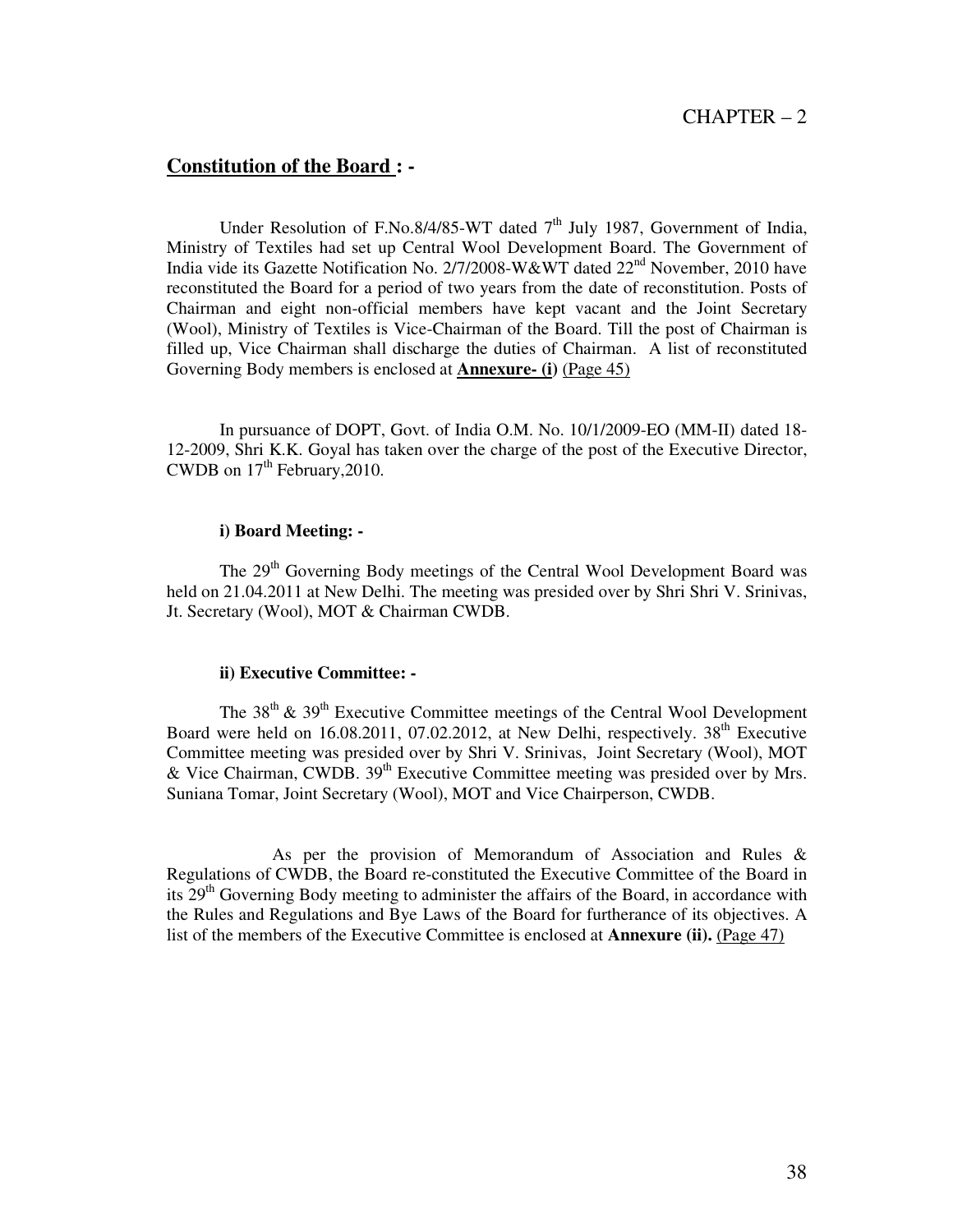#### CHAPTER 3

#### **Activities, Budget Allocation and Expenditure during 2011-12**

 The Ministry of Textiles has approved total financial allocation of Rs. 13.50 Crore to the Central Wool Development Board (CWDB) during the financial year 2011-12 to implement various Plan Schemes/Programmes. Out of this allocated Plan fund, the MOT has released Rs. 12.92 Crore and the Board has also utilized entire grant of Rs. 12.92 Crore under its different schemes/programmes for the holistic growth and development of wool sector. On the Non-Plan side, the Board has utilized Rs. 1.49 Crore for establishment and other administrative expenditure in 2011-12. A statement showing physical and financial targets and achievements under its various schemes for the Annual Plan 2011-12 upto 31<sup>st</sup> March,,2012 is enclosed as **Annexure: iii.** (Page 48)

 Detail of physical and financial targets and achievements under various schemes of the Central Wool Development Board during financial year 2011-12, is as under :

#### 1. **Integrated Wool Improvement and Development Programme (IWIDP)**

 The Integrated Wool Improvement & Development Programme (IWIDP), the flagship scheme of Wool Sector, is being implemented during the XIth Five Year Plan period and provides support to the Industry & Wool growers to qualitatively upgrade product and technology to enable them to get better returns for their products and to get a larger share of the domestic and global market.

 Under IWIDP, the Board implemented different schemes for improving quantity and quality of wool produced from sheep, Angora rabbit, Pashmina goat and is providing training to wool growers, weavers, resource persons along with associated promotional and marketing activities. Following schemes are being implemented under this programme: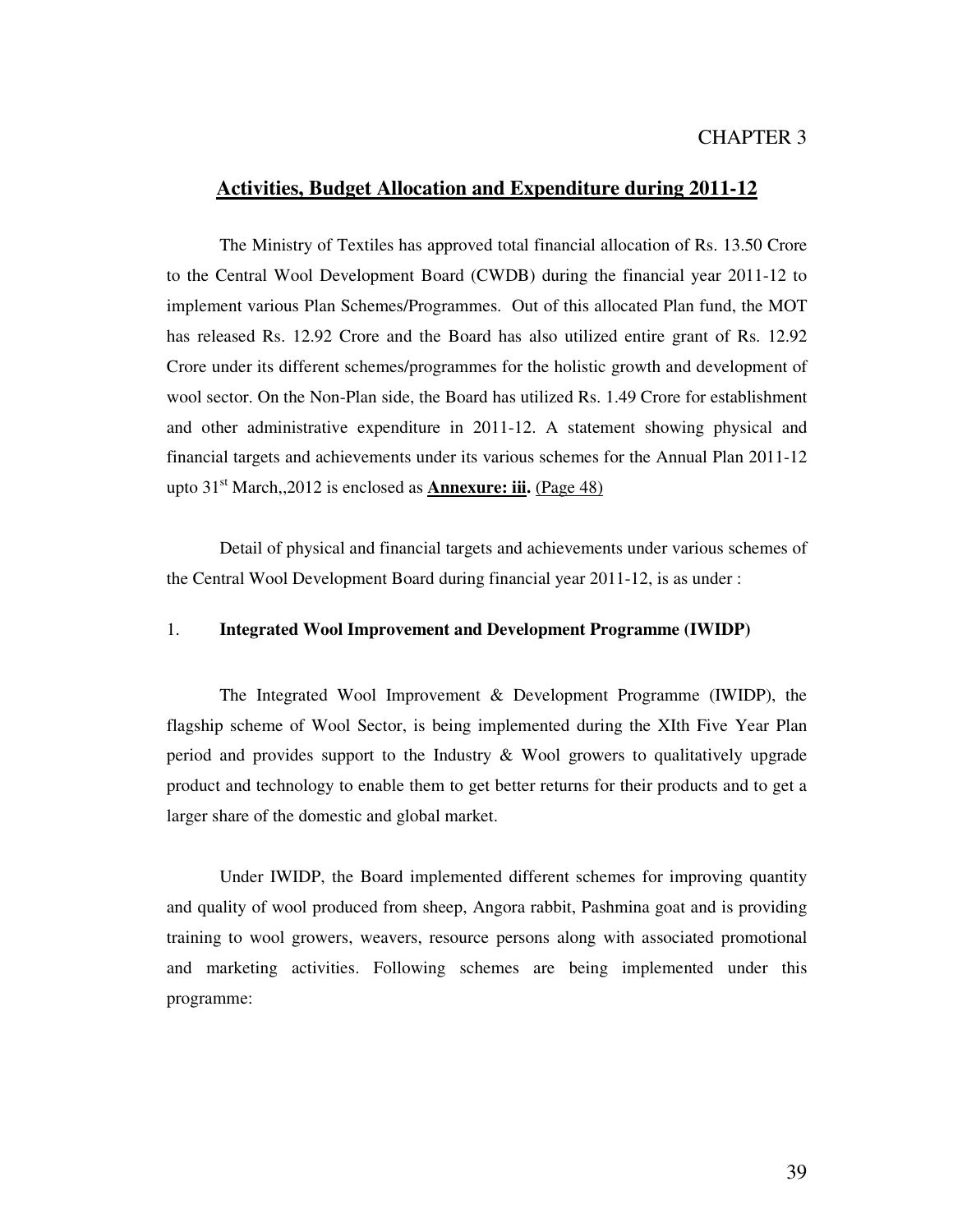#### (I) **Sheep & Wool Improvement Scheme: (SWIS)**

 The Board had taken up 'Sheep and Wool Improvement Scheme' (SWIS) to improve the quality and quantity of indigenous wool in the country. The Board implemented various projects under this scheme in all major wool producing States having components for (i) 'Health Care' for treatment, vaccination and medicines to sheep (ii) 'Breed Improvement' for genetic improvement of sheep and to distribute stud Rams (iii) support for 'Multipurpose Extension Centers' to provide different facilities at one place, (iv) 'Marketing & Grading Assistance' to wool growers to get better returns from wool (v) conducting 'Training Programmes' for wool growers in latest techniques of sheep rearing activities, (vi) 'Ram Raising Unit' to develop good quality breedable Rams and to fulfill requirement of stud Rams, (vii) 'Assistance for Sheep Pen', (viii) provide 'Feed Supplement' to sheep (weak, pregnant/ breedable ewes) and (ix) 'Creation of Revolving Fund' for marketing of raw wool and to revitalize the states wool marketing federations/corporations and optimum utilization of infrastructure available with them for this purpose.

 During financial year 2011-12, the Board has fixed target to benefit 16 lakh sheep under different ongoing projects in all major wool producing States with financial provision of Rs. 7.52 Crore. Against this target, the Board has benefited 16 lakh sheep under different ongoing projects and sanctioned Feed Supplement for 50,000 sheep/Pashmina goat from Leh & Kargil districts and released Rs. 1.00 Crore to LAHDC, Leh for marketing of Pashmina wool in Ladakh region. During the year, the Board has utilized Rs. 7.52 Crore under this scheme and implemented various projects in all major wool producing States like: Rajasthan, Gujarat, Madhya Pradesh, Uttrakhand, Maharashtra, Haryana, Jammu & Kashmir, Himachal Pradesh, Andhra Pradesh and Karnataka.

#### **(II) Angora Wool Development Scheme**

The Board is implementing Angora Wool Development scheme in hilly areas of country to support Angora rearing activity among farmers, strengthening Germplasm Centre (GPC), facilitating distribution of Angora rabbit among rearers as foundation stock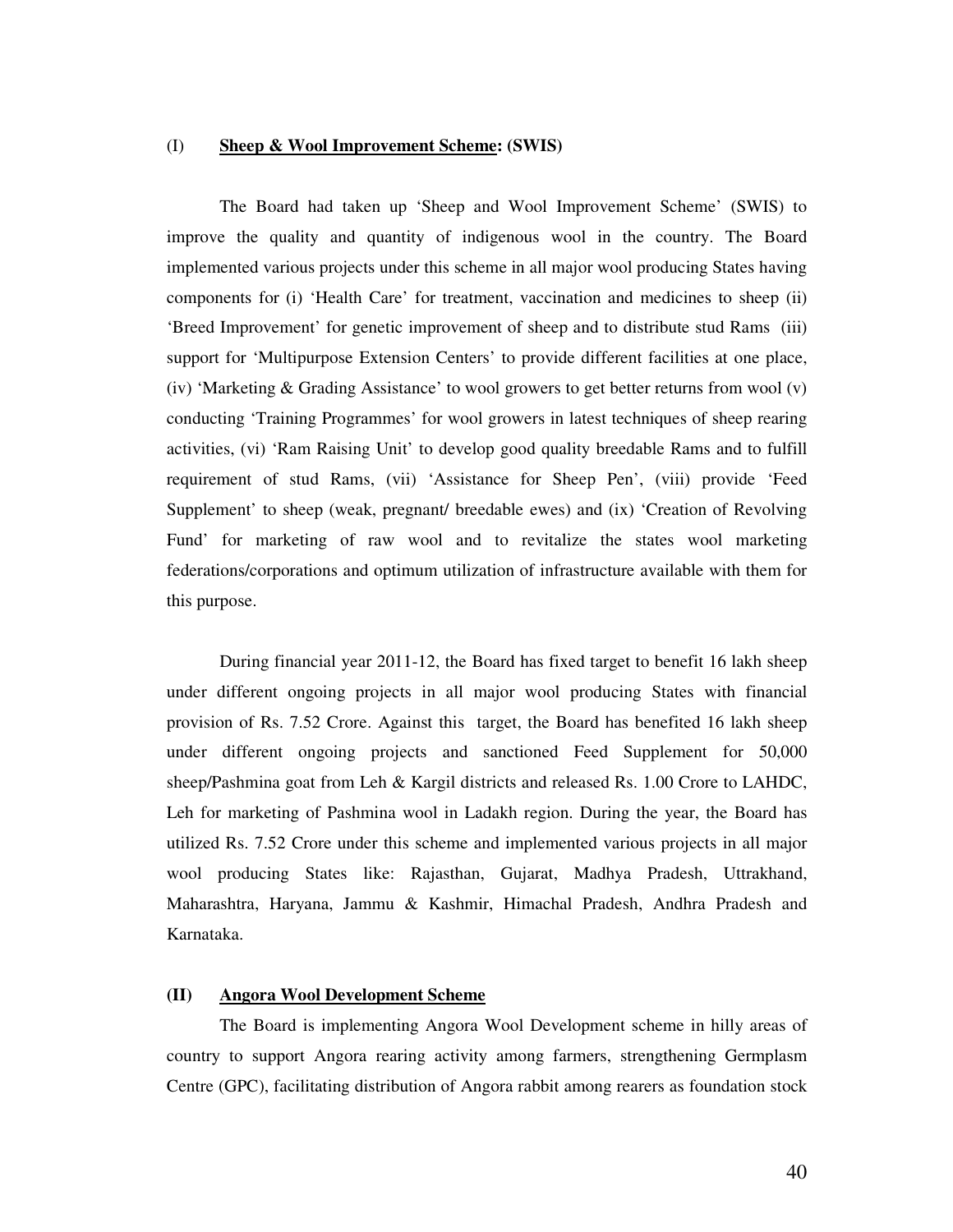along with necessary training, feed, medical kit and nutrition support free of cost. The scheme has following components:

- i) Establishment of Mini Angora rabbit farm
- ii) Mini Feed Manufacturing Units
- iii) Common Facility Centre (CFC) for Angora Wool Processing and Training
- iv) Research & Development,
- v) Strengthening of Angora rabbit Germplasm Centre.

 For the Annual Plan 2011-12, the Board has fixed target to benefit 80 new and 120 ongoing Angora rabbit rearing families under different components of scheme with total financial allocation of Rs. 0.55 Crore. Against this target, the Board has sanctioned 4 new projects to cover 80 new Angora families from Uttarakhand, Rajasthan and Himachal Pradesh and entirely utilized Rs. 0.55 Crore.

#### **(III) Pashmina Development Scheme:**

During the Xth Five Year Plan period, the Scheme for the development of Pashmina Wool was launched in Ladakh region of J&K State as part of Prime Minister's Special Package. The Scheme is continuing in the XIth Five Year Plan period with following components:

- Buck Exchange Programme.
- Distribution of high quality Pashmina bucks in non-traditional areas to enhance Pashmina production.
- Training of formation of Breeders Association (Guilds) or village Pashmina Cooperative Societies.
- Establishment of Fodder Bank.
- Refresher Training to Nomadic Breeders as Paramedics.
- Health Coverage.
- Refresher Courses to In-service Candidates for 3 days/breeders camps.
- Fodder Development.
- Provision of improved Pashmina Combs for Efficient Harvesting of Pashmina.

For the Annual Plan 2011-12, the Board has fixed target to benefit 800 ongoing Pashmina families with financial outlay of Rs. 0.28 Crore. Accordingly, the Board benefited 800 ongoing Pashmina families and released Rs. 0.28 Crroe to Ladakh Autonomous Hill Development Council, Leh to continue the programme.

#### **(IV). Human Resource Development & Promotional activities:**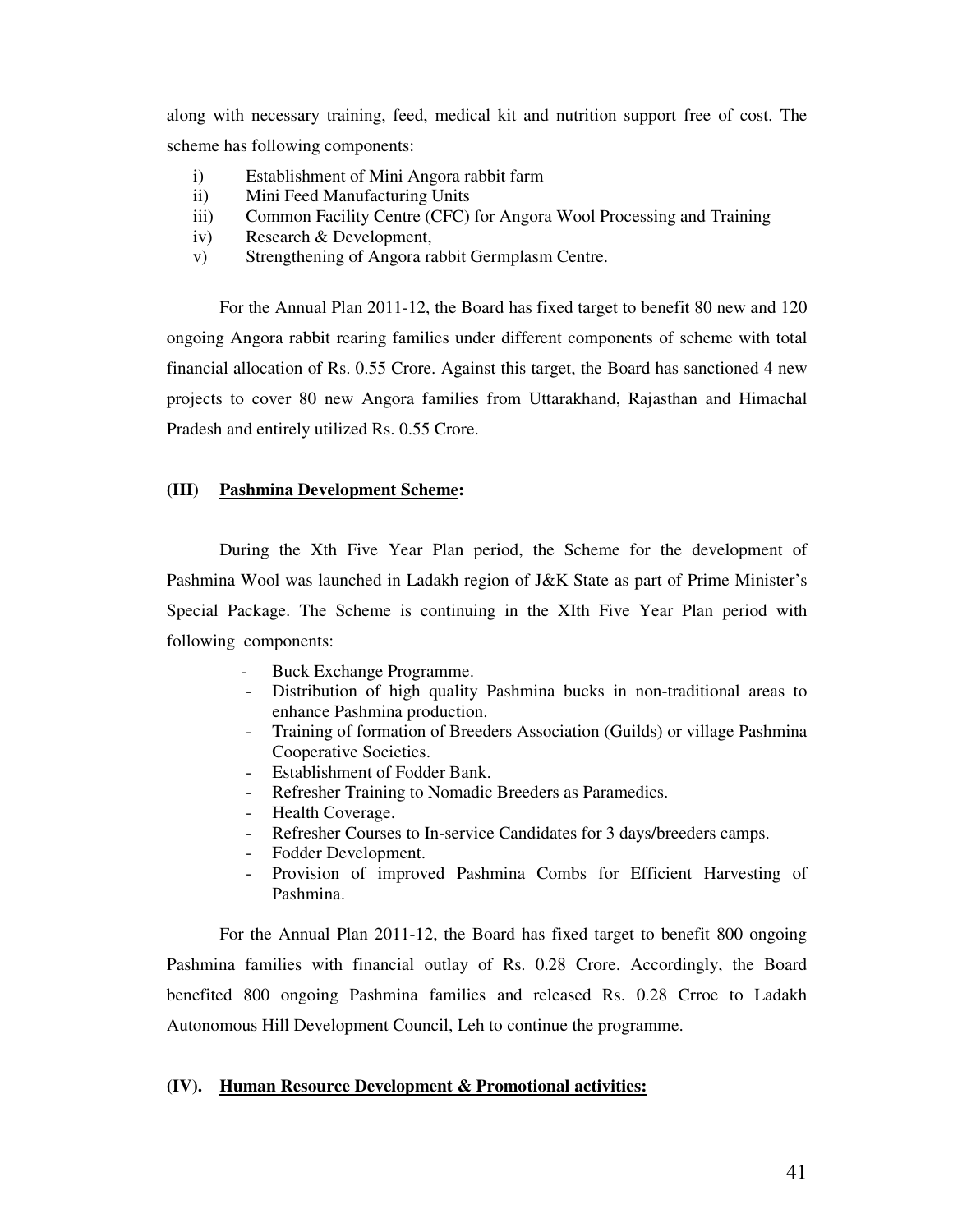The Board had identified areas for undertaking various training programmes in collaboration with various reputed Organizations/ Institutions/ Departments on: Farm management for sheep; Angora & Pashmina rearing, sheep shearing by machines, testing & report writing and quality control/assurance, wool grading & marketing, processing of wool and woolens products, latest weaving and designing techniques to weavers. The following activities are part of HRD & Promotional Activities:

- Marketing and Promotional activities (organizing fairs and Woollen Expos, seminar and workshops, etc.)
- Market Intelligence and Publicity
- Publication of quarterly news magazine 'Wool Ways'
- Research, Study and Consultancy
- Training under Weaving and Designing Training Centre, Kullu
- Monitoring and Evaluation of Scheme
- Human Resource Development and Training to farmers/ breeders/ weavers.
- Strengthen and upgrade wool testing, wool grading and marketing facilities

For the Annual Plan 2011-12, the Board has fixed target for impart training to 200 resource persons, organize 15 Woollen Expos along with other promotional activities under this scheme with total financial allocation of Rs. 3.39 Crore. The Board has utilized Rs. 3.39 Crore under this programme and imparted training to 204 resource persons, organized 18 Woollen Expos (Exhibition-cum-sale of woollen products) and published quarterly newsmagazine and raw wool price bulletin, regularly. Running a Weaving  $\&$ Designing Training Centre at Kullu for providing training in handloom weaving and trained 45 persons by conducting 4 months course on regular basis of 15 trainees per batch and also running a Wool Testing Centre at Bikaner to provide testing facilities for raw wool, woollen yarn and end product at the subsidized testing charges as wool fiber has lot of variation by nature causing variation in the end product.

#### **2. Quality Processing of Wool and Woollen Scheme**

 The unorganized Woollen Sector suffers from inadequate processing facilities. The pre loom & post loom facilities are outdated. The sector uses crude form of carding, which results in low productivity, besides affecting the health of workers. The spinning technology is primitive, which is urgently required to be upgraded through improved equipments/ machineries. The Scheme provides a comprehensive service package from deburring to carding & spinning stage. The setting up of modern plants will increase wool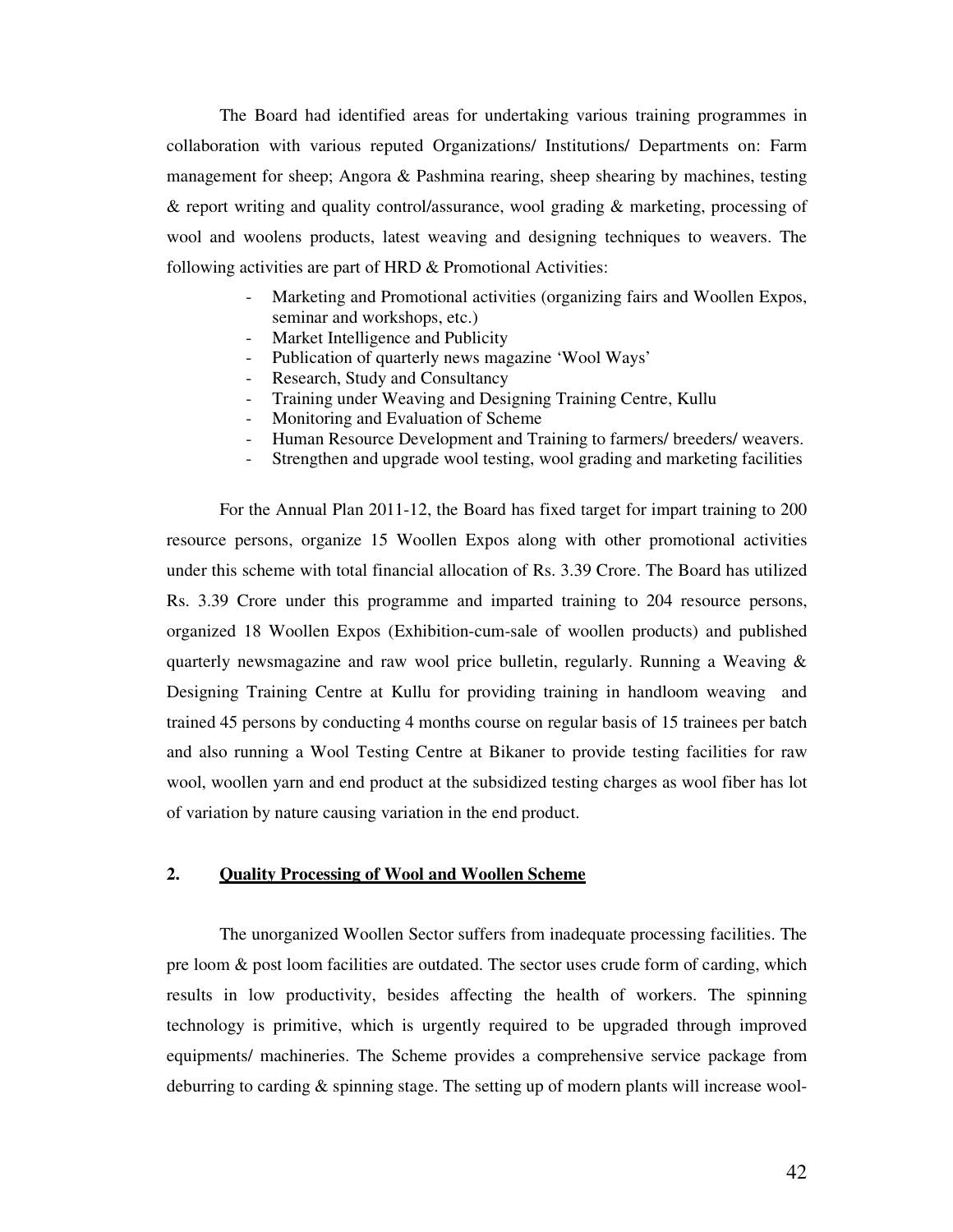processing capacity, provide value addition to Indian wool, create more employment and augments income to personnel engaged in these decentralized activities.

 The Board is implementing a scheme namely "Quality Processing of Wool" (preloom and post-loom processing activities) for improving quality of raw wool, finishing of woolen products and value addition to wool and woolens products. This scheme attracts the spinners to modernize their obsolete and small yarn-manufacturing units. The project beneficiaries are State Wool Board/ Corporation/ Non-Governmental Organization/ Registered Societies/Private Entrepreneurs etc. engaged in processing of wool and woolens. Under this scheme, the agency has to bear the cost of land  $&$  building by their own resources and should have clear ownership rights. The CWDB provides grant under Non-Recurring Expenses for purchase of machineries & plants only for setting up the Common Facility Centre (CFC). Recurring Expenditure shall be borne by the agency/association out of its own resources.

For the Annual Plan 2011-12, the Board has fixed target to sanction four new Common Facility Centres under pre-loom processing facilities like wool scouring, carbonizing, dyeing and carding of wool etc. with total financial outlay of Rs. 1.18 Crore. Accordingly, the Board has sanctioned four new CFCs in Himachal Pradesh (2), Uttarakhand and Rajasthan and utilized Rs. 1.18 Crore under this scheme during 2011-12.

#### **3. Social Security Scheme for Sheep Breeders**

The Board is implementing this scheme to benefit the sheep breeders by providing life insurance to them and their sheep flock by two plans (i) Sheep Breeders Insurance Scheme and (ii) Sheep Insurance Scheme.

The basic objective of these insurance plans is to provide enhanced insurance coverage to sheep breeders in the case of natural death/accidental death, total/partial disability and for their sheep flock in case of accident including fire, lightning, storm, tempest, flood, inundation, earthquake, famine and diseases contracted or occurred during the period of the policy.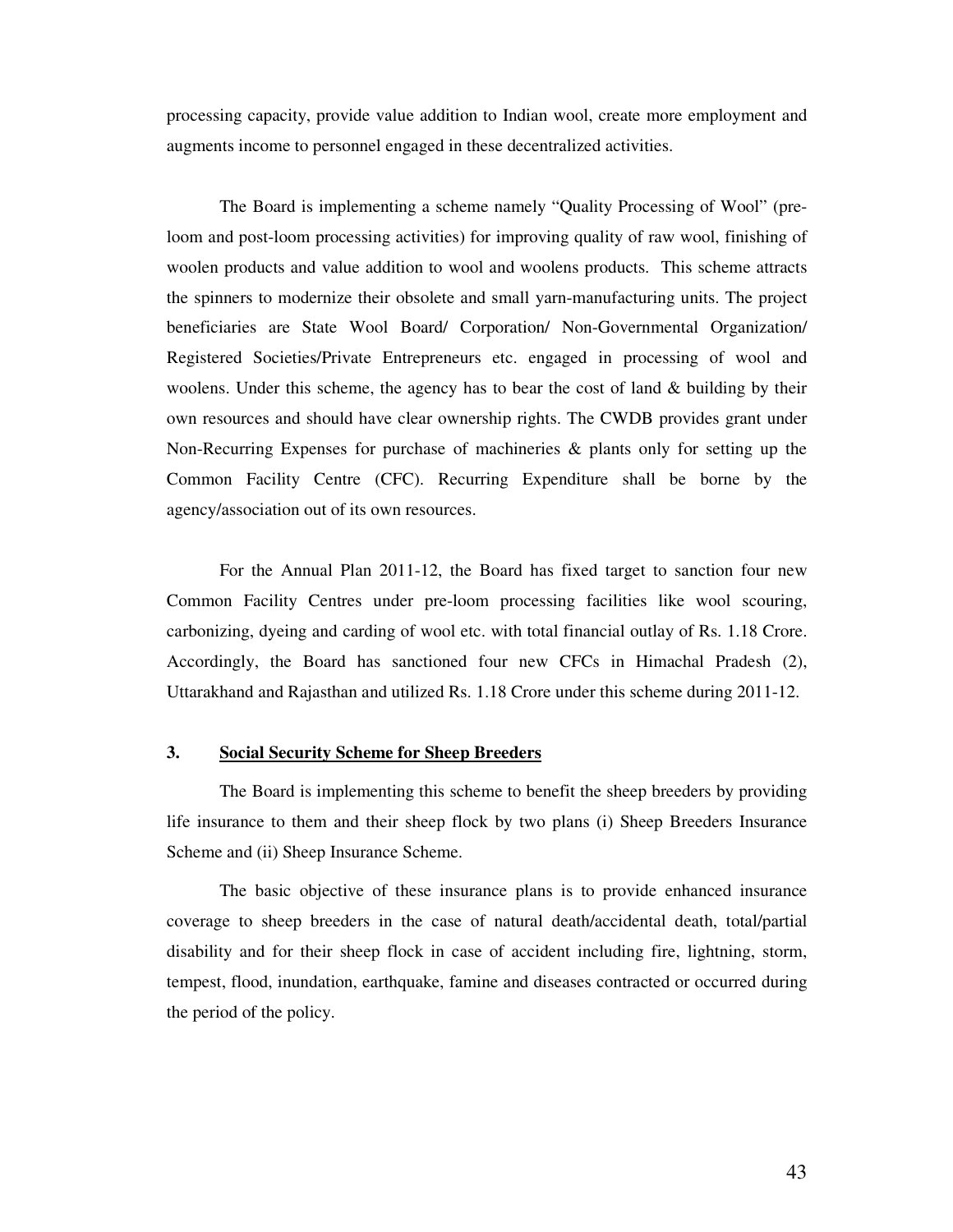(i) Total premium payable under 'Sheep Breeders Insurance Scheme' is Rs. 330/- and contribution of sheep breeder, Central Wool Development Board & Social Security Fund ( of Govt. of India ) is Rs. 80/-, 150/- and Rs. 100/- per year, respectively. In the event of natural death of the sheep breeder, sum assured is Rs. 60,000, in case of partial disability sum assured is Rs. 75000/- and in case of accidental death/total disability sum assured is Rs. 1,50,000. Additional benefit of scholarship for two child @ Rs. 300 per quarter per child is also to be paid to the student studying from  $9<sup>th</sup>$  standard to  $12<sup>th</sup>$  standard.

(ii) Total premium payable under 'Sheep Insurance Scheme' is Rs. 44/- per sheep. Out of it, Rs. 19/- per sheep is contributed by the sheep breeders and CWDB's contribution is Rs. 25/- per sheep. In the event of death of sheep, sum assured is Rs. 1,200/- per sheep. The benefit of subsidy is provided to beneficiary for maximum period of three year.

During Annual Plan 2011-12, the Board has made target to cover 15,000 sheep breeders and 2,00,000 sheep under the schemes of Sheep Breeders and Sheep Insurance Scheme, respectively.

The Board is implementing Social Security Schemes with the help of the Life Insurance Co. Ltd (LIC) and Oriental Insurance Co. Ltd. in the States of Rajasthan, Gujarat, Madhya Pradesh, Uttrakhand, Maharashtra, Haryana, Jammu & Kashmir, Himachal Pradesh Karnataka & Andhra Pradesh. The Board has insured 18925 sheep breeders under Sheep Breeders Insurance Scheme under this scheme.

\*\*\*\*\*\*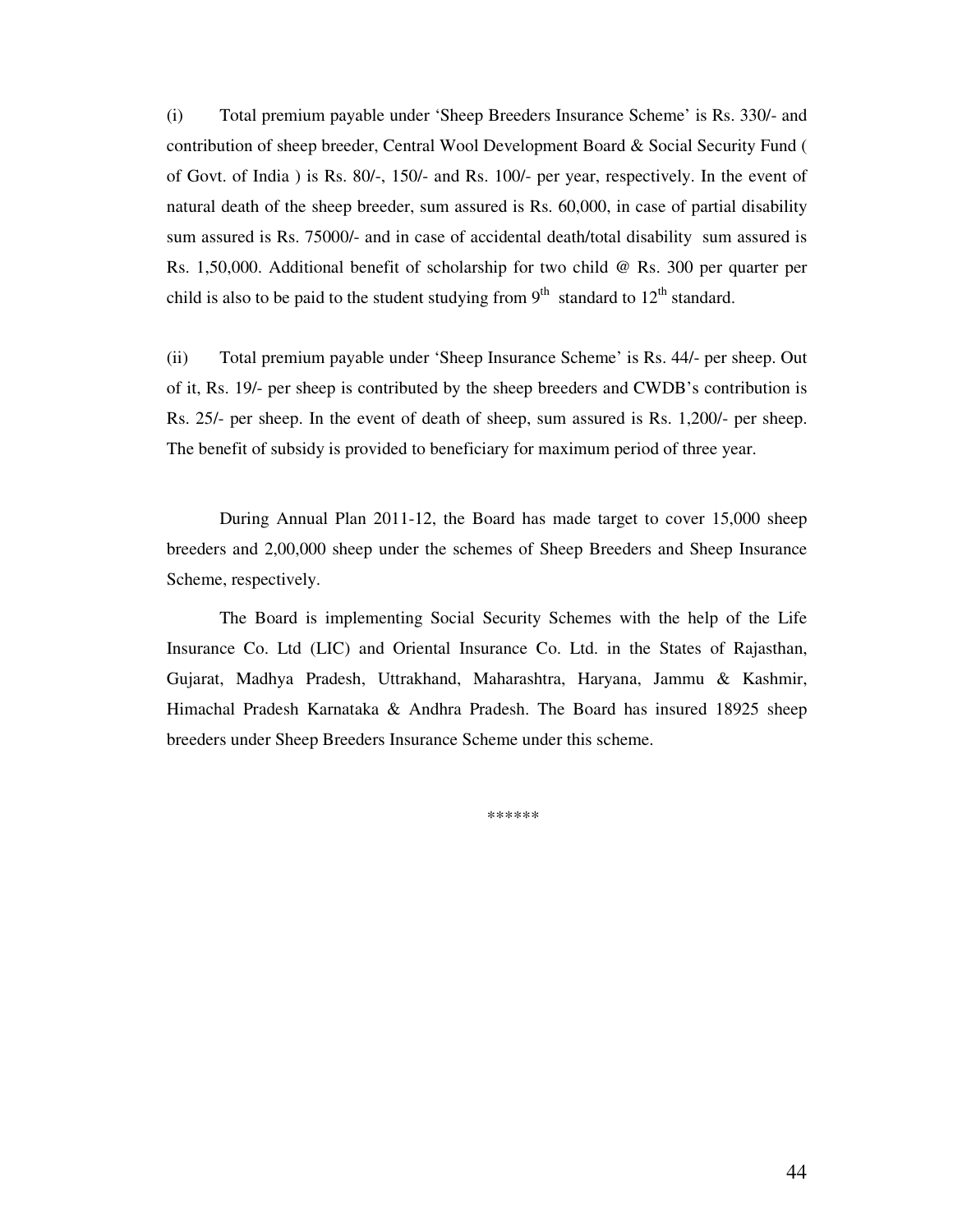| 1.  | (Vacant)                                                                                                          | Chairman      |
|-----|-------------------------------------------------------------------------------------------------------------------|---------------|
| 2.  | Joint Secretary (Wool) Ministry of Textiles,<br>Govt. of Indai, Udyog Bhawan, NEW DELHI                           | Vice Chairman |
| 3.  | Joint Secretary, Deptt. of Animal Husbandry,<br>Ministry of Agriculture, Krishi Bhawan, NEW DELHI                 | Member        |
| 4.  | Textile Commissioner, Office of the Textile Commissioner<br>Ministry of Textiles, Govt. of India, MUMBAI. 400 020 | Member        |
| 5.  | Deputy Secretary/Director (Finance), Ministry of Textiles,<br>Govt. of India, Udyog Bhawan, NEW DELHI             | Member        |
| 6.  | Director (Industry & VSE), Planning Commission,<br>Govt. of India, Yojana Bhawana, NEW DELHI                      | Member        |
| 7.  | Director, Indian Institute of Carpet Technology,<br>BHADOHI, U.P. 221 401                                         | Member        |
| 8.  | Director, Animal Husbandry Deptt., Govt. of Rajasthan<br>Gandhi Nagar, Tonk Road, JAIPUR (Rajasthan)              | Member        |
| 9.  | Director, Animal Husbandry Deptt., Govt. of Tamilnadu,<br>Chennai. Tamilnadu                                      | Member        |
| 10. | Director, Animal Husbandry Deptt., Govt. of A.P.,<br>HYDERABAD, Andhra Pradesh                                    | Member        |
| 11. | Additional Secretary, Animal Husbandry Deptt.,<br>Govt. of Uttaranchal, DEHRADUN, Uttaranchal                     | Member        |
| 12. | Managing Director, Gujarat Sheep & Wool Development<br>Corp. Ltd., Udyog Bhawan, Sector-11, GANDHI NAGAR          | Member        |
| 13. | Managing Director, J. & K. State Sheep & Sheep Product<br>Development Board, Bari Brahmana, JAMMU, 181 133        | Member        |
| 14. | Managing Director, U.P. Livestock Development Board,<br>Lucknow. (Uttar Pradesh)                                  | Member        |
| 15. | General Manager, H.P. State Cooperative Wool Procurement<br>& Marketing Federation Ltd., Kasumpti, Shimla, (H.P.) | Member        |
| 16. | Director, Wool Research Association, Akbar Camp Road,<br>Sandoz Baug, Kolshet Road, THANE (Mumbia)                | Member        |

#### *List of the members of the Governing Body of the Central Wool Development Board*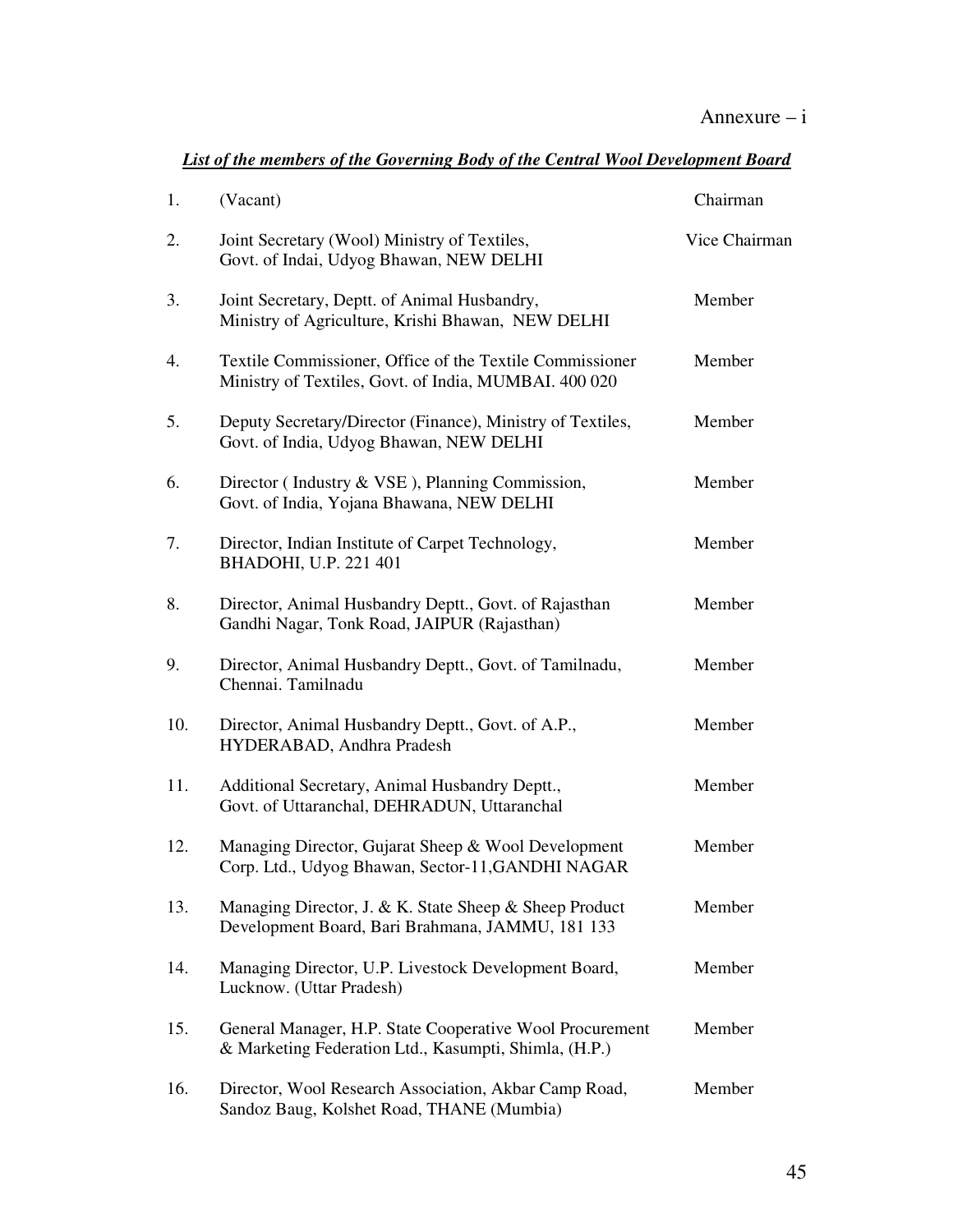| 17. | Director, Central Sheep & Wool Research Institute,<br>Avikanagar, Teh. Malpura, Via.: JAIPUR (Rajasthan)      | Member                  |
|-----|---------------------------------------------------------------------------------------------------------------|-------------------------|
| 18. | Executive Director, Wool & Woollen Export Promotion<br>Council, Barakhamba Road, NEW DELHI 110 001            | Member                  |
| 19. | Executive Director, Carpet Export Promotion Council,<br>Opp. Army Hospital Research & Referral, NEW DELHI-057 | Member                  |
| 20. | Secretary General, Indian Woollen Mills Federation,<br>Churchgate Chamber, 5th New Marine Lines, MUMBAI-20    | Member                  |
| 21. | Executive Director, Central Wool Development Board,<br>Jodhpur.                                               | <b>Member Secretary</b> |

 Till the post of Chairman is filled up, Vice Chairman shall discharge the duties of Chairman.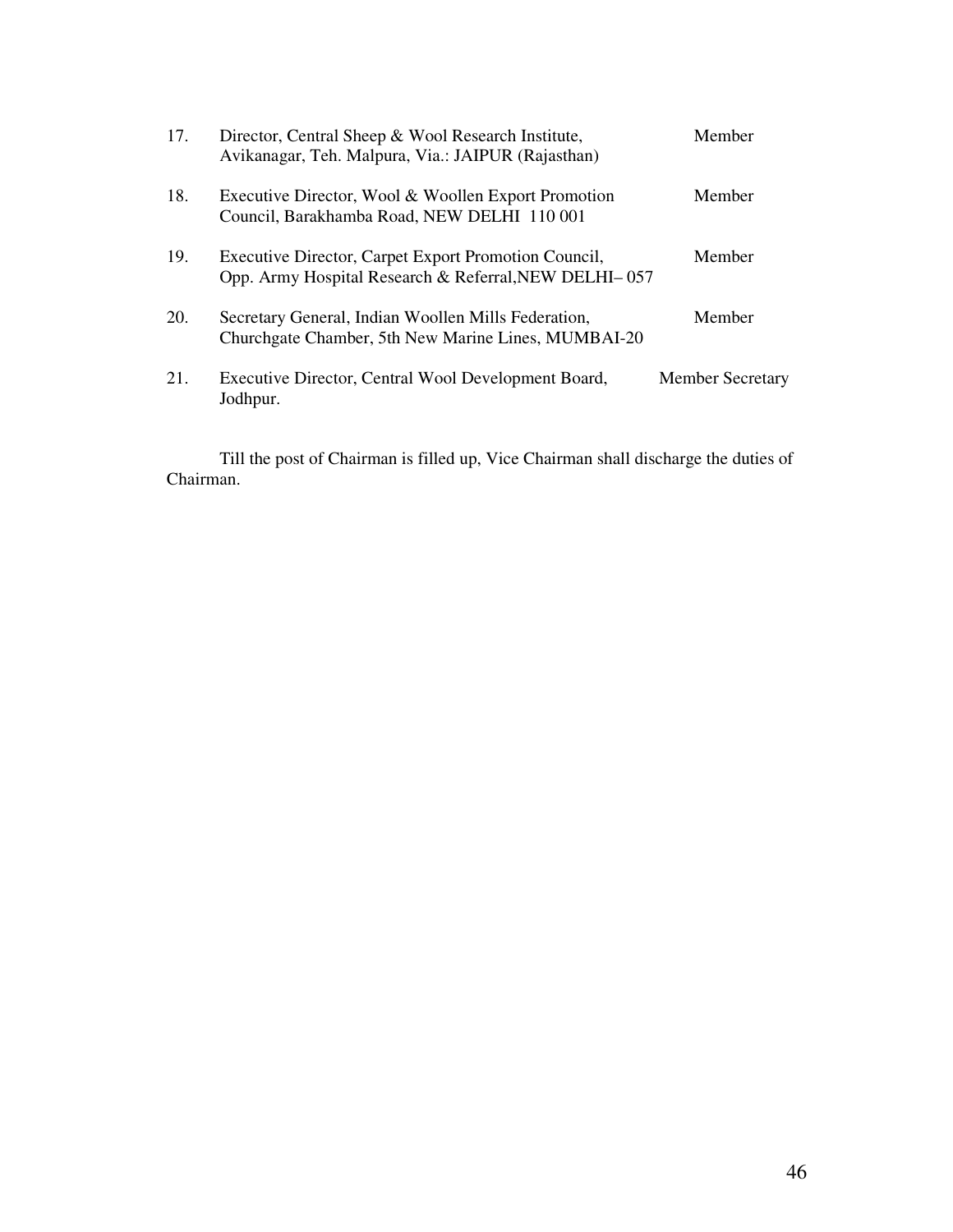#### Annexure – ii

#### **List of Executive Committee members of the CWDB**

- i). The Joint Secretary (Wool) & Chairman, Executive Committee, Ministry of Textiles, Govt. of India, Udyog Bhawan, New Delhi.
- ii) The Textile Commissioner, Post Bag No. 11500, New C.G.O. Building, 48, New Marine Lines, MUMBAI.
- iii) The Dy. Secretary/ Director (Finance), Ministry of Textiles, Govt. of India, Udyog Bhawan, New Delhi.
- iv) The Director (Industry & VSE), Planning Commission, Govt. of India, Yojana Bhawan, New Delhi.
- v) The Director, Animal Husbandry Deptt., Govt. of Rajasthan, Tonk Road, JAIPUR.
- vi) The Director, Central Sheep & Wool Research Institute (ICAR), Avikanagar, Teh.: Malpura, Distt.: Tonk, Via.: JAIPUR, Rajasthan.
- vii) The Director, Wool Research Association, Akbar Camp Road, Sandoz Baug, Kolshet Road, THANE. (Mumbai)
- viii) The Secretary General, Indian Woollen Mills Federation (IWMF), Mumbai.
- ix) The Executive Director & Member Secretary, Central Wool Development Board, **JODHPUR**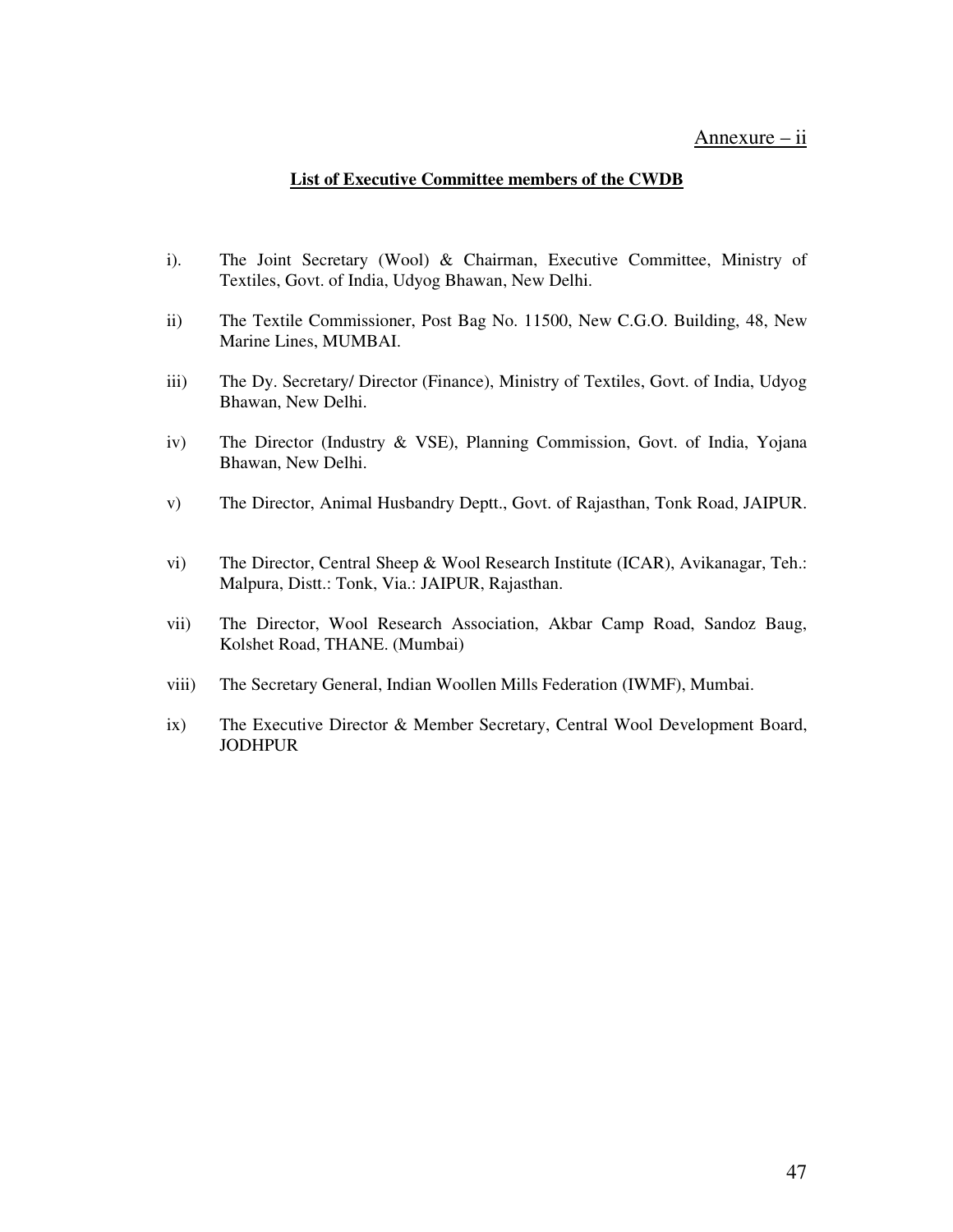#### **Revised Estimates and Achievements during Annual Plan 2011-12 Central Wool Development Board**

|                         | [Rs. In Crores]                                                                |                                                    |                                         |                  |                                                             |                  |  |  |
|-------------------------|--------------------------------------------------------------------------------|----------------------------------------------------|-----------------------------------------|------------------|-------------------------------------------------------------|------------------|--|--|
| S                       | <b>Name of Scheme</b>                                                          | <b>Unit</b>                                        | <b>Targets</b>                          |                  | <b>Achievements</b><br>(upto 31 <sup>st</sup> March., 2012) |                  |  |  |
| N                       |                                                                                |                                                    | <b>Physical</b>                         | <b>Financial</b> | <b>Physical</b>                                             | <b>Financial</b> |  |  |
| L                       | Integrated Wool Improvement & Development Programme (IWIDP)                    |                                                    |                                         |                  |                                                             |                  |  |  |
| A                       | Sheep & Wool<br>Improvement Scheme<br>(SWIS)                                   | No. of sheep                                       | 16 lakh<br>sheep<br>ongoing<br>projects | 7.52             | 16 lakh sheep<br>ongoing<br>projects                        | 7.52             |  |  |
| B                       | Angora Wool<br>Development Scheme                                              | No. of families                                    | 80<br>$New+120$<br>on going             | 0.55             | 80 New+120<br>on going                                      | 0.55             |  |  |
| $\overline{\mathrm{c}}$ | Pashmina Wool<br>Development Scheme                                            | No. of families                                    | 800<br>ongoing<br>families              | 0.28             | 800 ongoing<br>families                                     | 0.28             |  |  |
| D                       | Human Resource<br>Development &<br><b>Promotional Activities</b>               | HRD,<br>Promotional<br>Activities,<br>Woollen Expo | 200<br>trainees,<br>15 Expos            | 3.15             | 204 Trainees<br>18 Expos                                    | 3.39             |  |  |
|                         | Total $(A + D)$                                                                |                                                    |                                         | 11.50            |                                                             | 11.74            |  |  |
| Π                       | <b>Quality Processing of Wool</b>                                              |                                                    |                                         |                  |                                                             |                  |  |  |
| A                       | CFC for Integrated<br>Wool Processing for<br>Pre-loom processing<br>activities | Common<br>Facility<br>Centres                      | 4 CFCs                                  | 2.00             | 4 CFCs                                                      | 1.18             |  |  |
|                         | <b>Total</b>                                                                   |                                                    |                                         | 2.00             |                                                             | 1.18             |  |  |
| Ш                       | <b>Social Security Scheme</b>                                                  |                                                    |                                         |                  |                                                             |                  |  |  |
| A                       | <b>Sheep Breeders</b><br>Insurance Scheme                                      | No. of sheep<br>breeders                           | 15,000                                  | Nil              | 18925                                                       | Nil              |  |  |
| B                       | Sheep Insurance<br>Scheme                                                      | No. of sheep                                       | 2 lakh                                  | Nil              |                                                             | Nil              |  |  |
|                         | Total $(A+B)$                                                                  |                                                    |                                         | 00               |                                                             | 00               |  |  |
|                         | Total (I+II+III)                                                               |                                                    |                                         | 13.50            |                                                             | 12.92            |  |  |